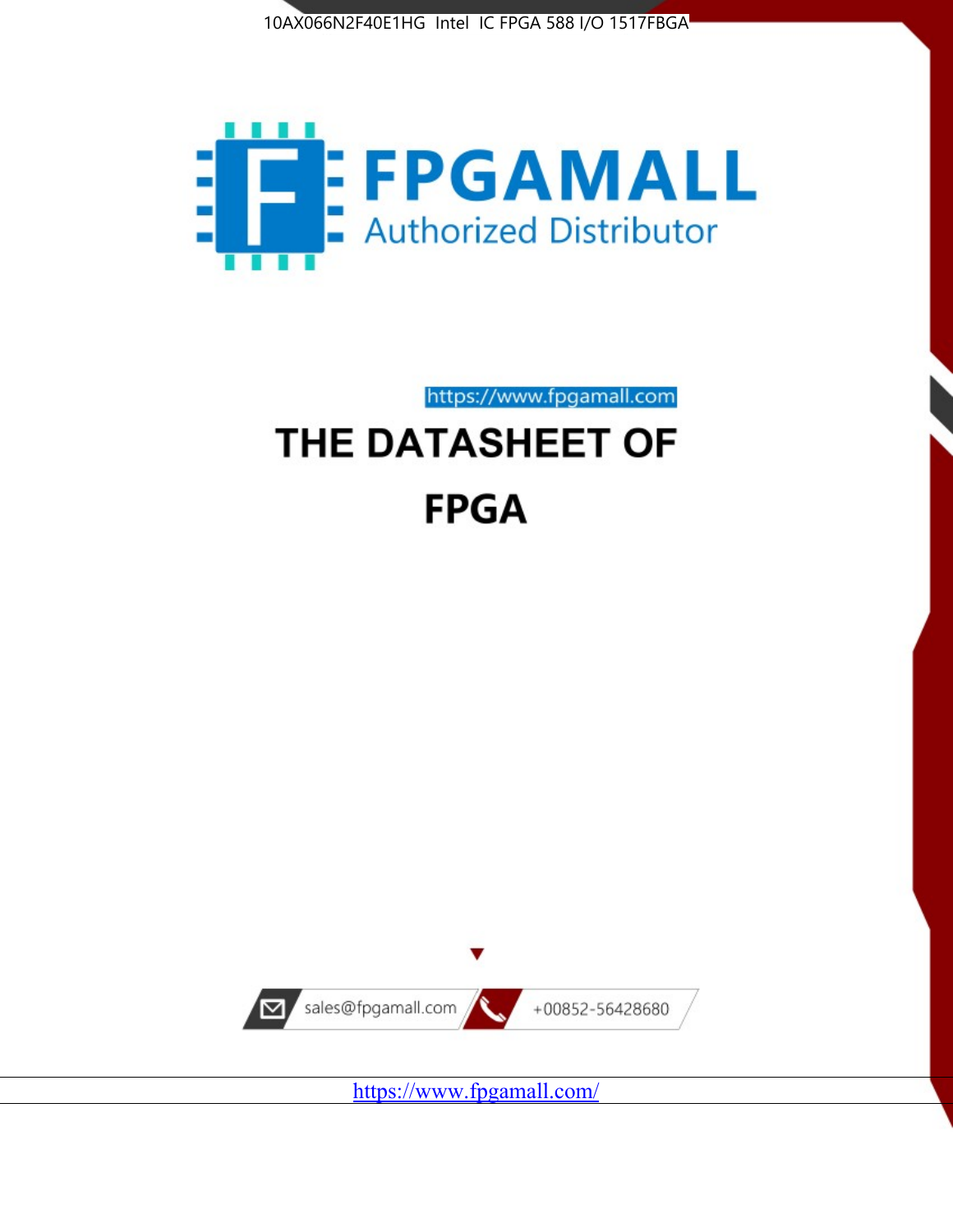10AX066N2F40E1HG Intel IC FPGA 588 I/O 1517FBGA



# **Intel® Arria® 10 Device Overview**



**A10-OVERVIEW | 2018.12.06** Latest document on the web: **[PDF](https://www.intel.com/content/dam/www/programmable/us/en/pdfs/literature/hb/arria-10/a10_overview.pdf)** | **[HTML](https://www.intel.com/content/www/us/en/programmable/documentation/sam1403480274650.html)**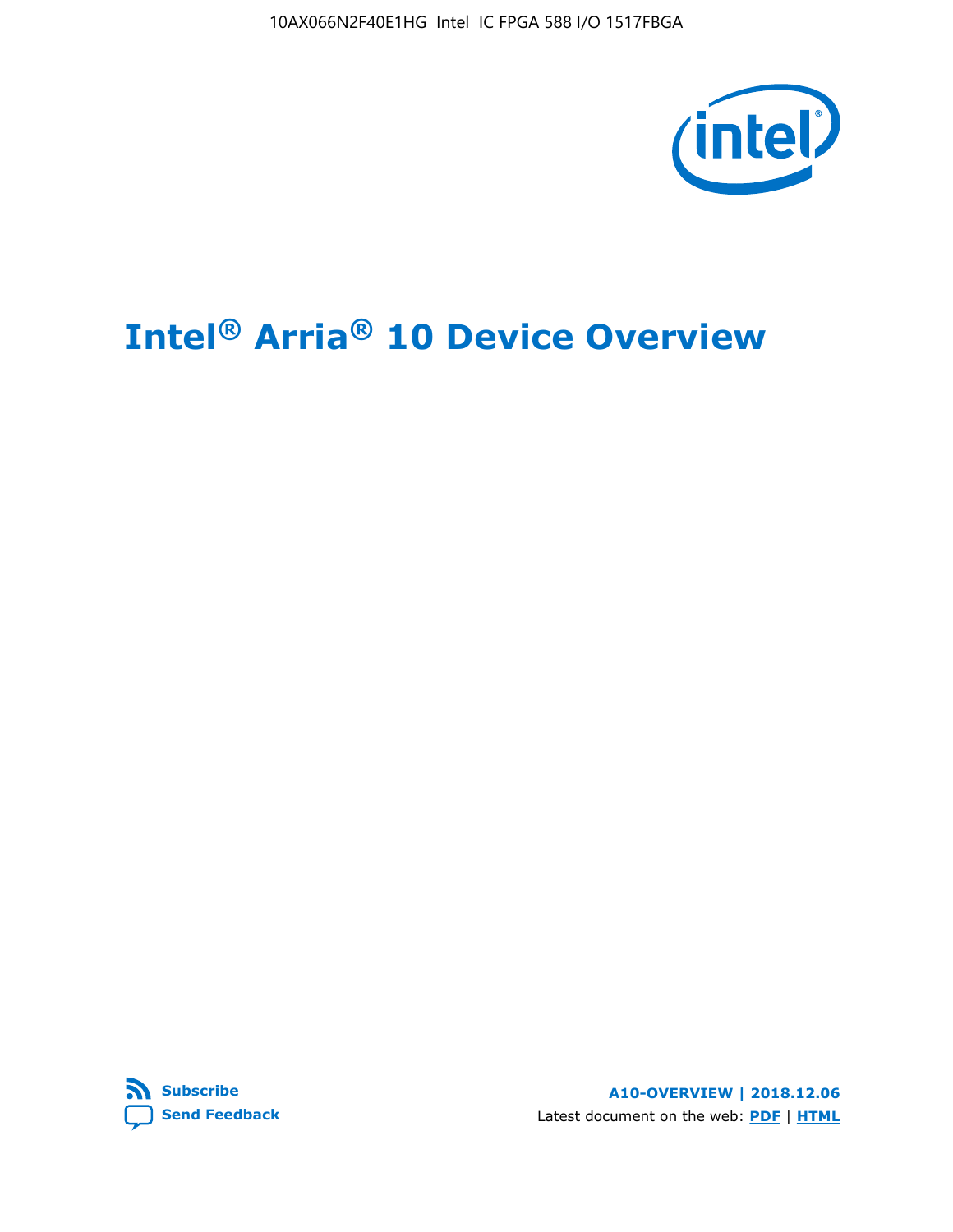

**Contents** 

# **Contents**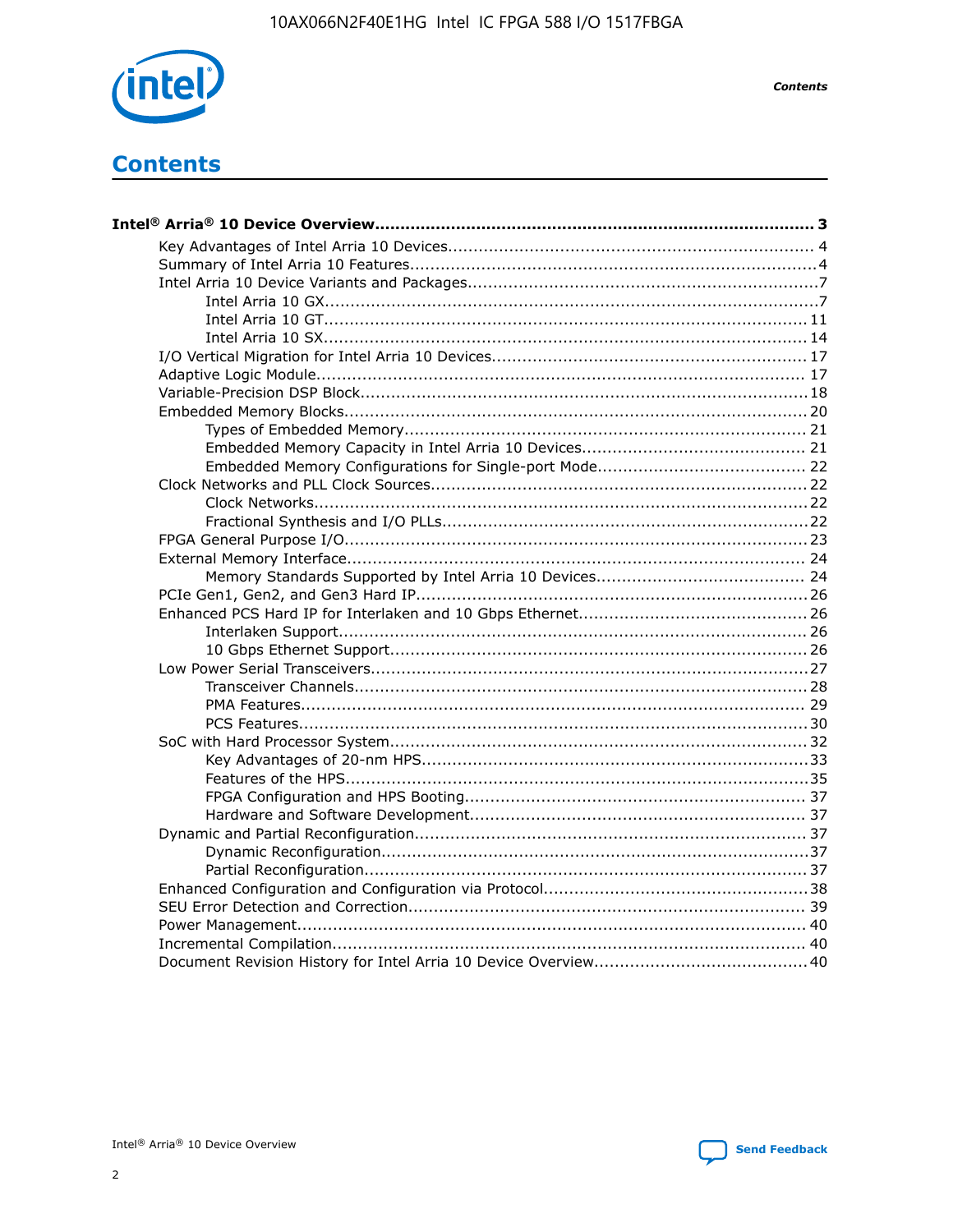**A10-OVERVIEW | 2018.12.06**

**[Send Feedback](mailto:FPGAtechdocfeedback@intel.com?subject=Feedback%20on%20Intel%20Arria%2010%20Device%20Overview%20(A10-OVERVIEW%202018.12.06)&body=We%20appreciate%20your%20feedback.%20In%20your%20comments,%20also%20specify%20the%20page%20number%20or%20paragraph.%20Thank%20you.)**



# **Intel® Arria® 10 Device Overview**

The Intel<sup>®</sup> Arria<sup>®</sup> 10 device family consists of high-performance and power-efficient 20 nm mid-range FPGAs and SoCs.

Intel Arria 10 device family delivers:

- Higher performance than the previous generation of mid-range and high-end FPGAs.
- Power efficiency attained through a comprehensive set of power-saving technologies.

The Intel Arria 10 devices are ideal for high performance, power-sensitive, midrange applications in diverse markets.

| <b>Market</b>         | <b>Applications</b>                                                                                               |
|-----------------------|-------------------------------------------------------------------------------------------------------------------|
| Wireless              | Channel and switch cards in remote radio heads<br>٠<br>Mobile backhaul<br>٠                                       |
| Wireline              | 40G/100G muxponders and transponders<br>٠<br>100G line cards<br>٠<br><b>Bridging</b><br>٠<br>Aggregation<br>٠     |
| <b>Broadcast</b>      | Studio switches<br>٠<br>Servers and transport<br>٠<br>Videoconferencing<br>٠<br>Professional audio and video<br>٠ |
| Computing and Storage | Flash cache<br>٠<br>Cloud computing servers<br>٠<br>Server acceleration<br>٠                                      |
| Medical               | Diagnostic scanners<br>٠<br>Diagnostic imaging<br>٠                                                               |
| Military              | Missile guidance and control<br>٠<br>Radar<br>٠<br>Electronic warfare<br>٠<br>Secure communications<br>٠          |

#### **Table 1. Sample Markets and Ideal Applications for Intel Arria 10 Devices**

#### **Related Information**

- [Intel Arria 10 Device Handbook: Known Issues](http://www.altera.com/support/kdb/solutions/rd07302013_646.html) Lists the planned updates to the *Intel Arria 10 Device Handbook* chapters.
- [Intel Arria 10 GX/GT Device Errata and Design Recommendations](https://www.intel.com/content/www/us/en/programmable/documentation/agz1493851706374.html#yqz1494433888646)
- [Intel Arria 10 SX Device Errata and Design Recommendations](https://www.intel.com/content/www/us/en/programmable/documentation/cru1462832385668.html#cru1462832558642)

Intel Corporation. All rights reserved. Intel, the Intel logo, Altera, Arria, Cyclone, Enpirion, MAX, Nios, Quartus and Stratix words and logos are trademarks of Intel Corporation or its subsidiaries in the U.S. and/or other countries. Intel warrants performance of its FPGA and semiconductor products to current specifications in accordance with Intel's standard warranty, but reserves the right to make changes to any products and services at any time without notice. Intel assumes no responsibility or liability arising out of the application or use of any information, product, or service described herein except as expressly agreed to in writing by Intel. Intel customers are advised to obtain the latest version of device specifications before relying on any published information and before placing orders for products or services. \*Other names and brands may be claimed as the property of others.

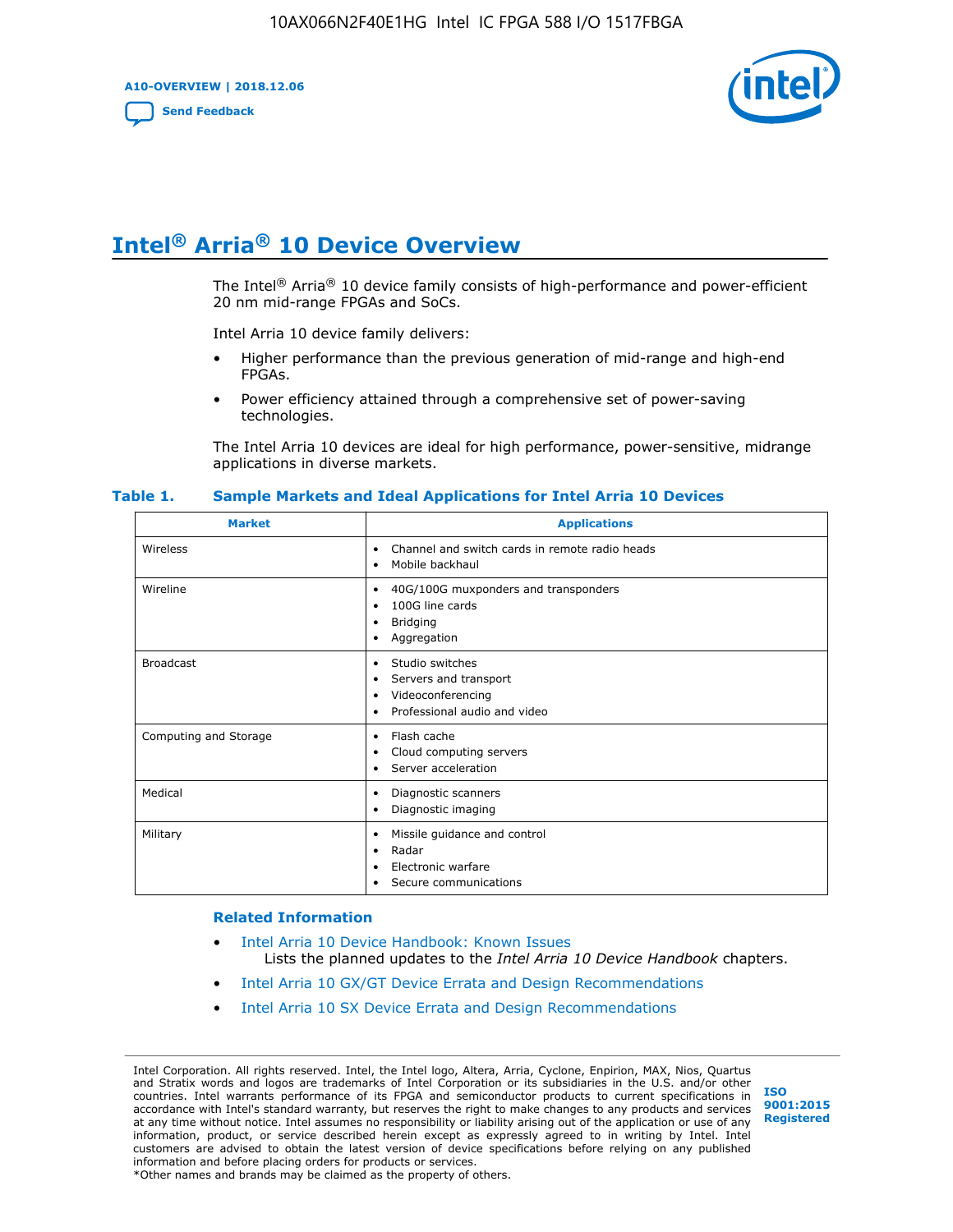

# **Key Advantages of Intel Arria 10 Devices**

# **Table 2. Key Advantages of the Intel Arria 10 Device Family**

| <b>Advantage</b>                                                                                          | <b>Supporting Feature</b>                                                                                                                                                                                                                                                                                                     |
|-----------------------------------------------------------------------------------------------------------|-------------------------------------------------------------------------------------------------------------------------------------------------------------------------------------------------------------------------------------------------------------------------------------------------------------------------------|
| Enhanced core architecture                                                                                | Built on TSMC's 20 nm process technology<br>٠<br>60% higher performance than the previous generation of mid-range FPGAs<br>٠<br>15% higher performance than the fastest previous-generation FPGA<br>٠                                                                                                                         |
| High-bandwidth integrated<br>transceivers                                                                 | Short-reach rates up to 25.8 Gigabits per second (Gbps)<br>٠<br>Backplane capability up to 12.5 Gbps<br>٠<br>Integrated 10GBASE-KR and 40GBASE-KR4 Forward Error Correction (FEC)<br>٠                                                                                                                                        |
| Improved logic integration and<br>hard IP blocks                                                          | 8-input adaptive logic module (ALM)<br>٠<br>Up to 65.6 megabits (Mb) of embedded memory<br>٠<br>Variable-precision digital signal processing (DSP) blocks<br>Fractional synthesis phase-locked loops (PLLs)<br>٠<br>Hard PCI Express Gen3 IP blocks<br>Hard memory controllers and PHY up to 2,400 Megabits per second (Mbps) |
| Second generation hard<br>processor system (HPS) with<br>integrated ARM* Cortex*-A9*<br>MPCore* processor | Tight integration of a dual-core ARM Cortex-A9 MPCore processor, hard IP, and an<br>٠<br>FPGA in a single Intel Arria 10 system-on-a-chip (SoC)<br>Supports over 128 Gbps peak bandwidth with integrated data coherency between<br>$\bullet$<br>the processor and the FPGA fabric                                             |
| Advanced power savings                                                                                    | Comprehensive set of advanced power saving features<br>٠<br>Power-optimized MultiTrack routing and core architecture<br>٠<br>Up to 40% lower power compared to previous generation of mid-range FPGAs<br>Up to 60% lower power compared to previous generation of high-end FPGAs<br>٠                                         |

# **Summary of Intel Arria 10 Features**

## **Table 3. Summary of Features for Intel Arria 10 Devices**

| <b>Feature</b>                  | <b>Description</b>                                                                                                                                                                                                                                                                                                                                                                                 |
|---------------------------------|----------------------------------------------------------------------------------------------------------------------------------------------------------------------------------------------------------------------------------------------------------------------------------------------------------------------------------------------------------------------------------------------------|
| Technology                      | TSMC's 20-nm SoC process technology<br>Allows operation at a lower $V_{\text{CC}}$ level of 0.82 V instead of the 0.9 V standard $V_{\text{CC}}$ core voltage                                                                                                                                                                                                                                      |
| Packaging                       | 1.0 mm ball-pitch Fineline BGA packaging<br>٠<br>0.8 mm ball-pitch Ultra Fineline BGA packaging<br>Multiple devices with identical package footprints for seamless migration between different<br><b>FPGA</b> densities<br>Devices with compatible package footprints allow migration to next generation high-end<br>Stratix $@10$ devices<br>RoHS, leaded $(1)$ , and lead-free (Pb-free) options |
| High-performance<br>FPGA fabric | Enhanced 8-input ALM with four registers<br>Improved multi-track routing architecture to reduce congestion and improve compilation time<br>Hierarchical core clocking architecture<br>Fine-grained partial reconfiguration                                                                                                                                                                         |
| Internal memory<br>blocks       | M20K-20-Kb memory blocks with hard error correction code (ECC)<br>Memory logic array block (MLAB)-640-bit memory                                                                                                                                                                                                                                                                                   |
|                                 | continued                                                                                                                                                                                                                                                                                                                                                                                          |



<sup>(1)</sup> Contact Intel for availability.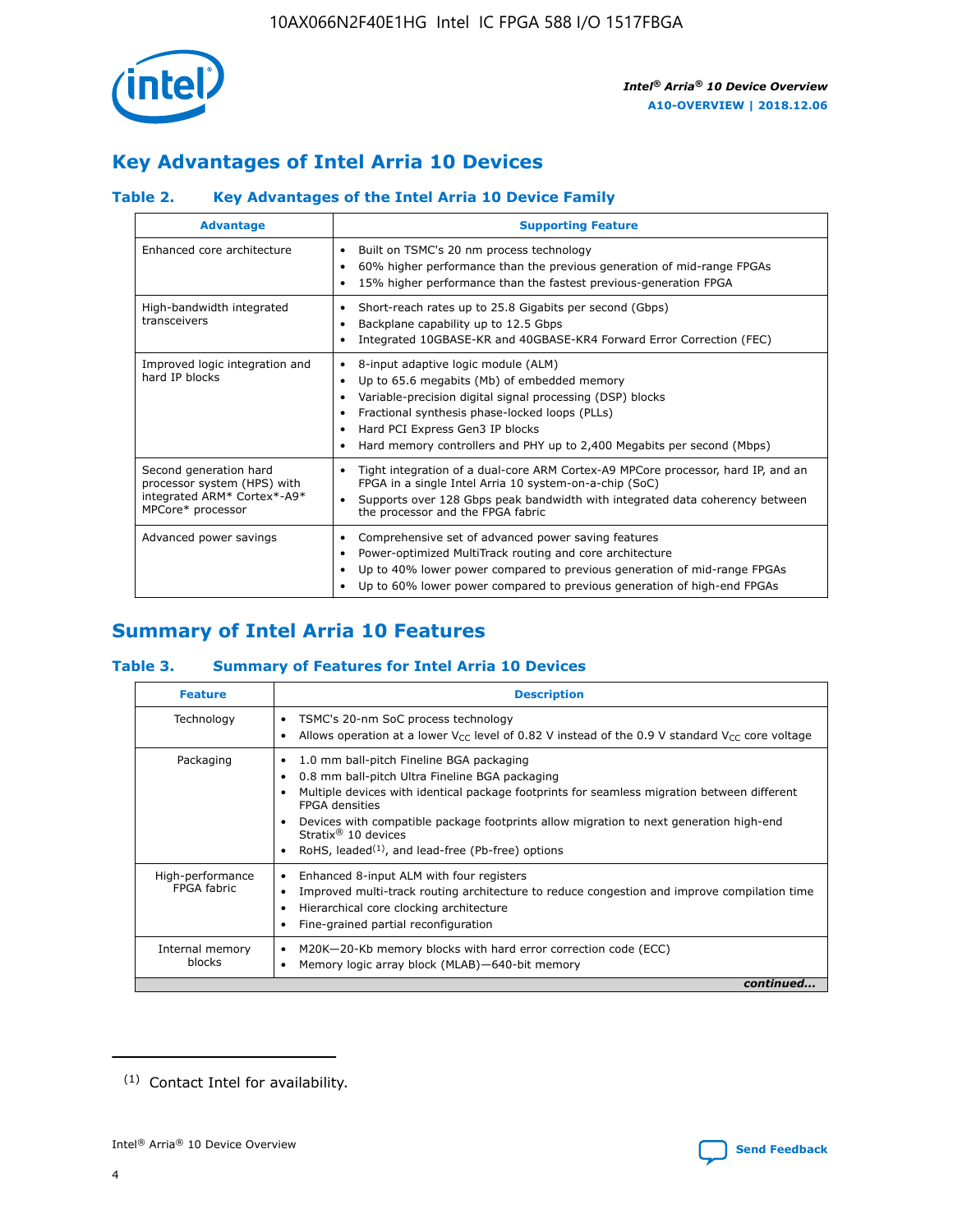r



| <b>Feature</b>                         | <b>Description</b>                                                                                             |                                                                                                                                                                                                                                                                                                                                                                                                                                                                                                                                                                                                                                                                                                                                                                                                                                                                  |  |  |  |  |  |  |
|----------------------------------------|----------------------------------------------------------------------------------------------------------------|------------------------------------------------------------------------------------------------------------------------------------------------------------------------------------------------------------------------------------------------------------------------------------------------------------------------------------------------------------------------------------------------------------------------------------------------------------------------------------------------------------------------------------------------------------------------------------------------------------------------------------------------------------------------------------------------------------------------------------------------------------------------------------------------------------------------------------------------------------------|--|--|--|--|--|--|
| Embedded Hard IP<br>blocks             | Variable-precision DSP                                                                                         | Native support for signal processing precision levels from $18 \times 19$ to<br>$\bullet$<br>54 x 54<br>Native support for 27 x 27 multiplier mode<br>$\bullet$<br>64-bit accumulator and cascade for systolic finite impulse responses<br>(FIRs)<br>Internal coefficient memory banks<br>$\bullet$<br>Preadder/subtractor for improved efficiency<br>Additional pipeline register to increase performance and reduce<br>power<br>Supports floating point arithmetic:<br>- Perform multiplication, addition, subtraction, multiply-add,<br>multiply-subtract, and complex multiplication.<br>- Supports multiplication with accumulation capability, cascade<br>summation, and cascade subtraction capability.<br>- Dynamic accumulator reset control.<br>- Support direct vector dot and complex multiplication chaining<br>multiply floating point DSP blocks. |  |  |  |  |  |  |
|                                        | Memory controller                                                                                              | DDR4, DDR3, and DDR3L                                                                                                                                                                                                                                                                                                                                                                                                                                                                                                                                                                                                                                                                                                                                                                                                                                            |  |  |  |  |  |  |
|                                        | PCI Express*                                                                                                   | PCI Express (PCIe*) Gen3 (x1, x2, x4, or x8), Gen2 (x1, x2, x4, or x8)<br>and Gen1 (x1, x2, x4, or x8) hard IP with complete protocol stack,<br>endpoint, and root port                                                                                                                                                                                                                                                                                                                                                                                                                                                                                                                                                                                                                                                                                          |  |  |  |  |  |  |
|                                        | Transceiver I/O                                                                                                | 10GBASE-KR/40GBASE-KR4 Forward Error Correction (FEC)<br>PCS hard IPs that support:<br>- 10-Gbps Ethernet (10GbE)<br>- PCIe PIPE interface<br>- Interlaken<br>- Gbps Ethernet (GbE)<br>- Common Public Radio Interface (CPRI) with deterministic latency<br>support<br>- Gigabit-capable passive optical network (GPON) with fast lock-<br>time support<br>13.5G JESD204b<br>$\bullet$<br>8B/10B, 64B/66B, 64B/67B encoders and decoders<br>Custom mode support for proprietary protocols                                                                                                                                                                                                                                                                                                                                                                        |  |  |  |  |  |  |
| Core clock networks                    | $\bullet$                                                                                                      | Up to 800 MHz fabric clocking, depending on the application:<br>- 667 MHz external memory interface clocking with 2,400 Mbps DDR4 interface<br>- 800 MHz LVDS interface clocking with 1,600 Mbps LVDS interface<br>Global, regional, and peripheral clock networks<br>Clock networks that are not used can be gated to reduce dynamic power                                                                                                                                                                                                                                                                                                                                                                                                                                                                                                                      |  |  |  |  |  |  |
| Phase-locked loops<br>(PLLs)           | High-resolution fractional synthesis PLLs:<br>$\bullet$<br>Integer PLLs:<br>- Adjacent to general purpose I/Os | - Precision clock synthesis, clock delay compensation, and zero delay buffering (ZDB)<br>- Support integer mode and fractional mode<br>- Fractional mode support with third-order delta-sigma modulation<br>- Support external memory and LVDS interfaces                                                                                                                                                                                                                                                                                                                                                                                                                                                                                                                                                                                                        |  |  |  |  |  |  |
| FPGA General-purpose<br>$I/Os$ (GPIOs) | On-chip termination (OCT)<br>$\bullet$                                                                         | 1.6 Gbps LVDS-every pair can be configured as receiver or transmitter                                                                                                                                                                                                                                                                                                                                                                                                                                                                                                                                                                                                                                                                                                                                                                                            |  |  |  |  |  |  |
| <b>External Memory</b><br>Interface    | $\bullet$                                                                                                      | 1.2 V to 3.0 V single-ended LVTTL/LVCMOS interfacing<br>Hard memory controller- DDR4, DDR3, and DDR3L support<br>$-$ DDR4-speeds up to 1,200 MHz/2,400 Mbps<br>- DDR3-speeds up to 1,067 MHz/2,133 Mbps<br>Soft memory controller—provides support for RLDRAM $3^{(2)}$ , QDR IV $^{(2)}$ , and QDR II+<br>continued                                                                                                                                                                                                                                                                                                                                                                                                                                                                                                                                             |  |  |  |  |  |  |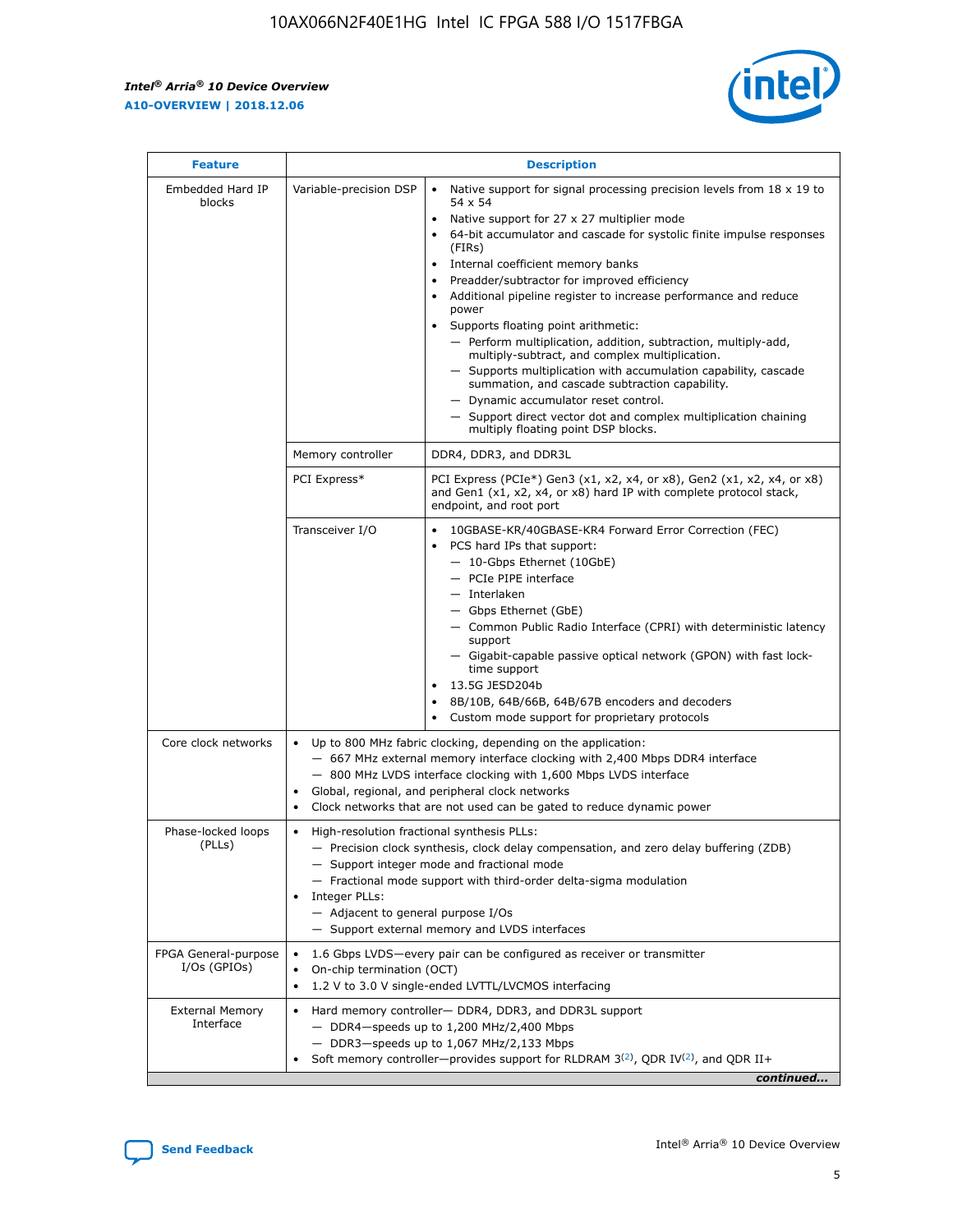

| <b>Feature</b>                                    | <b>Description</b>                                                                                                                                                                                                                                                                                                                                                                                                                                                                                                                                                                                                                                  |
|---------------------------------------------------|-----------------------------------------------------------------------------------------------------------------------------------------------------------------------------------------------------------------------------------------------------------------------------------------------------------------------------------------------------------------------------------------------------------------------------------------------------------------------------------------------------------------------------------------------------------------------------------------------------------------------------------------------------|
| Low-power serial<br>transceivers                  | • Continuous operating range:<br>- Intel Arria 10 GX-1 Gbps to 17.4 Gbps<br>- Intel Arria 10 GT-1 Gbps to 25.8 Gbps<br>Backplane support:<br>- Intel Arria 10 GX-up to 12.5<br>- Intel Arria 10 GT-up to 12.5<br>Extended range down to 125 Mbps with oversampling<br>ATX transmit PLLs with user-configurable fractional synthesis capability<br>Electronic Dispersion Compensation (EDC) support for XFP, SFP+, QSFP, and CFP optical<br>module<br>Adaptive linear and decision feedback equalization<br>$\bullet$<br>Transmitter pre-emphasis and de-emphasis<br>$\bullet$<br>Dynamic partial reconfiguration of individual transceiver channels |
| <b>HPS</b><br>(Intel Arria 10 SX<br>devices only) | Dual-core ARM Cortex-A9 MPCore processor-1.2 GHz CPU with<br>Processor and system<br>$\bullet$<br>1.5 GHz overdrive capability<br>256 KB on-chip RAM and 64 KB on-chip ROM<br>System peripherals—general-purpose timers, watchdog timers, direct<br>memory access (DMA) controller, FPGA configuration manager, and<br>clock and reset managers<br>Security features-anti-tamper, secure boot, Advanced Encryption<br>Standard (AES) and authentication (SHA)<br>ARM CoreSight* JTAG debug access port, trace port, and on-chip<br>trace storage                                                                                                    |
|                                                   | <b>External interfaces</b><br>Hard memory interface-Hard memory controller (2,400 Mbps DDR4,<br>$\bullet$<br>and 2,133 Mbps DDR3), Quad serial peripheral interface (QSPI) flash<br>controller, NAND flash controller, direct memory access (DMA)<br>controller, Secure Digital/MultiMediaCard (SD/MMC) controller<br>Communication interface-10/100/1000 Ethernet media access<br>control (MAC), USB On-The-GO (OTG) controllers, I <sup>2</sup> C controllers,<br>UART 16550, serial peripheral interface (SPI), and up to 62<br>HPS GPIO interfaces (48 direct-share I/Os)                                                                       |
|                                                   | High-performance ARM AMBA* AXI bus bridges that support<br>Interconnects to core<br>$\bullet$<br>simultaneous read and write<br>HPS-FPGA bridges-include the FPGA-to-HPS, HPS-to-FPGA, and<br>$\bullet$<br>lightweight HPS-to-FPGA bridges that allow the FPGA fabric to issue<br>transactions to slaves in the HPS, and vice versa<br>Configuration bridge that allows HPS configuration manager to<br>configure the core logic via dedicated 32-bit configuration port<br>FPGA-to-HPS SDRAM controller bridge-provides configuration<br>interfaces for the multiport front end (MPFE) of the HPS SDRAM<br>controller                              |
| Configuration                                     | Tamper protection—comprehensive design protection to protect your valuable IP investments<br>Enhanced 256-bit advanced encryption standard (AES) design security with authentication<br>٠<br>Configuration via protocol (CvP) using PCIe Gen1, Gen2, or Gen3<br>continued                                                                                                                                                                                                                                                                                                                                                                           |

<sup>(2)</sup> Intel Arria 10 devices support this external memory interface using hard PHY with soft memory controller.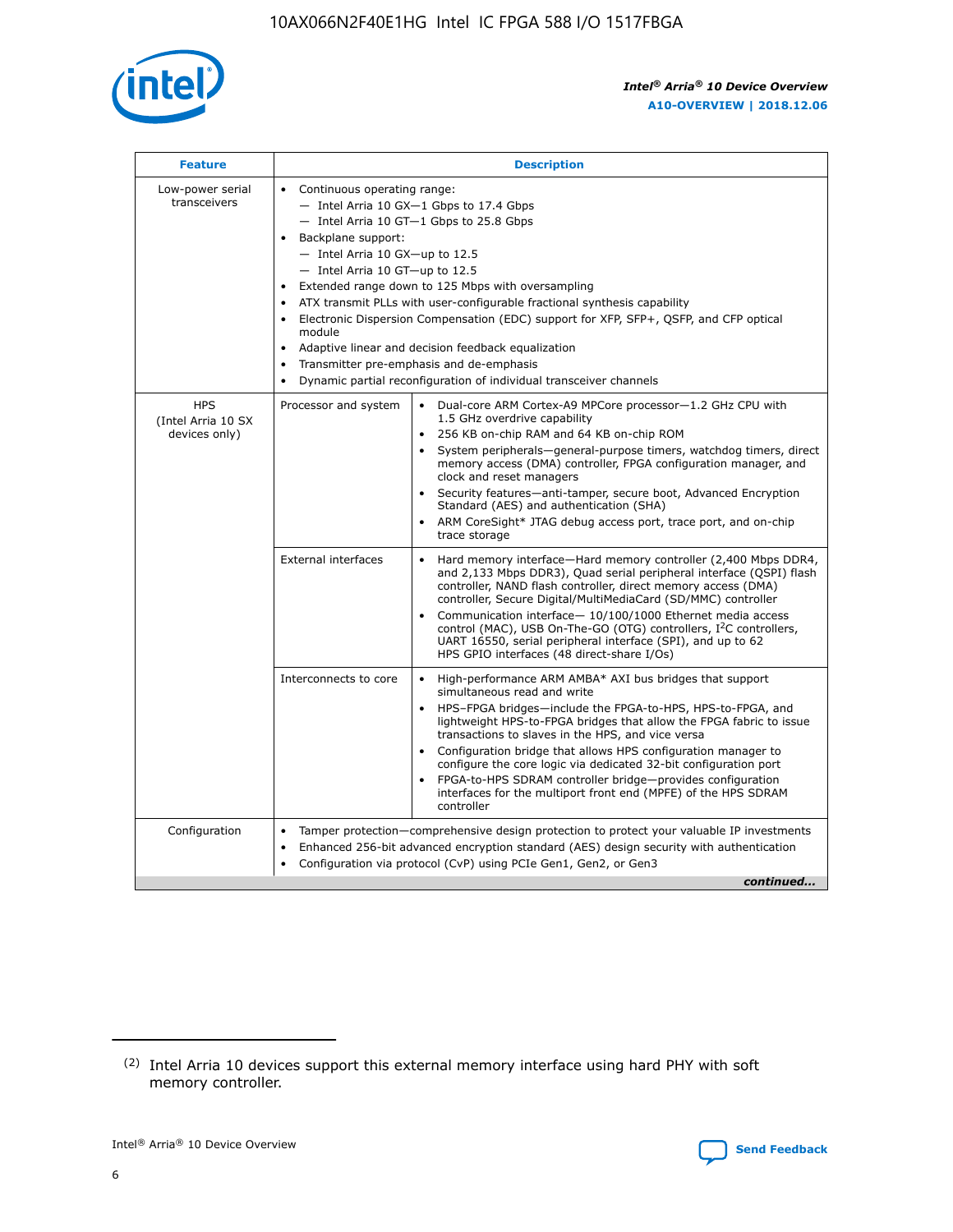

| <b>Feature</b>     | <b>Description</b>                                                                                                                                                                                               |
|--------------------|------------------------------------------------------------------------------------------------------------------------------------------------------------------------------------------------------------------|
|                    | Dynamic reconfiguration of the transceivers and PLLs<br>Fine-grained partial reconfiguration of the core fabric<br>Active Serial x4 Interface<br>$\bullet$                                                       |
| Power management   | SmartVID<br>Low static power device options<br>Programmable Power Technology<br>Intel Quartus <sup>®</sup> Prime integrated power analysis                                                                       |
| Software and tools | Intel Quartus Prime design suite<br>Transceiver toolkit<br>Platform Designer system integration tool<br>DSP Builder for Intel FPGAs<br>OpenCL <sup>™</sup> support<br>Intel SoC FPGA Embedded Design Suite (EDS) |

## **Related Information**

[Intel Arria 10 Transceiver PHY Overview](https://www.intel.com/content/www/us/en/programmable/documentation/nik1398707230472.html#nik1398706768037) Provides details on Intel Arria 10 transceivers.

# **Intel Arria 10 Device Variants and Packages**

#### **Table 4. Device Variants for the Intel Arria 10 Device Family**

| <b>Variant</b>    | <b>Description</b>                                                                                                                                                                                                     |
|-------------------|------------------------------------------------------------------------------------------------------------------------------------------------------------------------------------------------------------------------|
| Intel Arria 10 GX | FPGA featuring 17.4 Gbps transceivers for short reach applications with 12.5 backplane driving<br>capability.                                                                                                          |
| Intel Arria 10 GT | FPGA featuring:<br>17.4 Gbps transceivers for short reach applications with 12.5 backplane driving capability.<br>25.8 Gbps transceivers for supporting CAUI-4 and CEI-25G applications with CFP2 and CFP4<br>modules. |
| Intel Arria 10 SX | SoC integrating ARM-based HPS and FPGA featuring 17.4 Gbps transceivers for short reach<br>applications with 12.5 backplane driving capability.                                                                        |

# **Intel Arria 10 GX**

This section provides the available options, maximum resource counts, and package plan for the Intel Arria 10 GX devices.

The information in this section is correct at the time of publication. For the latest information and to get more details, refer to the Intel FPGA Product Selector.

#### **Related Information**

#### [Intel FPGA Product Selector](http://www.altera.com/products/selector/psg-selector.html) Provides the latest information on Intel products.

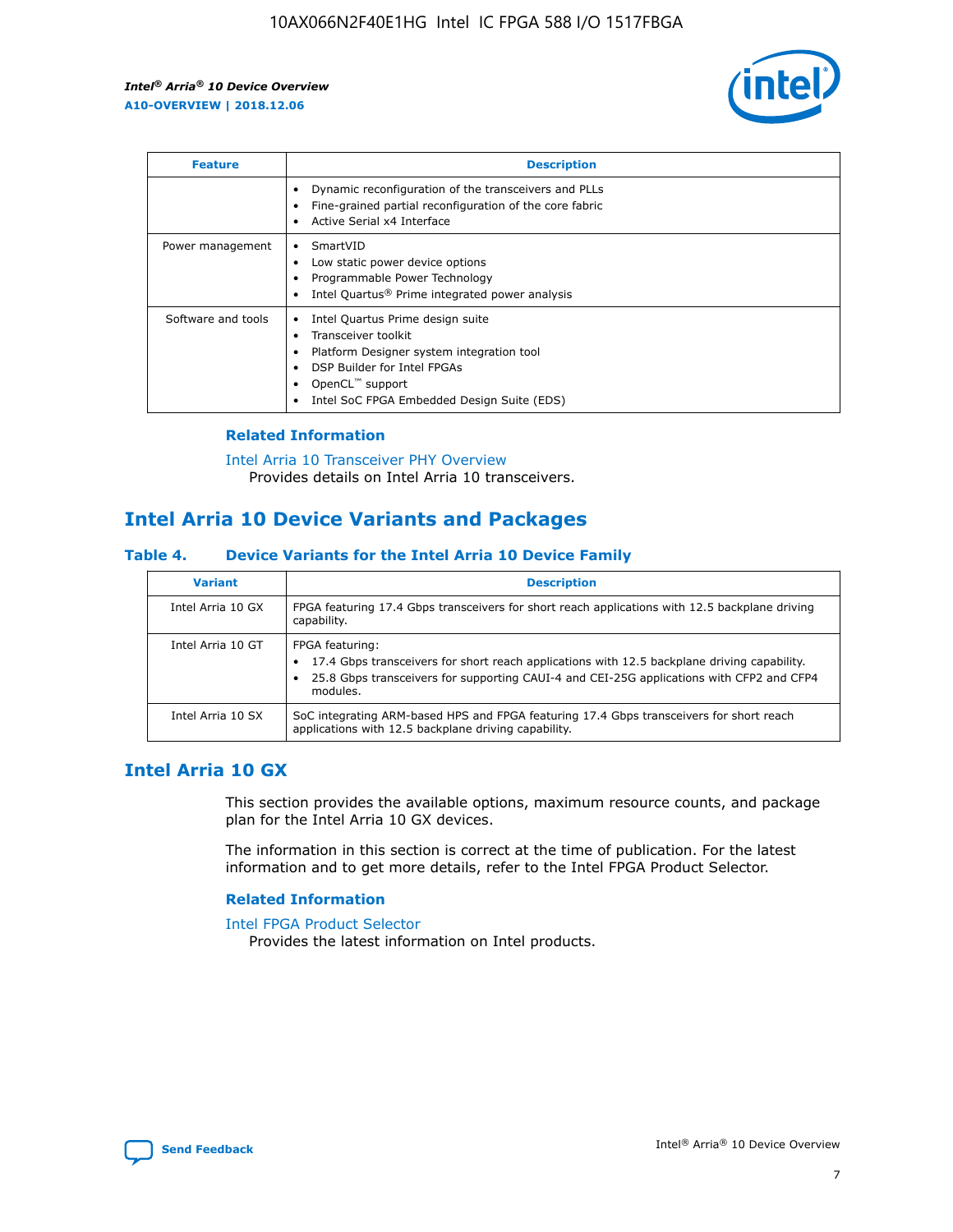

# **Available Options**





#### **Related Information**

[Transceiver Performance for Intel Arria 10 GX/SX Devices](https://www.intel.com/content/www/us/en/programmable/documentation/mcn1413182292568.html#mcn1413213965502) Provides more information about the transceiver speed grade.

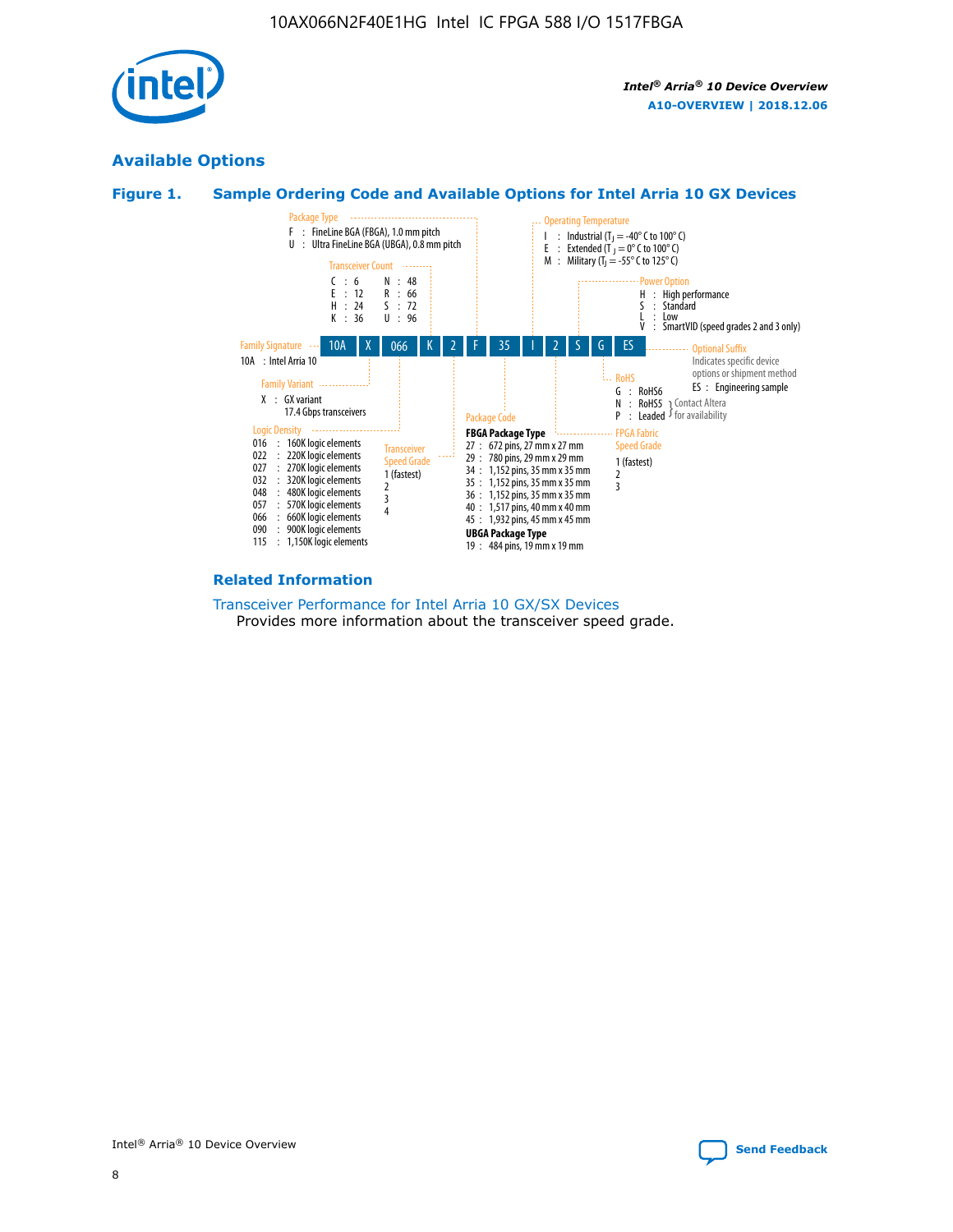

## **Maximum Resources**

#### **Table 5. Maximum Resource Counts for Intel Arria 10 GX Devices (GX 160, GX 220, GX 270, GX 320, and GX 480)**

| <b>Resource</b>              |                         | <b>Product Line</b> |                                                 |                    |                |                |  |  |  |
|------------------------------|-------------------------|---------------------|-------------------------------------------------|--------------------|----------------|----------------|--|--|--|
|                              |                         | <b>GX 160</b>       | <b>GX 220</b><br><b>GX 270</b><br><b>GX 320</b> |                    |                | <b>GX 480</b>  |  |  |  |
| Logic Elements (LE) (K)      |                         | 160                 | 220<br>320<br>270                               |                    |                | 480            |  |  |  |
| <b>ALM</b>                   |                         | 61,510              | 80,330                                          | 101,620            | 119,900        | 183,590        |  |  |  |
| Register                     |                         | 246,040             | 321,320                                         | 406,480<br>479,600 |                | 734,360        |  |  |  |
| Memory (Kb)                  | M <sub>20</sub> K       | 8,800               | 11,740                                          | 15,000             | 17,820         | 28,620         |  |  |  |
|                              | <b>MLAB</b>             | 1,050               | 1,690                                           | 2,452<br>2,727     |                | 4,164          |  |  |  |
| Variable-precision DSP Block |                         | 156                 | 192                                             | 830                | 985            | 1,368          |  |  |  |
| 18 x 19 Multiplier           |                         | 312                 | 384                                             | 1,660<br>1,970     |                | 2,736          |  |  |  |
| PLL                          | Fractional<br>Synthesis | 6                   | 6                                               | 8                  | 8              | 12             |  |  |  |
|                              | I/O                     | 6                   | 6                                               | 8                  | 8              | 12             |  |  |  |
| 17.4 Gbps Transceiver        |                         | 12                  | 12                                              | 24                 | 24             | 36             |  |  |  |
| GPIO <sup>(3)</sup>          |                         | 288                 | 288                                             | 384                | 384            | 492            |  |  |  |
| LVDS Pair $(4)$              |                         | 120                 | 120                                             | 168                | 168            | 222            |  |  |  |
| PCIe Hard IP Block           |                         | $\mathbf{1}$        | 1                                               | $\overline{2}$     | $\overline{2}$ | $\overline{2}$ |  |  |  |
| Hard Memory Controller       |                         | 6                   | 6                                               | 8                  | 8              |                |  |  |  |

<sup>(4)</sup> Each LVDS I/O pair can be used as differential input or output.



<sup>(3)</sup> The number of GPIOs does not include transceiver I/Os. In the Intel Quartus Prime software, the number of user I/Os includes transceiver I/Os.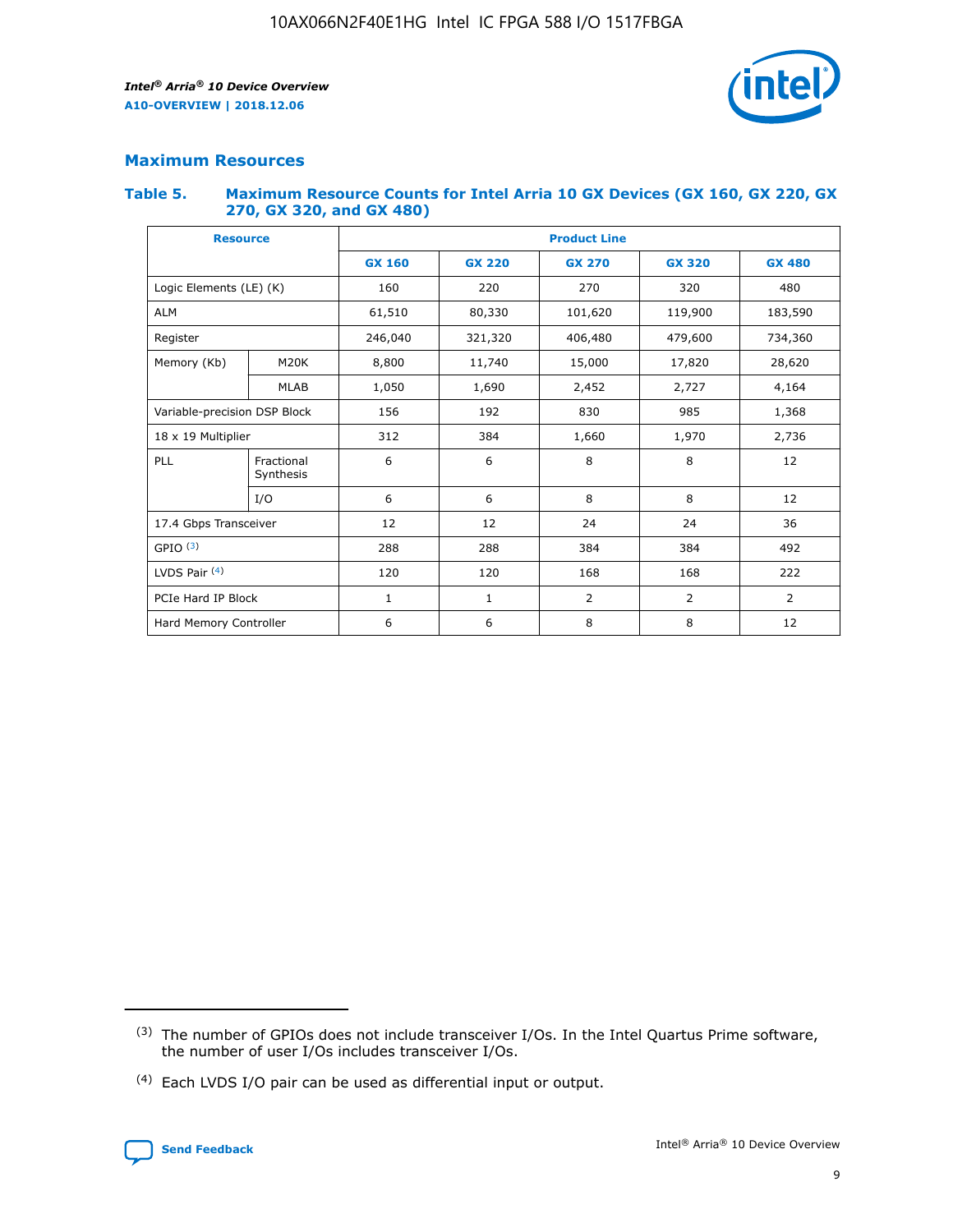

## **Table 6. Maximum Resource Counts for Intel Arria 10 GX Devices (GX 570, GX 660, GX 900, and GX 1150)**

|                              | <b>Resource</b>         | <b>Product Line</b> |                |                |                |  |  |  |
|------------------------------|-------------------------|---------------------|----------------|----------------|----------------|--|--|--|
|                              |                         | <b>GX 570</b>       | <b>GX 660</b>  | <b>GX 900</b>  | <b>GX 1150</b> |  |  |  |
| Logic Elements (LE) (K)      |                         | 570                 | 660            | 900            | 1,150          |  |  |  |
| <b>ALM</b>                   |                         | 217,080             | 251,680        | 339,620        | 427,200        |  |  |  |
| Register                     |                         | 868,320             | 1,006,720      |                | 1,708,800      |  |  |  |
| Memory (Kb)                  | <b>M20K</b>             | 36,000              | 42,620         | 48,460         | 54,260         |  |  |  |
|                              | <b>MLAB</b>             | 5,096               | 5,788          | 9,386          | 12,984         |  |  |  |
| Variable-precision DSP Block |                         | 1,523               | 1,687          | 1,518          | 1,518          |  |  |  |
| 18 x 19 Multiplier           |                         | 3,046               | 3,374          | 3,036          | 3,036          |  |  |  |
| PLL                          | Fractional<br>Synthesis | 16                  | 16             | 32             | 32             |  |  |  |
|                              | I/O                     | 16                  | 16             | 16             | 16             |  |  |  |
| 17.4 Gbps Transceiver        |                         | 48                  | 48             | 96             | 96             |  |  |  |
| GPIO <sup>(3)</sup>          |                         | 696                 | 696            | 768            | 768            |  |  |  |
| LVDS Pair $(4)$              |                         | 324                 | 324            | 384            | 384            |  |  |  |
| PCIe Hard IP Block           |                         | 2                   | $\overline{2}$ | $\overline{4}$ | $\overline{4}$ |  |  |  |
| Hard Memory Controller       |                         | 16                  | 16             | 16             |                |  |  |  |

# **Package Plan**

## **Table 7. Package Plan for Intel Arria 10 GX Devices (U19, F27, and F29)**

Refer to I/O and High Speed I/O in Intel Arria 10 Devices chapter for the number of 3 V I/O, LVDS I/O, and LVDS channels in each device package.

| <b>Product Line</b> | U <sub>19</sub><br>$(19 \text{ mm} \times 19 \text{ mm})$<br>484-pin UBGA) |          |             |         | <b>F27</b><br>(27 mm × 27 mm,<br>672-pin FBGA) |             | <b>F29</b><br>$(29 \text{ mm} \times 29 \text{ mm})$<br>780-pin FBGA) |          |             |  |
|---------------------|----------------------------------------------------------------------------|----------|-------------|---------|------------------------------------------------|-------------|-----------------------------------------------------------------------|----------|-------------|--|
|                     | 3 V I/O                                                                    | LVDS I/O | <b>XCVR</b> | 3 V I/O | <b>LVDS I/O</b>                                | <b>XCVR</b> | 3 V I/O                                                               | LVDS I/O | <b>XCVR</b> |  |
| GX 160              | 48                                                                         | 192      | 6           | 48      | 192                                            | 12          | 48                                                                    | 240      | 12          |  |
| GX 220              | 48                                                                         | 192      | 6           | 48      | 192                                            | 12          | 48                                                                    | 240      | 12          |  |
| GX 270              |                                                                            |          |             | 48      | 192                                            | 12          | 48                                                                    | 312      | 12          |  |
| GX 320              |                                                                            |          |             | 48      | 192                                            | 12          | 48                                                                    | 312      | 12          |  |
| GX 480              |                                                                            |          |             |         |                                                |             | 48                                                                    | 312      | 12          |  |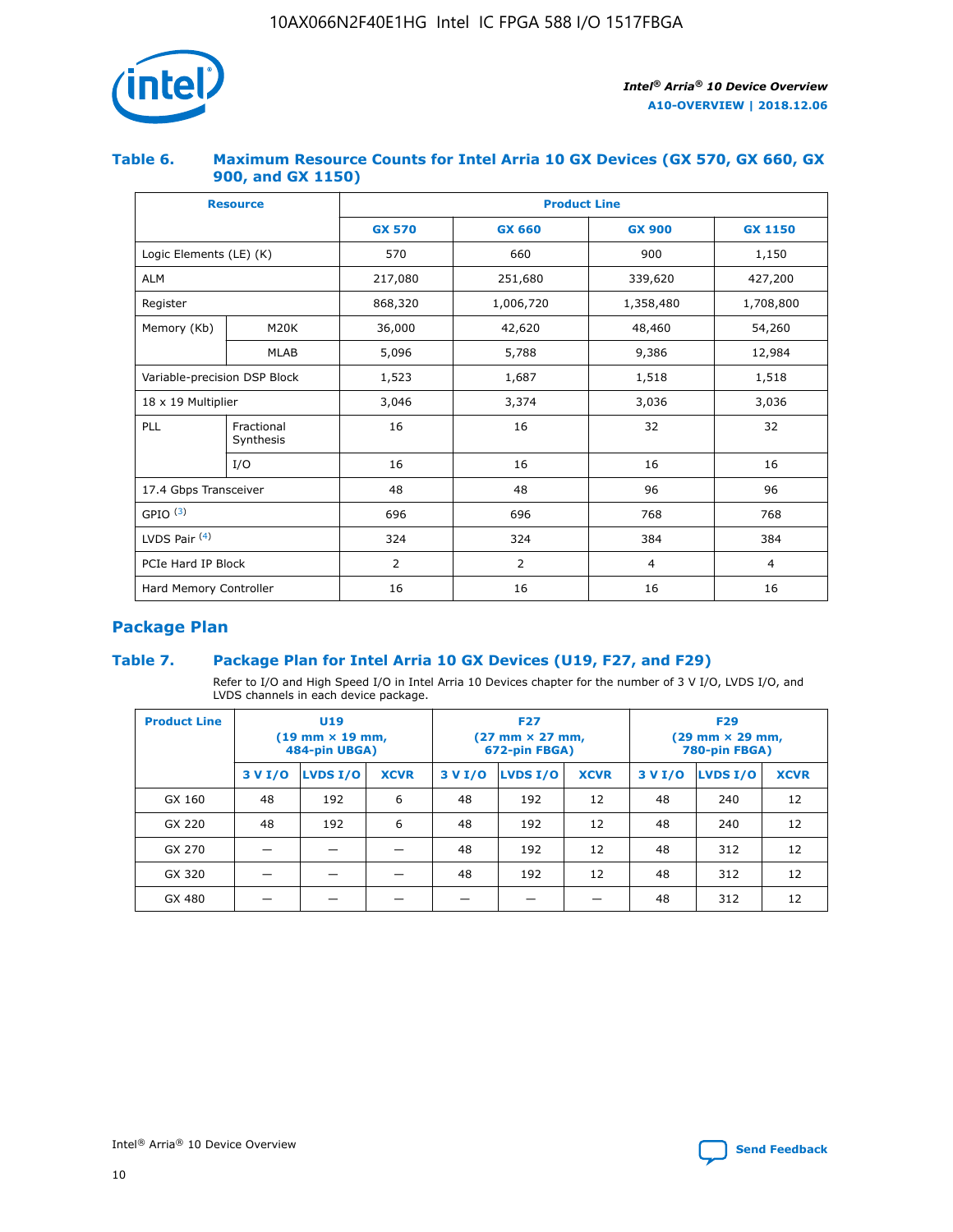

#### **Table 8. Package Plan for Intel Arria 10 GX Devices (F34, F35, NF40, and KF40)**

Refer to I/O and High Speed I/O in Intel Arria 10 Devices chapter for the number of 3 V I/O, LVDS I/O, and LVDS channels in each device package.

| <b>Product Line</b> | <b>F34</b><br>$(35 \text{ mm} \times 35 \text{ mm})$<br>1152-pin FBGA) |                    | <b>F35</b><br>$(35$ mm $\times$ 35 mm,<br><b>1152-pin FBGA)</b> |           | <b>KF40</b><br>$(40$ mm $\times$ 40 mm,<br>1517-pin FBGA) |             |           | <b>NF40</b><br>$(40 \text{ mm} \times 40 \text{ mm})$<br><b>1517-pin FBGA)</b> |             |            |                    |             |
|---------------------|------------------------------------------------------------------------|--------------------|-----------------------------------------------------------------|-----------|-----------------------------------------------------------|-------------|-----------|--------------------------------------------------------------------------------|-------------|------------|--------------------|-------------|
|                     | 3V<br>I/O                                                              | <b>LVDS</b><br>I/O | <b>XCVR</b>                                                     | 3V<br>I/O | <b>LVDS</b><br>I/O                                        | <b>XCVR</b> | 3V<br>I/O | <b>LVDS</b><br>I/O                                                             | <b>XCVR</b> | 3 V<br>I/O | <b>LVDS</b><br>I/O | <b>XCVR</b> |
| GX 270              | 48                                                                     | 336                | 24                                                              | 48        | 336                                                       | 24          |           |                                                                                |             |            |                    |             |
| GX 320              | 48                                                                     | 336                | 24                                                              | 48        | 336                                                       | 24          |           |                                                                                |             |            |                    |             |
| GX 480              | 48                                                                     | 444                | 24                                                              | 48        | 348                                                       | 36          |           |                                                                                |             |            |                    |             |
| GX 570              | 48                                                                     | 444                | 24                                                              | 48        | 348                                                       | 36          | 96        | 600                                                                            | 36          | 48         | 540                | 48          |
| GX 660              | 48                                                                     | 444                | 24                                                              | 48        | 348                                                       | 36          | 96        | 600                                                                            | 36          | 48         | 540                | 48          |
| GX 900              |                                                                        | 504                | 24                                                              | –         |                                                           |             |           |                                                                                |             |            | 600                | 48          |
| GX 1150             |                                                                        | 504                | 24                                                              |           |                                                           |             |           |                                                                                |             |            | 600                | 48          |

#### **Table 9. Package Plan for Intel Arria 10 GX Devices (RF40, NF45, SF45, and UF45)**

Refer to I/O and High Speed I/O in Intel Arria 10 Devices chapter for the number of 3 V I/O, LVDS I/O, and LVDS channels in each device package.

| <b>Product Line</b> | <b>RF40</b><br>$(40 \text{ mm} \times 40 \text{ mm})$<br>1517-pin FBGA) |                    |             | <b>NF45</b><br>$(45 \text{ mm} \times 45 \text{ mm})$<br><b>1932-pin FBGA)</b> |                    |             | <b>SF45</b><br>$(45 \text{ mm} \times 45 \text{ mm})$<br><b>1932-pin FBGA)</b> |                    |             | <b>UF45</b><br>$(45 \text{ mm} \times 45 \text{ mm})$<br>1932-pin FBGA) |                    |             |
|---------------------|-------------------------------------------------------------------------|--------------------|-------------|--------------------------------------------------------------------------------|--------------------|-------------|--------------------------------------------------------------------------------|--------------------|-------------|-------------------------------------------------------------------------|--------------------|-------------|
|                     | 3V<br>I/O                                                               | <b>LVDS</b><br>I/O | <b>XCVR</b> | 3 V<br>I/O                                                                     | <b>LVDS</b><br>I/O | <b>XCVR</b> | 3 V<br>I/O                                                                     | <b>LVDS</b><br>I/O | <b>XCVR</b> | 3V<br>I/O                                                               | <b>LVDS</b><br>I/O | <b>XCVR</b> |
| GX 900              |                                                                         | 342                | 66          | _                                                                              | 768                | 48          |                                                                                | 624                | 72          |                                                                         | 480                | 96          |
| GX 1150             |                                                                         | 342                | 66          | -                                                                              | 768                | 48          |                                                                                | 624                | 72          |                                                                         | 480                | 96          |

### **Related Information**

[I/O and High-Speed Differential I/O Interfaces in Intel Arria 10 Devices chapter, Intel](https://www.intel.com/content/www/us/en/programmable/documentation/sam1403482614086.html#sam1403482030321) [Arria 10 Device Handbook](https://www.intel.com/content/www/us/en/programmable/documentation/sam1403482614086.html#sam1403482030321)

Provides the number of 3 V and LVDS I/Os, and LVDS channels for each Intel Arria 10 device package.

# **Intel Arria 10 GT**

This section provides the available options, maximum resource counts, and package plan for the Intel Arria 10 GT devices.

The information in this section is correct at the time of publication. For the latest information and to get more details, refer to the Intel FPGA Product Selector.

#### **Related Information**

#### [Intel FPGA Product Selector](http://www.altera.com/products/selector/psg-selector.html)

Provides the latest information on Intel products.

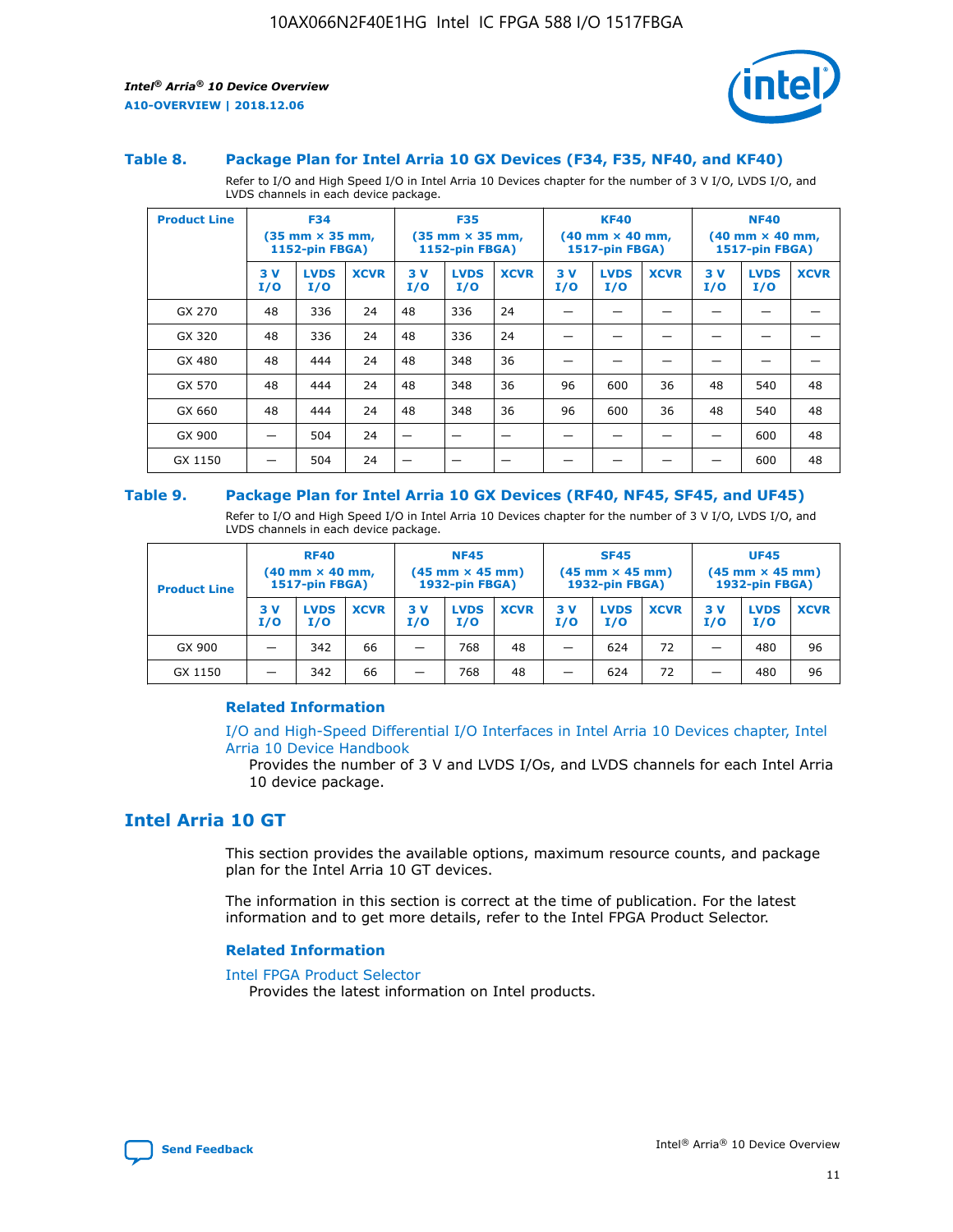

# **Available Options**

# **Figure 2. Sample Ordering Code and Available Options for Intel Arria 10 GT Devices**

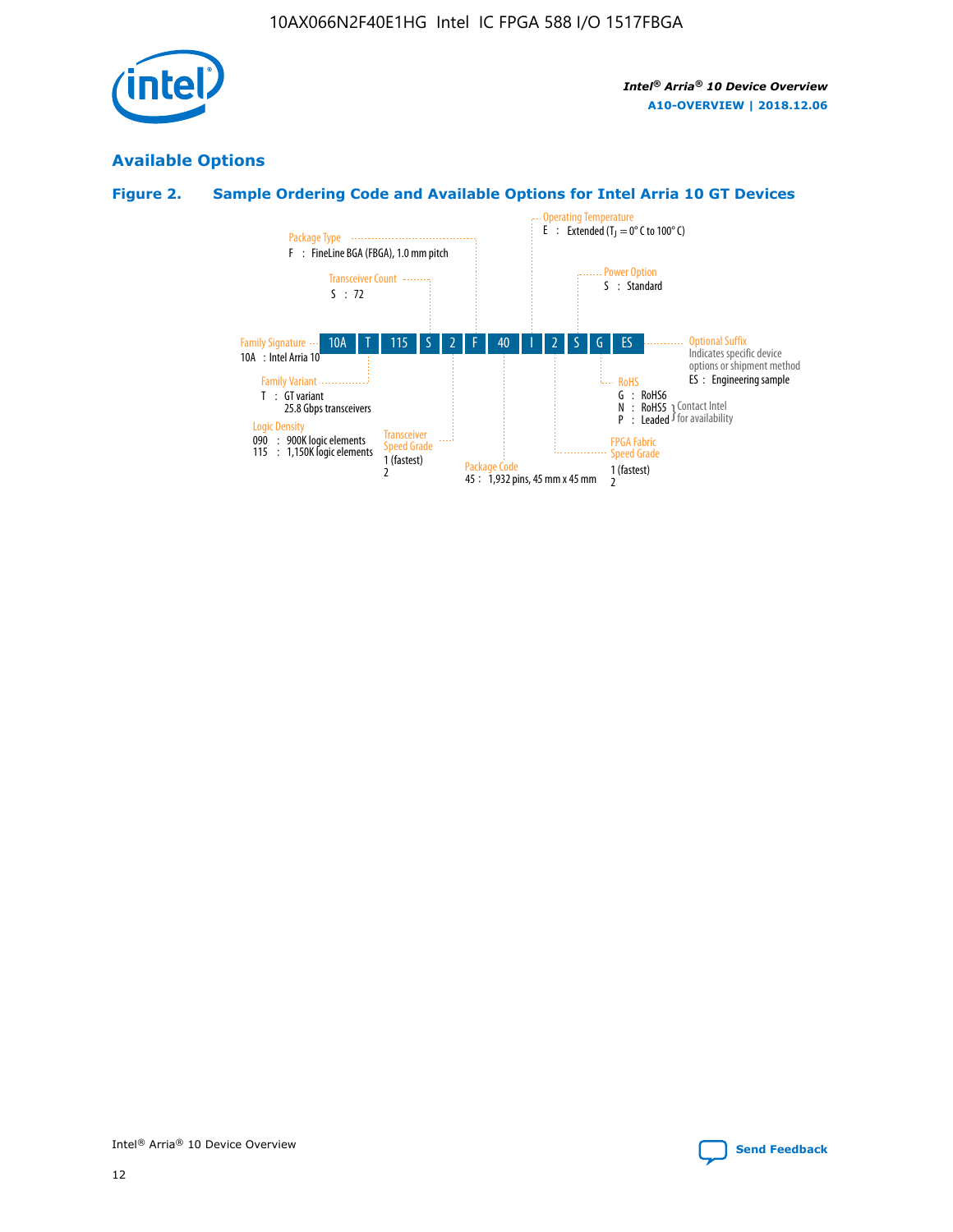

## **Maximum Resources**

#### **Table 10. Maximum Resource Counts for Intel Arria 10 GT Devices**

| <b>Resource</b>              |                      |                | <b>Product Line</b> |  |
|------------------------------|----------------------|----------------|---------------------|--|
|                              |                      | <b>GT 900</b>  | <b>GT 1150</b>      |  |
| Logic Elements (LE) (K)      |                      | 900            | 1,150               |  |
| <b>ALM</b>                   |                      | 339,620        | 427,200             |  |
| Register                     |                      | 1,358,480      | 1,708,800           |  |
| Memory (Kb)                  | M20K                 | 48,460         | 54,260              |  |
|                              | <b>MLAB</b>          | 9,386          | 12,984              |  |
| Variable-precision DSP Block |                      | 1,518          | 1,518               |  |
| 18 x 19 Multiplier           |                      | 3,036          | 3,036               |  |
| PLL                          | Fractional Synthesis | 32             | 32                  |  |
|                              | I/O                  | 16             | 16                  |  |
| Transceiver                  | 17.4 Gbps            | 72(5)          | 72(5)               |  |
|                              | 25.8 Gbps            | 6              | 6                   |  |
| GPIO <sup>(6)</sup>          |                      | 624            | 624                 |  |
| LVDS Pair $(7)$              |                      | 312            | 312                 |  |
| PCIe Hard IP Block           |                      | $\overline{4}$ | $\overline{4}$      |  |
| Hard Memory Controller       |                      | 16             | 16                  |  |

### **Related Information**

#### [Intel Arria 10 GT Channel Usage](https://www.intel.com/content/www/us/en/programmable/documentation/nik1398707230472.html#nik1398707008178)

Configuring GT/GX channels in Intel Arria 10 GT devices.

## **Package Plan**

#### **Table 11. Package Plan for Intel Arria 10 GT Devices**

Refer to I/O and High Speed I/O in Intel Arria 10 Devices chapter for the number of 3 V I/O, LVDS I/O, and LVDS channels in each device package.

| <b>Product Line</b> | <b>SF45</b><br>(45 mm × 45 mm, 1932-pin FBGA) |                 |             |  |  |  |  |
|---------------------|-----------------------------------------------|-----------------|-------------|--|--|--|--|
|                     | 3 V I/O                                       | <b>LVDS I/O</b> | <b>XCVR</b> |  |  |  |  |
| GT 900              |                                               | 624             | 72          |  |  |  |  |
| GT 1150             |                                               | 624             | 72          |  |  |  |  |

<sup>(7)</sup> Each LVDS I/O pair can be used as differential input or output.



 $(5)$  If all 6 GT channels are in use, 12 of the GX channels are not usable.

<sup>(6)</sup> The number of GPIOs does not include transceiver I/Os. In the Intel Quartus Prime software, the number of user I/Os includes transceiver I/Os.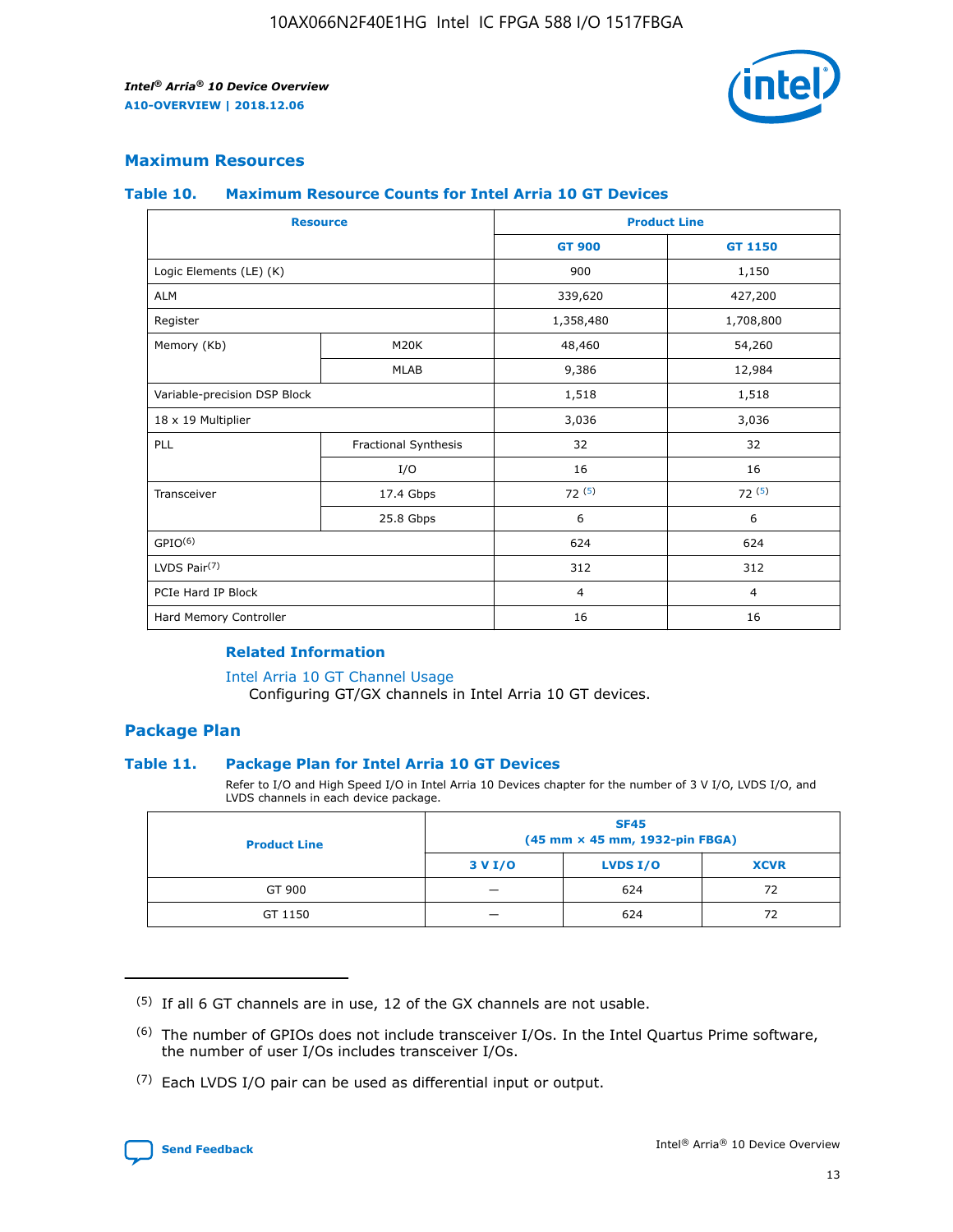

#### **Related Information**

[I/O and High-Speed Differential I/O Interfaces in Intel Arria 10 Devices chapter, Intel](https://www.intel.com/content/www/us/en/programmable/documentation/sam1403482614086.html#sam1403482030321) [Arria 10 Device Handbook](https://www.intel.com/content/www/us/en/programmable/documentation/sam1403482614086.html#sam1403482030321)

Provides the number of 3 V and LVDS I/Os, and LVDS channels for each Intel Arria 10 device package.

# **Intel Arria 10 SX**

This section provides the available options, maximum resource counts, and package plan for the Intel Arria 10 SX devices.

The information in this section is correct at the time of publication. For the latest information and to get more details, refer to the Intel FPGA Product Selector.

#### **Related Information**

[Intel FPGA Product Selector](http://www.altera.com/products/selector/psg-selector.html) Provides the latest information on Intel products.

#### **Available Options**

#### **Figure 3. Sample Ordering Code and Available Options for Intel Arria 10 SX Devices**



#### **Related Information**

[Transceiver Performance for Intel Arria 10 GX/SX Devices](https://www.intel.com/content/www/us/en/programmable/documentation/mcn1413182292568.html#mcn1413213965502) Provides more information about the transceiver speed grade.

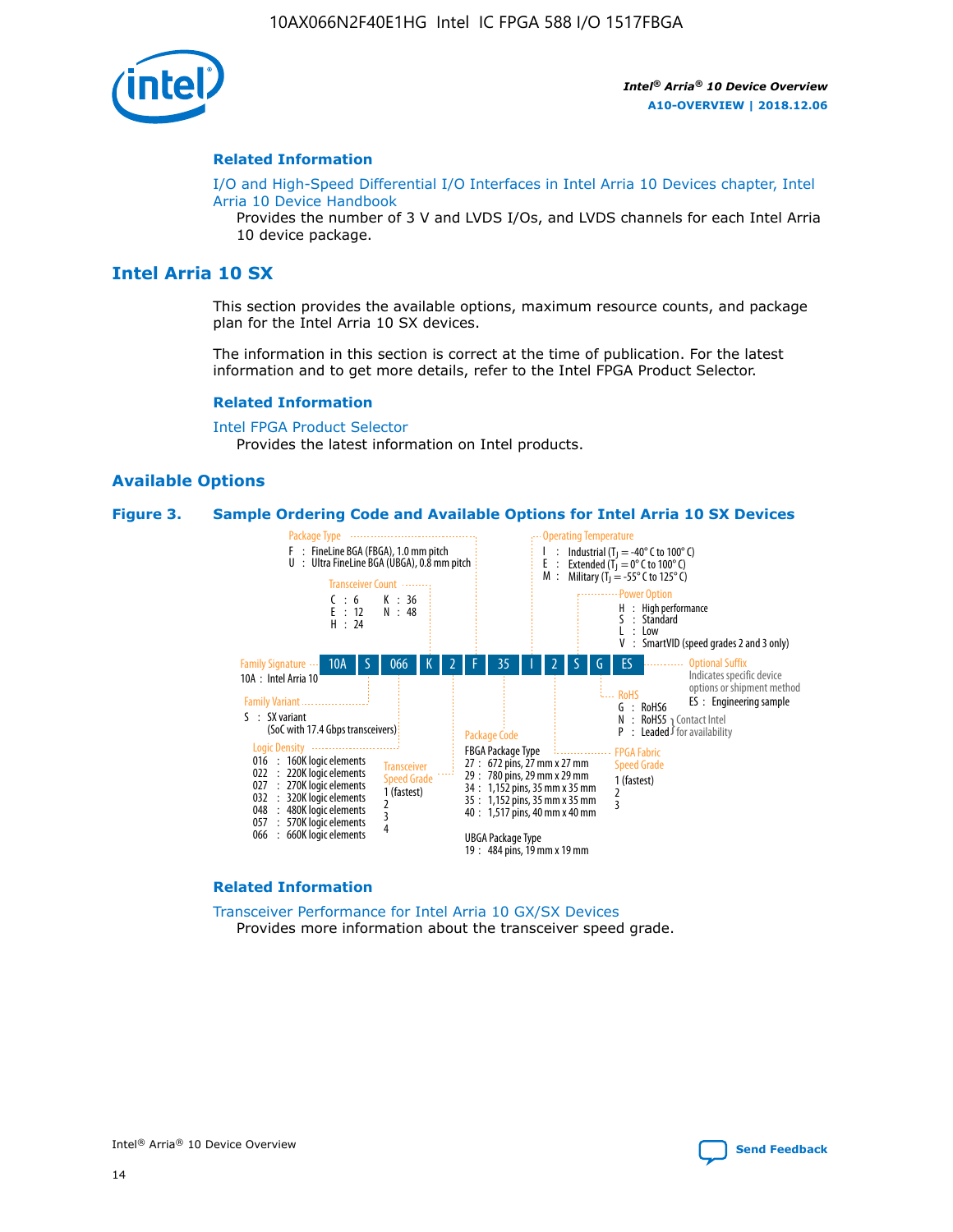

## **Maximum Resources**

#### **Table 12. Maximum Resource Counts for Intel Arria 10 SX Devices**

|                                   | <b>Resource</b>         | <b>Product Line</b> |               |                |                |                |                |                |  |  |  |
|-----------------------------------|-------------------------|---------------------|---------------|----------------|----------------|----------------|----------------|----------------|--|--|--|
|                                   |                         | <b>SX 160</b>       | <b>SX 220</b> | <b>SX 270</b>  | <b>SX 320</b>  | <b>SX 480</b>  | <b>SX 570</b>  | <b>SX 660</b>  |  |  |  |
| Logic Elements (LE) (K)           |                         | 160                 | 220           | 270            | 320            | 480            | 570            | 660            |  |  |  |
| <b>ALM</b>                        |                         | 61,510              | 80,330        | 101,620        | 119,900        | 183,590        | 217,080        | 251,680        |  |  |  |
| Register                          |                         | 246,040             | 321,320       | 406,480        | 479,600        | 734,360        | 868,320        | 1,006,720      |  |  |  |
| Memory (Kb)                       | M <sub>20</sub> K       | 8,800               | 11,740        | 15,000         | 17,820         | 28,620         | 36,000         | 42,620         |  |  |  |
|                                   | <b>MLAB</b>             | 1,050               | 1,690         | 2,452          | 2,727          | 4,164          | 5,096          | 5,788          |  |  |  |
| Variable-precision DSP Block      |                         | 156                 | 192           | 830            | 985            | 1,368          | 1,523          | 1,687          |  |  |  |
| 18 x 19 Multiplier                |                         | 312                 | 384           | 1,660          | 1,970          | 2,736          | 3,046          | 3,374          |  |  |  |
| <b>PLL</b>                        | Fractional<br>Synthesis | 6                   | 6             | 8              | 8              | 12             | 16             | 16             |  |  |  |
|                                   | I/O                     | 6                   | 6             | 8              | 8              | 12             | 16             | 16             |  |  |  |
| 17.4 Gbps Transceiver             |                         | 12                  | 12            | 24             | 24             | 36             | 48             | 48             |  |  |  |
| GPIO <sup>(8)</sup>               |                         | 288                 | 288           | 384            | 384            | 492            | 696            | 696            |  |  |  |
| LVDS Pair $(9)$                   |                         | 120                 | 120           | 168            | 168            | 174            | 324            | 324            |  |  |  |
| PCIe Hard IP Block                |                         | $\mathbf{1}$        | $\mathbf{1}$  | $\overline{2}$ | $\overline{2}$ | $\overline{2}$ | $\overline{2}$ | $\overline{2}$ |  |  |  |
| Hard Memory Controller            |                         | 6                   | 6             | 8              | 8              | 12             | 16             | 16             |  |  |  |
| ARM Cortex-A9 MPCore<br>Processor |                         | Yes                 | Yes           | Yes            | Yes            | Yes            | Yes            | Yes            |  |  |  |

## **Package Plan**

#### **Table 13. Package Plan for Intel Arria 10 SX Devices (U19, F27, F29, and F34)**

Refer to I/O and High Speed I/O in Intel Arria 10 Devices chapter for the number of 3 V I/O, LVDS I/O, and LVDS channels in each device package.

| <b>Product Line</b> | U <sub>19</sub><br>$(19 \text{ mm} \times 19 \text{ mm})$<br>484-pin UBGA) |                    |             | <b>F27</b><br>$(27 \text{ mm} \times 27 \text{ mm})$ .<br>672-pin FBGA) |                    | <b>F29</b><br>$(29 \text{ mm} \times 29 \text{ mm})$ .<br>780-pin FBGA) |            |                    | <b>F34</b><br>$(35 \text{ mm} \times 35 \text{ mm})$<br><b>1152-pin FBGA)</b> |           |                    |             |
|---------------------|----------------------------------------------------------------------------|--------------------|-------------|-------------------------------------------------------------------------|--------------------|-------------------------------------------------------------------------|------------|--------------------|-------------------------------------------------------------------------------|-----------|--------------------|-------------|
|                     | 3V<br>I/O                                                                  | <b>LVDS</b><br>I/O | <b>XCVR</b> | 3V<br>I/O                                                               | <b>LVDS</b><br>I/O | <b>XCVR</b>                                                             | 3 V<br>I/O | <b>LVDS</b><br>I/O | <b>XCVR</b>                                                                   | 3V<br>I/O | <b>LVDS</b><br>I/O | <b>XCVR</b> |
| SX 160              | 48                                                                         | 144                | 6           | 48                                                                      | 192                | 12                                                                      | 48         | 240                | 12                                                                            |           |                    |             |
| SX 220              | 48                                                                         | 144                | 6           | 48                                                                      | 192                | 12                                                                      | 48         | 240                | 12                                                                            |           |                    |             |
| SX 270              |                                                                            |                    |             | 48                                                                      | 192                | 12                                                                      | 48         | 312                | 12                                                                            | 48        | 336                | 24          |
| SX 320              |                                                                            |                    |             | 48                                                                      | 192                | 12                                                                      | 48         | 312                | 12                                                                            | 48        | 336                | 24          |
|                     | continued                                                                  |                    |             |                                                                         |                    |                                                                         |            |                    |                                                                               |           |                    |             |

 $(8)$  The number of GPIOs does not include transceiver I/Os. In the Intel Quartus Prime software, the number of user I/Os includes transceiver I/Os.

 $(9)$  Each LVDS I/O pair can be used as differential input or output.

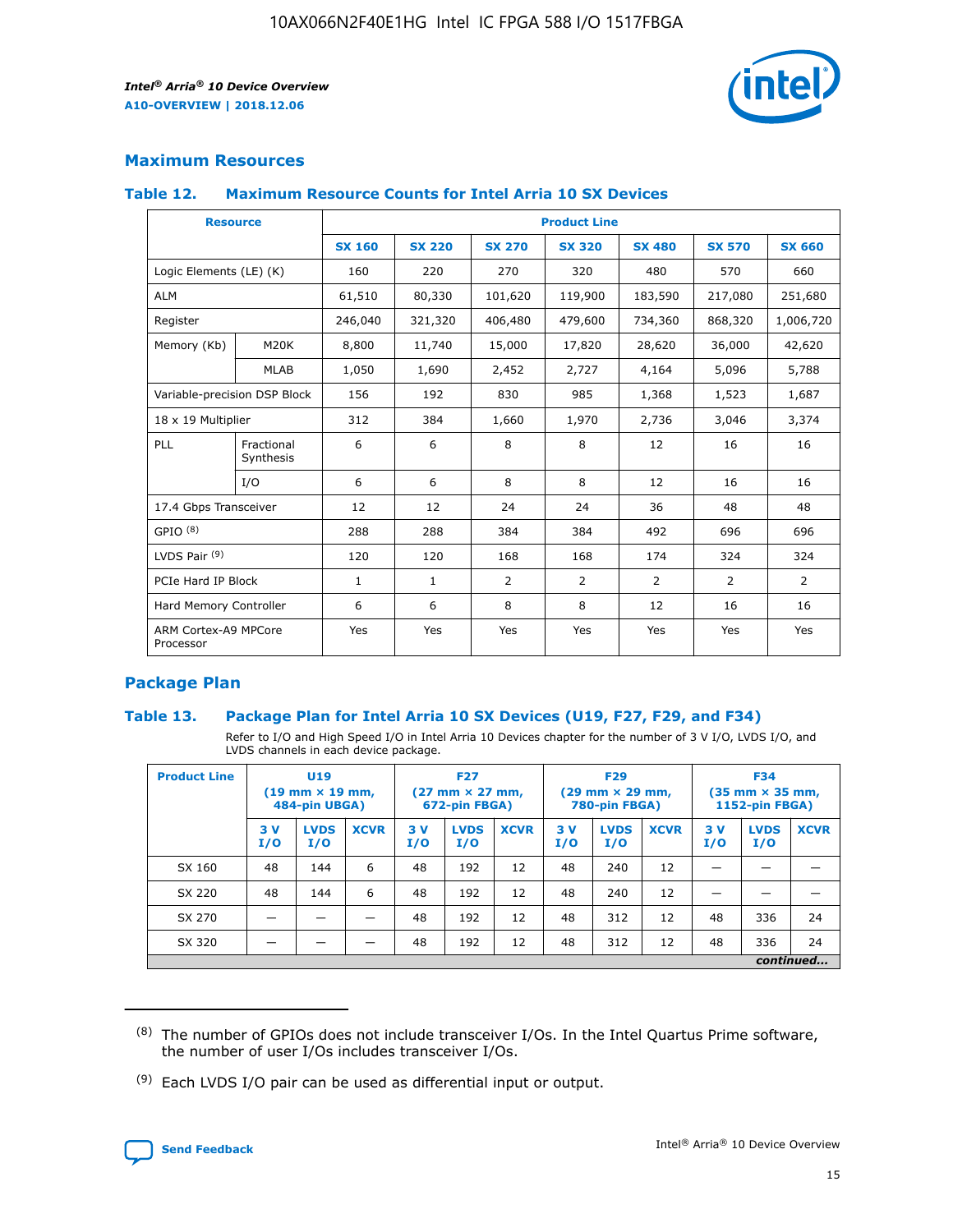

| <b>Product Line</b> | U <sub>19</sub><br>$(19 \text{ mm} \times 19 \text{ mm})$<br>484-pin UBGA) |                    | <b>F27</b><br>$(27 \text{ mm} \times 27 \text{ mm})$<br>672-pin FBGA) |           |                    | <b>F29</b><br>$(29 \text{ mm} \times 29 \text{ mm})$<br>780-pin FBGA) |           |                    | <b>F34</b><br>$(35$ mm $\times$ 35 mm,<br><b>1152-pin FBGA)</b> |           |                    |             |
|---------------------|----------------------------------------------------------------------------|--------------------|-----------------------------------------------------------------------|-----------|--------------------|-----------------------------------------------------------------------|-----------|--------------------|-----------------------------------------------------------------|-----------|--------------------|-------------|
|                     | 3 V<br>I/O                                                                 | <b>LVDS</b><br>I/O | <b>XCVR</b>                                                           | 3V<br>I/O | <b>LVDS</b><br>I/O | <b>XCVR</b>                                                           | 3V<br>I/O | <b>LVDS</b><br>I/O | <b>XCVR</b>                                                     | 3V<br>I/O | <b>LVDS</b><br>I/O | <b>XCVR</b> |
| SX 480              |                                                                            |                    |                                                                       |           |                    |                                                                       | 48        | 312                | 12                                                              | 48        | 444                | 24          |
| SX 570              |                                                                            |                    |                                                                       |           |                    |                                                                       |           |                    |                                                                 | 48        | 444                | 24          |
| SX 660              |                                                                            |                    |                                                                       |           |                    |                                                                       |           |                    |                                                                 | 48        | 444                | 24          |

## **Table 14. Package Plan for Intel Arria 10 SX Devices (F35, KF40, and NF40)**

Refer to I/O and High Speed I/O in Intel Arria 10 Devices chapter for the number of 3 V I/O, LVDS I/O, and LVDS channels in each device package.

| <b>Product Line</b> | <b>F35</b><br>$(35 \text{ mm} \times 35 \text{ mm})$<br><b>1152-pin FBGA)</b> |          |             |                                           | <b>KF40</b><br>(40 mm × 40 mm,<br>1517-pin FBGA) |    | <b>NF40</b><br>$(40 \text{ mm} \times 40 \text{ mm})$<br>1517-pin FBGA) |          |             |  |
|---------------------|-------------------------------------------------------------------------------|----------|-------------|-------------------------------------------|--------------------------------------------------|----|-------------------------------------------------------------------------|----------|-------------|--|
|                     | 3 V I/O                                                                       | LVDS I/O | <b>XCVR</b> | <b>LVDS I/O</b><br><b>XCVR</b><br>3 V I/O |                                                  |    | 3 V I/O                                                                 | LVDS I/O | <b>XCVR</b> |  |
| SX 270              | 48                                                                            | 336      | 24          |                                           |                                                  |    |                                                                         |          |             |  |
| SX 320              | 48                                                                            | 336      | 24          |                                           |                                                  |    |                                                                         |          |             |  |
| SX 480              | 48                                                                            | 348      | 36          |                                           |                                                  |    |                                                                         |          |             |  |
| SX 570              | 48                                                                            | 348      | 36          | 96                                        | 600                                              | 36 | 48                                                                      | 540      | 48          |  |
| SX 660              | 48                                                                            | 348      | 36          | 96                                        | 600                                              | 36 | 48                                                                      | 540      | 48          |  |

# **Related Information**

[I/O and High-Speed Differential I/O Interfaces in Intel Arria 10 Devices chapter, Intel](https://www.intel.com/content/www/us/en/programmable/documentation/sam1403482614086.html#sam1403482030321) [Arria 10 Device Handbook](https://www.intel.com/content/www/us/en/programmable/documentation/sam1403482614086.html#sam1403482030321)

Provides the number of 3 V and LVDS I/Os, and LVDS channels for each Intel Arria 10 device package.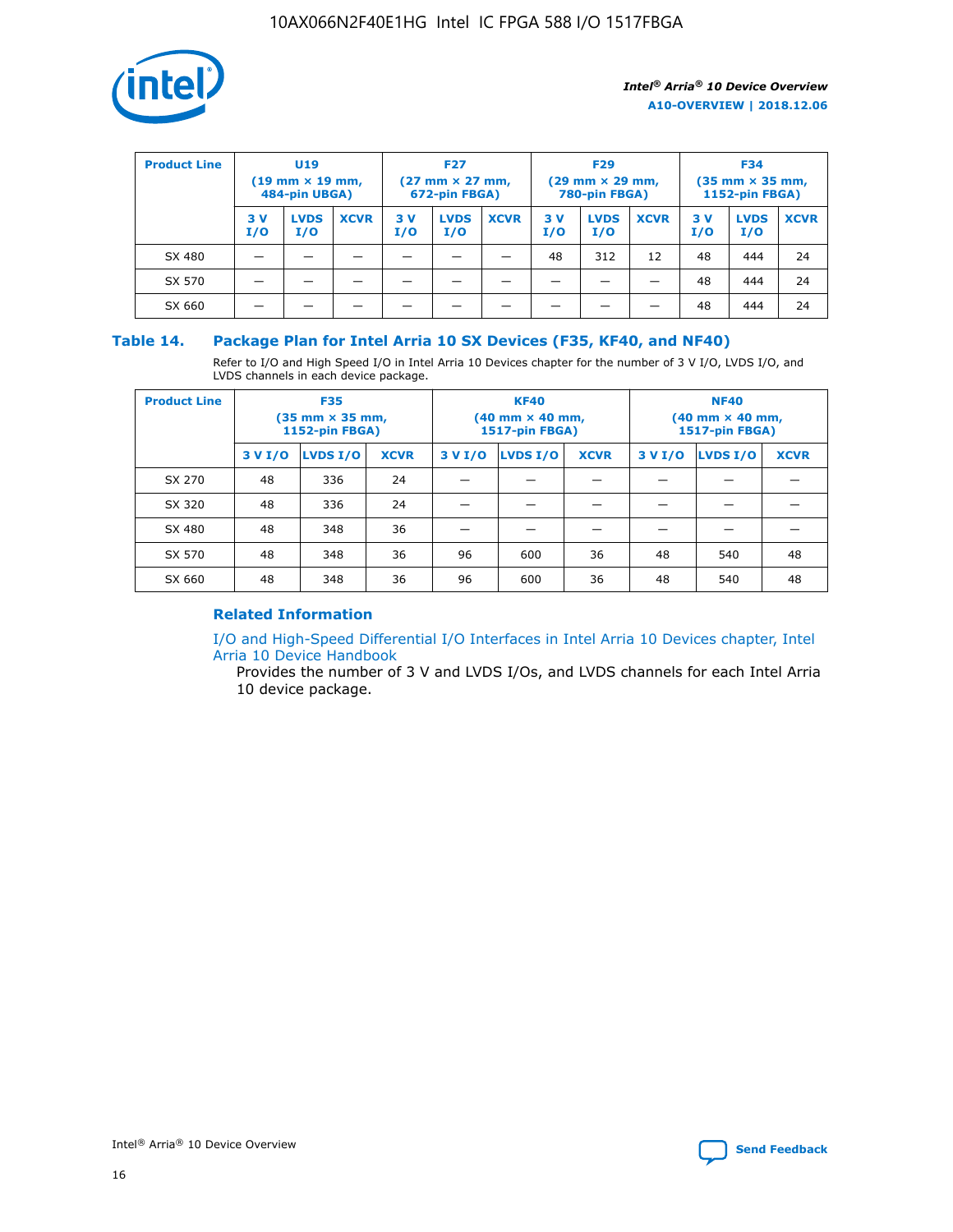

# **I/O Vertical Migration for Intel Arria 10 Devices**

#### **Figure 4. Migration Capability Across Intel Arria 10 Product Lines**

- The arrows indicate the migration paths. The devices included in each vertical migration path are shaded. Devices with fewer resources in the same path have lighter shades.
- To achieve the full I/O migration across product lines in the same migration path, restrict I/Os and transceivers usage to match the product line with the lowest I/O and transceiver counts.
- An LVDS I/O bank in the source device may be mapped to a 3 V I/O bank in the target device. To use memory interface clock frequency higher than 533 MHz, assign external memory interface pins only to banks that are LVDS I/O in both devices.
- There may be nominal 0.15 mm package height difference between some product lines in the same package type.
	- **Variant Product Line Package U19 F27 F29 F34 F35 KF40 NF40 RF40 NF45 SF45 UF45** Intel® Arria® 10 GX GX 160 GX 220 GX 270 GX 320 GX 480 GX 570 GX 660 GX 900 GX 1150 Intel Arria 10 GT GT 900 GT 1150 Intel Arria 10 SX SX 160 SX 220 SX 270 SX 320 SX 480 SX 570 SX 660
- Some migration paths are not shown in the Intel Quartus Prime software **Pin Migration View**.

*Note:* To verify the pin migration compatibility, use the **Pin Migration View** window in the Intel Quartus Prime software Pin Planner.

# **Adaptive Logic Module**

Intel Arria 10 devices use a 20 nm ALM as the basic building block of the logic fabric.

The ALM architecture is the same as the previous generation FPGAs, allowing for efficient implementation of logic functions and easy conversion of IP between the device generations.

The ALM, as shown in following figure, uses an 8-input fracturable look-up table (LUT) with four dedicated registers to help improve timing closure in register-rich designs and achieve an even higher design packing capability than the traditional two-register per LUT architecture.

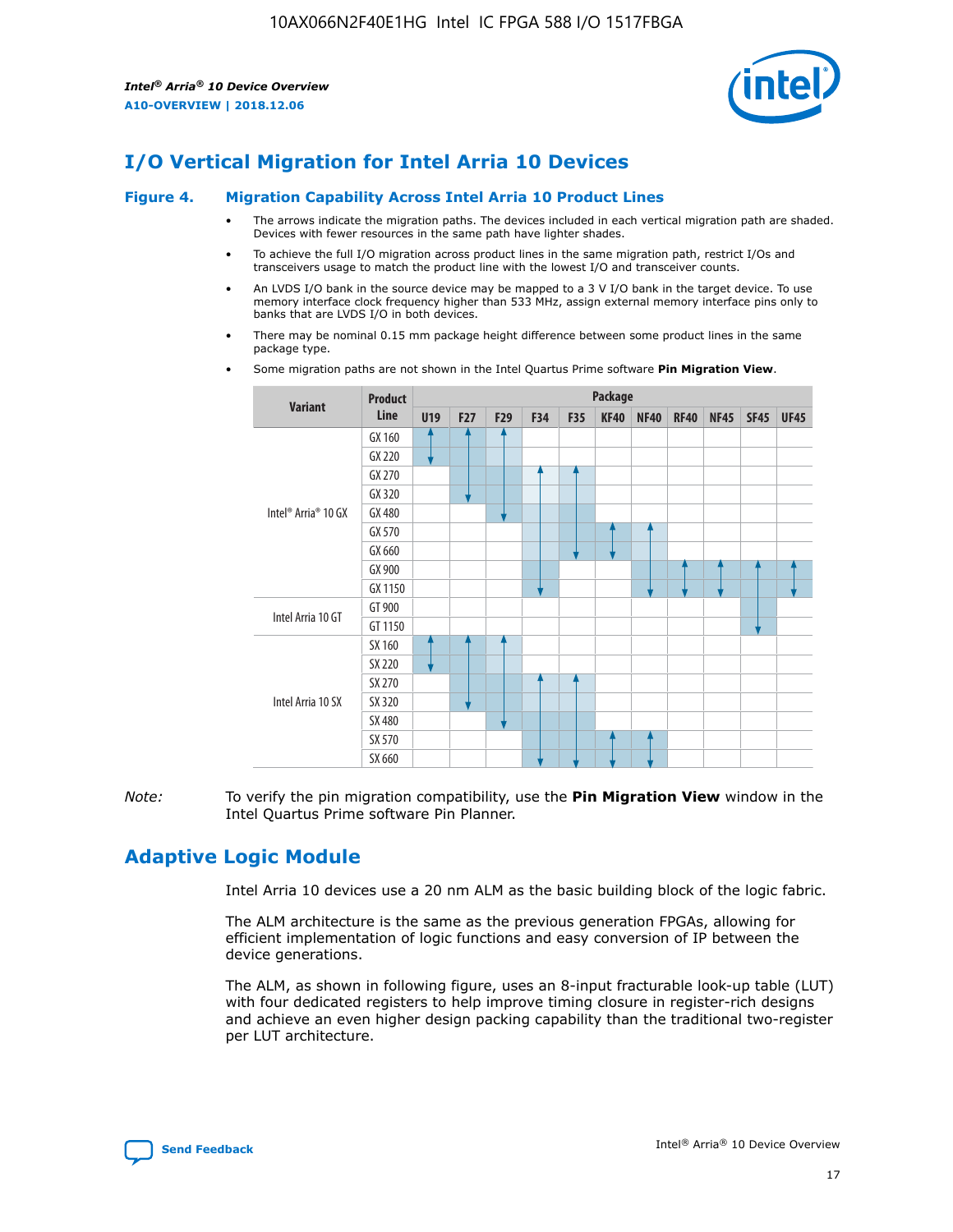

**Figure 5. ALM for Intel Arria 10 Devices**



The Intel Quartus Prime software optimizes your design according to the ALM logic structure and automatically maps legacy designs into the Intel Arria 10 ALM architecture.

# **Variable-Precision DSP Block**

The Intel Arria 10 variable precision DSP blocks support fixed-point arithmetic and floating-point arithmetic.

Features for fixed-point arithmetic:

- High-performance, power-optimized, and fully registered multiplication operations
- 18-bit and 27-bit word lengths
- Two 18 x 19 multipliers or one 27 x 27 multiplier per DSP block
- Built-in addition, subtraction, and 64-bit double accumulation register to combine multiplication results
- Cascading 19-bit or 27-bit when pre-adder is disabled and cascading 18-bit when pre-adder is used to form the tap-delay line for filtering applications
- Cascading 64-bit output bus to propagate output results from one block to the next block without external logic support
- Hard pre-adder supported in 19-bit and 27-bit modes for symmetric filters
- Internal coefficient register bank in both 18-bit and 27-bit modes for filter implementation
- 18-bit and 27-bit systolic finite impulse response (FIR) filters with distributed output adder
- Biased rounding support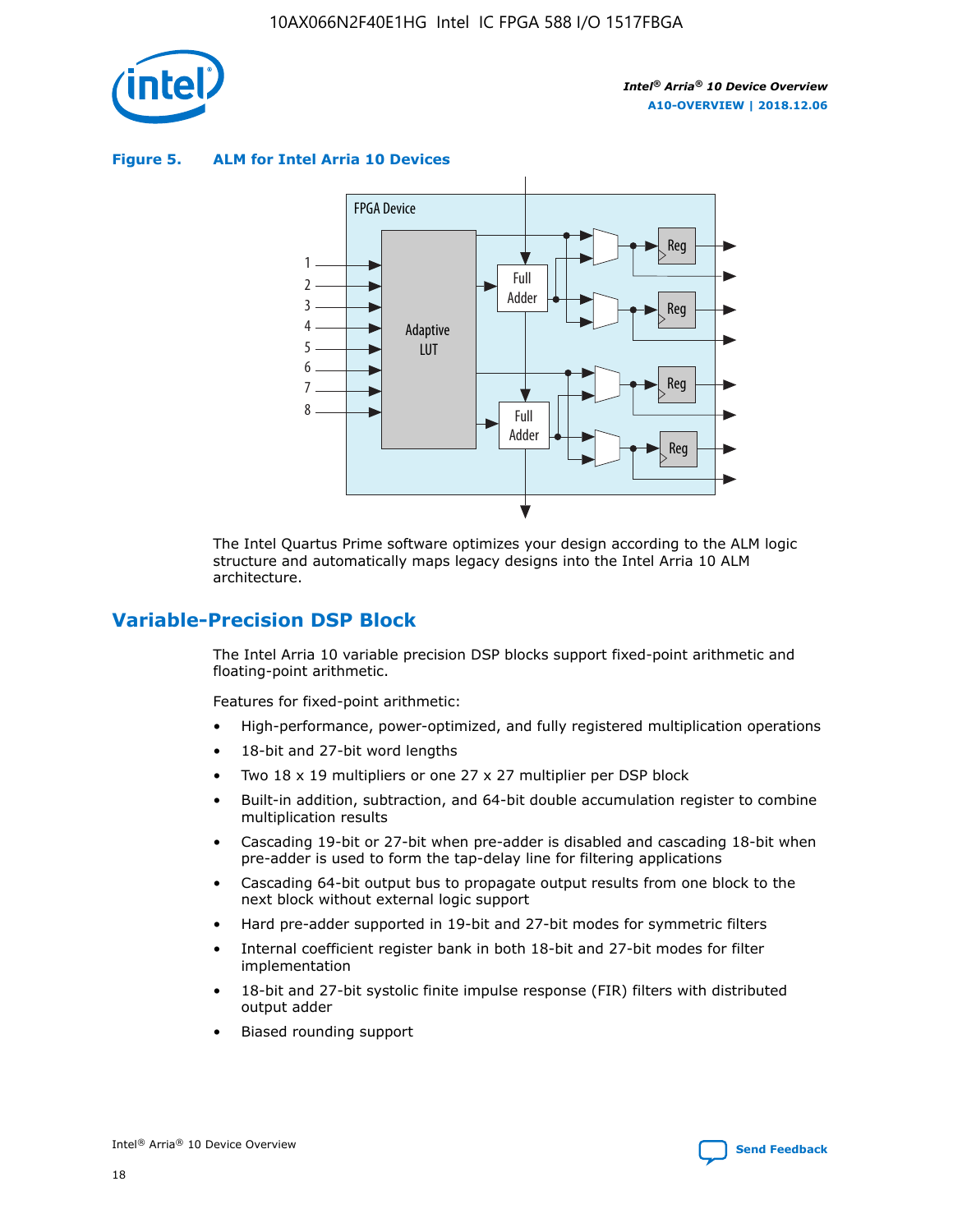

Features for floating-point arithmetic:

- A completely hardened architecture that supports multiplication, addition, subtraction, multiply-add, and multiply-subtract
- Multiplication with accumulation capability and a dynamic accumulator reset control
- Multiplication with cascade summation capability
- Multiplication with cascade subtraction capability
- Complex multiplication
- Direct vector dot product
- Systolic FIR filter

#### **Table 15. Variable-Precision DSP Block Configurations for Intel Arria 10 Devices**

| <b>Usage Example</b>                                       | <b>Multiplier Size (Bit)</b>    | <b>DSP Block Resources</b> |
|------------------------------------------------------------|---------------------------------|----------------------------|
| Medium precision fixed point                               | Two 18 x 19                     |                            |
| High precision fixed or Single precision<br>floating point | One 27 x 27                     |                            |
| Fixed point FFTs                                           | One 19 x 36 with external adder |                            |
| Very high precision fixed point                            | One 36 x 36 with external adder |                            |
| Double precision floating point                            | One 54 x 54 with external adder | 4                          |

#### **Table 16. Resources for Fixed-Point Arithmetic in Intel Arria 10 Devices**

The table lists the variable-precision DSP resources by bit precision for each Intel Arria 10 device.

| <b>Variant</b>  | <b>Product Line</b> | <b>Variable-</b><br>precision<br><b>DSP Block</b> | <b>Independent Input and Output</b><br><b>Multiplications Operator</b> |                                     | $18 \times 19$<br><b>Multiplier</b><br><b>Adder Sum</b> | $18 \times 18$<br><b>Multiplier</b><br><b>Adder</b> |
|-----------------|---------------------|---------------------------------------------------|------------------------------------------------------------------------|-------------------------------------|---------------------------------------------------------|-----------------------------------------------------|
|                 |                     |                                                   | 18 x 19<br><b>Multiplier</b>                                           | $27 \times 27$<br><b>Multiplier</b> | <b>Mode</b>                                             | <b>Summed with</b><br>36 bit Input                  |
| AIntel Arria 10 | GX 160              | 156                                               | 312                                                                    | 156                                 | 156                                                     | 156                                                 |
| GX              | GX 220              | 192                                               | 384                                                                    | 192                                 | 192                                                     | 192                                                 |
|                 | GX 270              | 830                                               | 1,660                                                                  | 830                                 | 830                                                     | 830                                                 |
|                 | GX 320              | 984                                               | 1,968                                                                  | 984                                 | 984                                                     | 984                                                 |
|                 | GX 480              | 1,368                                             | 2,736                                                                  | 1,368                               | 1,368                                                   | 1,368                                               |
|                 | GX 570              | 1,523                                             | 3,046                                                                  | 1,523                               | 1,523                                                   | 1,523                                               |
|                 | GX 660              | 1,687                                             | 3,374                                                                  | 1,687                               | 1,687                                                   | 1,687                                               |
|                 | GX 900              | 1,518                                             | 3,036                                                                  | 1,518                               | 1,518                                                   | 1,518                                               |
|                 | GX 1150             | 1,518                                             | 3,036                                                                  | 1,518                               | 1,518                                                   | 1,518                                               |
| Intel Arria 10  | GT 900              | 1,518                                             | 3,036                                                                  | 1,518                               | 1,518                                                   | 1,518                                               |
| GT              | GT 1150             | 1,518                                             | 3,036                                                                  | 1,518                               | 1,518                                                   | 1,518                                               |
| Intel Arria 10  | SX 160              | 156                                               | 312                                                                    | 156                                 | 156                                                     | 156                                                 |
| <b>SX</b>       | SX 220              | 192                                               | 384                                                                    | 192                                 | 192                                                     | 192                                                 |
|                 | SX 270              | 830                                               | 1,660                                                                  | 830                                 | 830                                                     | 830                                                 |
|                 |                     |                                                   |                                                                        |                                     |                                                         | continued                                           |

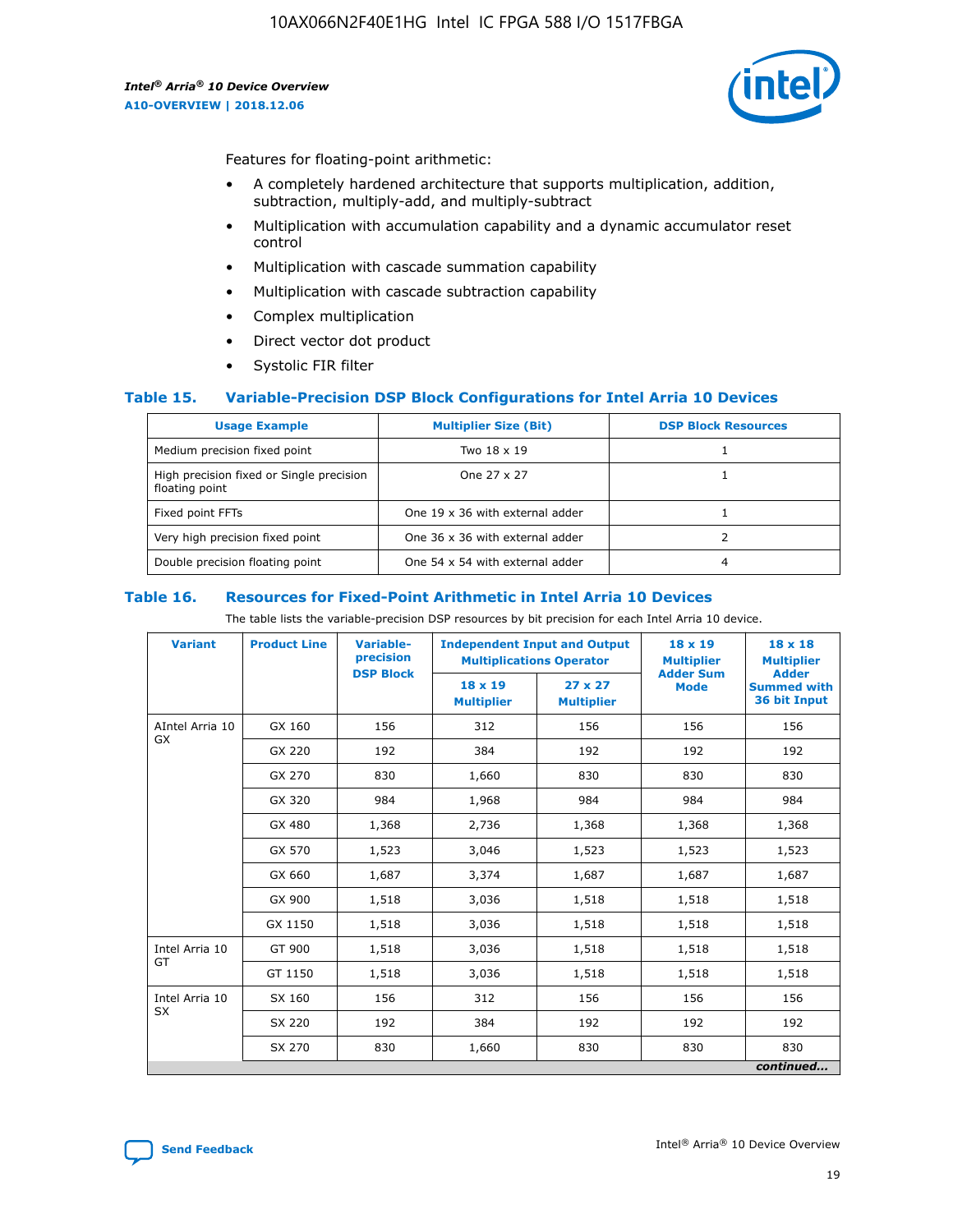

| <b>Variant</b> | <b>Product Line</b> | <b>Variable-</b><br>precision<br><b>DSP Block</b> | <b>Independent Input and Output</b><br><b>Multiplications Operator</b> |                                     | $18 \times 19$<br><b>Multiplier</b><br><b>Adder Sum</b> | $18 \times 18$<br><b>Multiplier</b><br><b>Adder</b> |  |
|----------------|---------------------|---------------------------------------------------|------------------------------------------------------------------------|-------------------------------------|---------------------------------------------------------|-----------------------------------------------------|--|
|                |                     |                                                   | $18 \times 19$<br><b>Multiplier</b>                                    | $27 \times 27$<br><b>Multiplier</b> | <b>Mode</b>                                             | <b>Summed with</b><br>36 bit Input                  |  |
|                | SX 320              | 984                                               | 1,968                                                                  | 984                                 | 984                                                     | 984                                                 |  |
|                | SX 480              | 1,368                                             | 2,736                                                                  | 1,368                               | 1,368                                                   | 1,368                                               |  |
|                | SX 570              | 1,523                                             | 3,046                                                                  | 1,523                               | 1,523                                                   | 1,523                                               |  |
|                | SX 660              | 1,687                                             | 3,374                                                                  | 1,687                               | 1,687                                                   | 1,687                                               |  |

# **Table 17. Resources for Floating-Point Arithmetic in Intel Arria 10 Devices**

The table lists the variable-precision DSP resources by bit precision for each Intel Arria 10 device.

| <b>Variant</b> | <b>Product Line</b> | <b>Variable-</b><br>precision<br><b>DSP Block</b> | <b>Single</b><br><b>Precision</b><br><b>Floating-Point</b><br><b>Multiplication</b><br><b>Mode</b> | <b>Single-Precision</b><br><b>Floating-Point</b><br><b>Adder Mode</b> | Single-<br><b>Precision</b><br><b>Floating-Point</b><br><b>Multiply</b><br><b>Accumulate</b><br><b>Mode</b> | <b>Peak</b><br><b>Giga Floating-</b><br><b>Point</b><br><b>Operations</b><br>per Second<br>(GFLOPs) |
|----------------|---------------------|---------------------------------------------------|----------------------------------------------------------------------------------------------------|-----------------------------------------------------------------------|-------------------------------------------------------------------------------------------------------------|-----------------------------------------------------------------------------------------------------|
| Intel Arria 10 | GX 160              | 156                                               | 156                                                                                                | 156                                                                   | 156                                                                                                         | 140                                                                                                 |
| <b>GX</b>      | GX 220              | 192                                               | 192                                                                                                | 192                                                                   | 192                                                                                                         | 173                                                                                                 |
|                | GX 270              | 830                                               | 830                                                                                                | 830                                                                   | 830                                                                                                         | 747                                                                                                 |
|                | GX 320              | 984                                               | 984                                                                                                | 984                                                                   | 984                                                                                                         | 886                                                                                                 |
|                | GX 480              | 1,369                                             | 1,368                                                                                              | 1,368                                                                 | 1,368                                                                                                       | 1,231                                                                                               |
|                | GX 570              | 1,523                                             | 1,523                                                                                              | 1,523                                                                 | 1,523                                                                                                       | 1,371                                                                                               |
|                | GX 660              | 1,687                                             | 1,687                                                                                              | 1,687                                                                 | 1,687                                                                                                       | 1,518                                                                                               |
|                | GX 900              | 1,518                                             | 1,518                                                                                              | 1,518                                                                 | 1,518                                                                                                       | 1,366                                                                                               |
|                | GX 1150             | 1,518                                             | 1,518                                                                                              | 1,518                                                                 | 1,518                                                                                                       | 1,366                                                                                               |
| Intel Arria 10 | GT 900              | 1,518                                             | 1,518                                                                                              | 1,518                                                                 | 1,518                                                                                                       | 1,366                                                                                               |
| GT             | GT 1150             | 1,518                                             | 1,518                                                                                              | 1,518                                                                 | 1,518                                                                                                       | 1,366                                                                                               |
| Intel Arria 10 | SX 160              | 156                                               | 156                                                                                                | 156                                                                   | 156                                                                                                         | 140                                                                                                 |
| SX             | SX 220              | 192                                               | 192                                                                                                | 192                                                                   | 192                                                                                                         | 173                                                                                                 |
|                | SX 270              | 830                                               | 830                                                                                                | 830                                                                   | 830                                                                                                         | 747                                                                                                 |
|                | SX 320              | 984                                               | 984                                                                                                | 984                                                                   | 984                                                                                                         | 886                                                                                                 |
|                | SX 480              | 1,369                                             | 1,368                                                                                              | 1,368                                                                 | 1,368                                                                                                       | 1,231                                                                                               |
|                | SX 570              | 1,523                                             | 1,523                                                                                              | 1,523                                                                 | 1,523                                                                                                       | 1,371                                                                                               |
|                | SX 660              | 1,687                                             | 1,687                                                                                              | 1,687                                                                 | 1,687                                                                                                       | 1,518                                                                                               |

# **Embedded Memory Blocks**

The embedded memory blocks in the devices are flexible and designed to provide an optimal amount of small- and large-sized memory arrays to fit your design requirements.

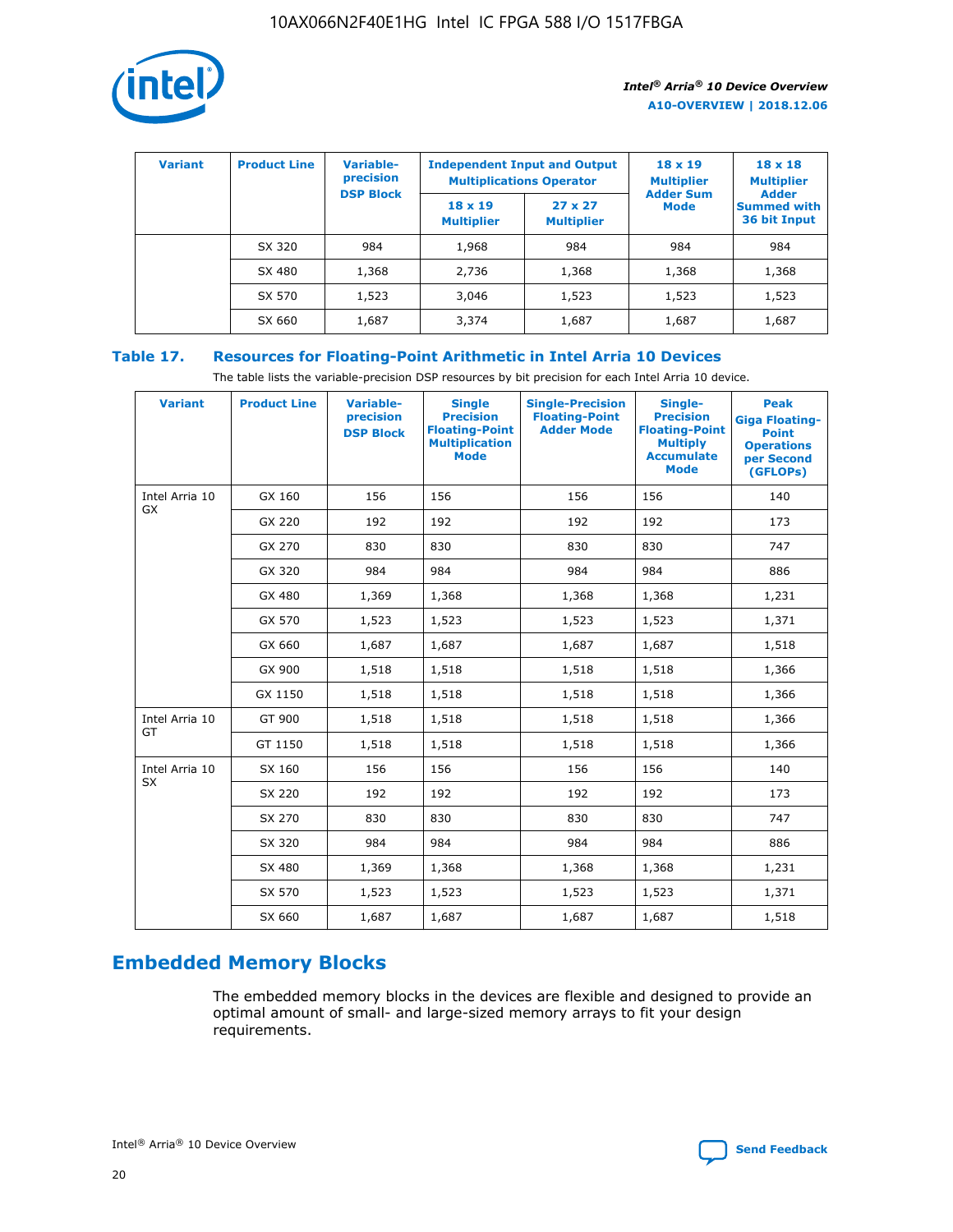

# **Types of Embedded Memory**

The Intel Arria 10 devices contain two types of memory blocks:

- 20 Kb M20K blocks—blocks of dedicated memory resources. The M20K blocks are ideal for larger memory arrays while still providing a large number of independent ports.
- 640 bit memory logic array blocks (MLABs)—enhanced memory blocks that are configured from dual-purpose logic array blocks (LABs). The MLABs are ideal for wide and shallow memory arrays. The MLABs are optimized for implementation of shift registers for digital signal processing (DSP) applications, wide and shallow FIFO buffers, and filter delay lines. Each MLAB is made up of ten adaptive logic modules (ALMs). In the Intel Arria 10 devices, you can configure these ALMs as ten 32 x 2 blocks, giving you one 32 x 20 simple dual-port SRAM block per MLAB.

# **Embedded Memory Capacity in Intel Arria 10 Devices**

|                   | <b>Product</b> | <b>M20K</b>  |                     | <b>MLAB</b>  |                     | <b>Total RAM Bit</b> |
|-------------------|----------------|--------------|---------------------|--------------|---------------------|----------------------|
| <b>Variant</b>    | <b>Line</b>    | <b>Block</b> | <b>RAM Bit (Kb)</b> | <b>Block</b> | <b>RAM Bit (Kb)</b> | (Kb)                 |
| Intel Arria 10 GX | GX 160         | 440          | 8,800               | 1,680        | 1,050               | 9,850                |
|                   | GX 220         | 587          | 11,740              | 2,703        | 1,690               | 13,430               |
|                   | GX 270         | 750          | 15,000              | 3,922        | 2,452               | 17,452               |
|                   | GX 320         | 891          | 17,820              | 4,363        | 2,727               | 20,547               |
|                   | GX 480         | 1,431        | 28,620              | 6,662        | 4,164               | 32,784               |
|                   | GX 570         | 1,800        | 36,000              | 8,153        | 5,096               | 41,096               |
|                   | GX 660         | 2,131        | 42,620              | 9,260        | 5,788               | 48,408               |
|                   | GX 900         | 2,423        | 48,460              | 15,017       | 9,386               | 57,846               |
|                   | GX 1150        | 2,713        | 54,260              | 20,774       | 12,984              | 67,244               |
| Intel Arria 10 GT | GT 900         | 2,423        | 48,460              | 15,017       | 9,386               | 57,846               |
|                   | GT 1150        | 2,713        | 54,260              | 20,774       | 12,984              | 67,244               |
| Intel Arria 10 SX | SX 160         | 440          | 8,800               | 1,680        | 1,050               | 9,850                |
|                   | SX 220         | 587          | 11,740              | 2,703        | 1,690               | 13,430               |
|                   | SX 270         | 750          | 15,000              | 3,922        | 2,452               | 17,452               |
|                   | SX 320         | 891          | 17,820              | 4,363        | 2,727               | 20,547               |
|                   | SX 480         | 1,431        | 28,620              | 6,662        | 4,164               | 32,784               |
|                   | SX 570         | 1,800        | 36,000              | 8,153        | 5,096               | 41,096               |
|                   | SX 660         | 2,131        | 42,620              | 9,260        | 5,788               | 48,408               |

#### **Table 18. Embedded Memory Capacity and Distribution in Intel Arria 10 Devices**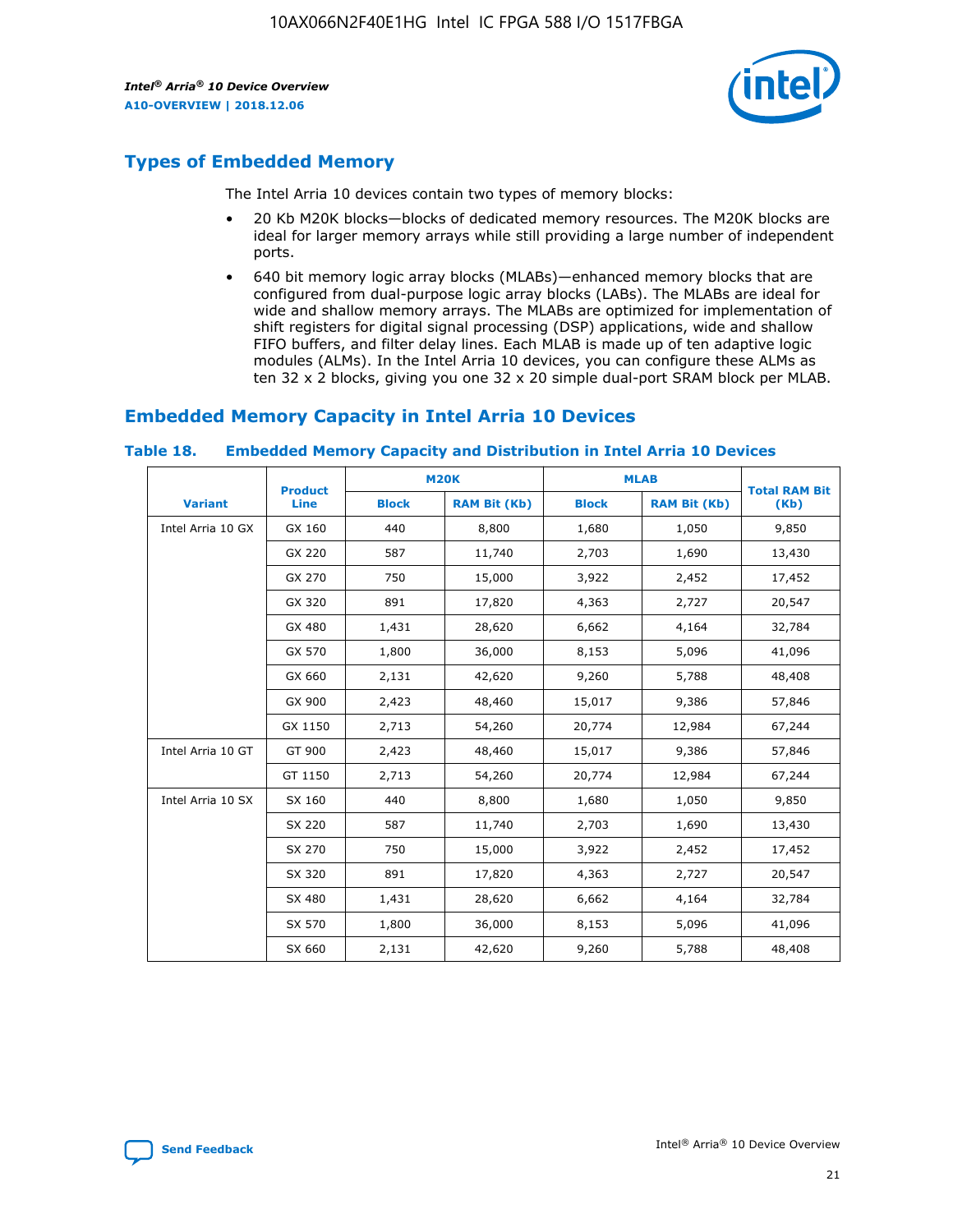

# **Embedded Memory Configurations for Single-port Mode**

#### **Table 19. Single-port Embedded Memory Configurations for Intel Arria 10 Devices**

This table lists the maximum configurations supported for single-port RAM and ROM modes.

| <b>Memory Block</b> | Depth (bits) | <b>Programmable Width</b> |
|---------------------|--------------|---------------------------|
| MLAB                | 32           | x16, x18, or x20          |
|                     | 64(10)       | x8, x9, x10               |
| M20K                | 512          | x40, x32                  |
|                     | 1K           | x20, x16                  |
|                     | 2K           | x10, x8                   |
|                     | 4K           | x5, x4                    |
|                     | 8K           | x2                        |
|                     | 16K          | x1                        |

# **Clock Networks and PLL Clock Sources**

The clock network architecture is based on Intel's global, regional, and peripheral clock structure. This clock structure is supported by dedicated clock input pins, fractional clock synthesis PLLs, and integer I/O PLLs.

# **Clock Networks**

The Intel Arria 10 core clock networks are capable of up to 800 MHz fabric operation across the full industrial temperature range. For the external memory interface, the clock network supports the hard memory controller with speeds up to 2,400 Mbps in a quarter-rate transfer.

To reduce power consumption, the Intel Quartus Prime software identifies all unused sections of the clock network and powers them down.

## **Fractional Synthesis and I/O PLLs**

Intel Arria 10 devices contain up to 32 fractional synthesis PLLs and up to 16 I/O PLLs that are available for both specific and general purpose uses in the core:

- Fractional synthesis PLLs—located in the column adjacent to the transceiver blocks
- I/O PLLs—located in each bank of the 48 I/Os

## **Fractional Synthesis PLLs**

You can use the fractional synthesis PLLs to:

- Reduce the number of oscillators that are required on your board
- Reduce the number of clock pins that are used in the device by synthesizing multiple clock frequencies from a single reference clock source

<sup>(10)</sup> Supported through software emulation and consumes additional MLAB blocks.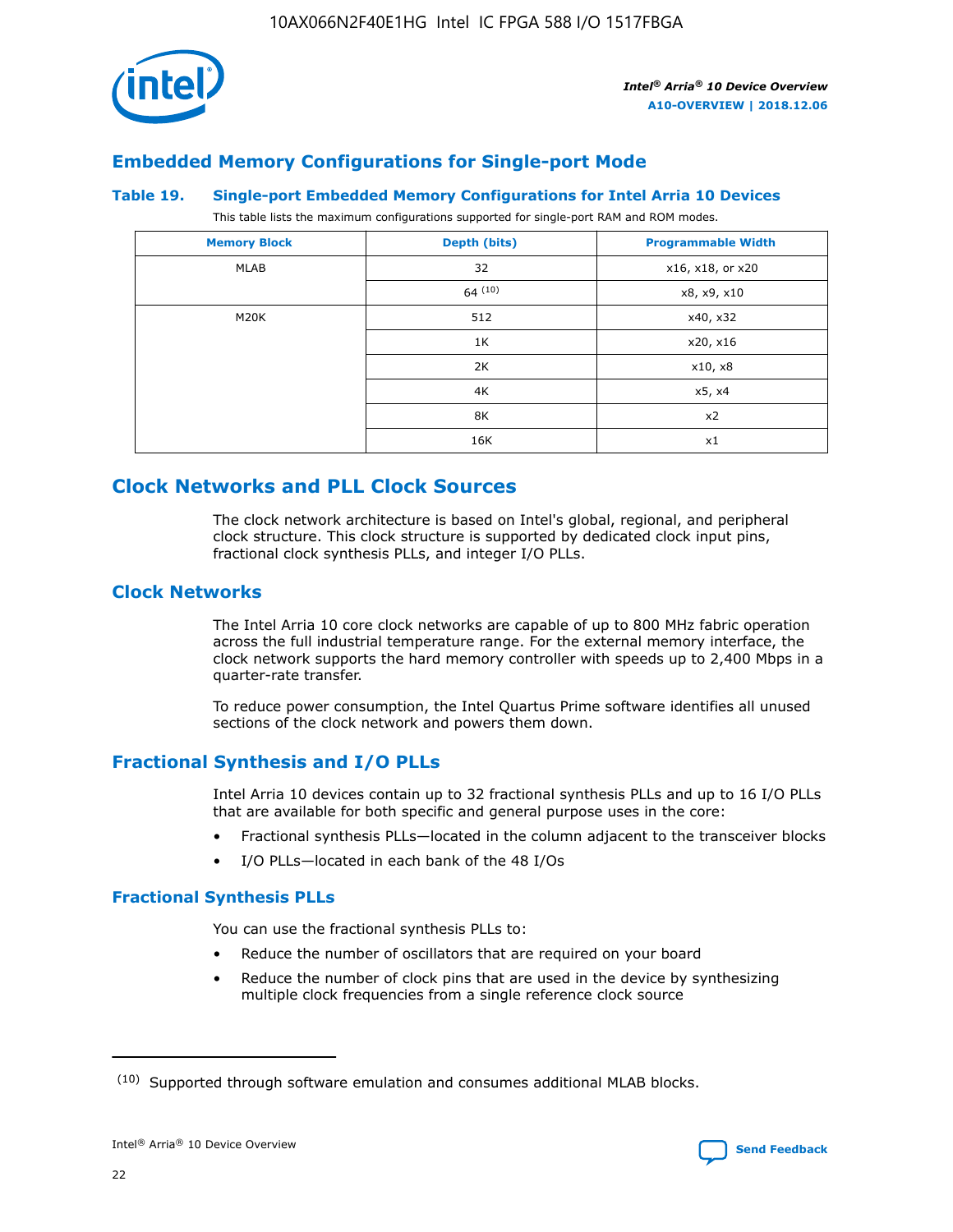

The fractional synthesis PLLs support the following features:

- Reference clock frequency synthesis for transceiver CMU and Advanced Transmit (ATX) PLLs
- Clock network delay compensation
- Zero-delay buffering
- Direct transmit clocking for transceivers
- Independently configurable into two modes:
	- Conventional integer mode equivalent to the general purpose PLL
	- Enhanced fractional mode with third order delta-sigma modulation
- PLL cascading

## **I/O PLLs**

The integer mode I/O PLLs are located in each bank of 48 I/Os. You can use the I/O PLLs to simplify the design of external memory and high-speed LVDS interfaces.

In each I/O bank, the I/O PLLs are adjacent to the hard memory controllers and LVDS SERDES. Because these PLLs are tightly coupled with the I/Os that need to use them, it makes it easier to close timing.

You can use the I/O PLLs for general purpose applications in the core such as clock network delay compensation and zero-delay buffering.

Intel Arria 10 devices support PLL-to-PLL cascading.

# **FPGA General Purpose I/O**

Intel Arria 10 devices offer highly configurable GPIOs. Each I/O bank contains 48 general purpose I/Os and a high-efficiency hard memory controller.

The following list describes the features of the GPIOs:

- Consist of 3 V I/Os for high-voltage application and LVDS I/Os for differential signaling
	- Up to two 3 V I/O banks, available in some devices, that support up to 3 V I/O standards
	- LVDS I/O banks that support up to 1.8 V I/O standards
- Support a wide range of single-ended and differential I/O interfaces
- LVDS speeds up to 1.6 Gbps
- Each LVDS pair of pins has differential input and output buffers, allowing you to configure the LVDS direction for each pair.
- Programmable bus hold and weak pull-up
- Programmable differential output voltage  $(V_{OD})$  and programmable pre-emphasis

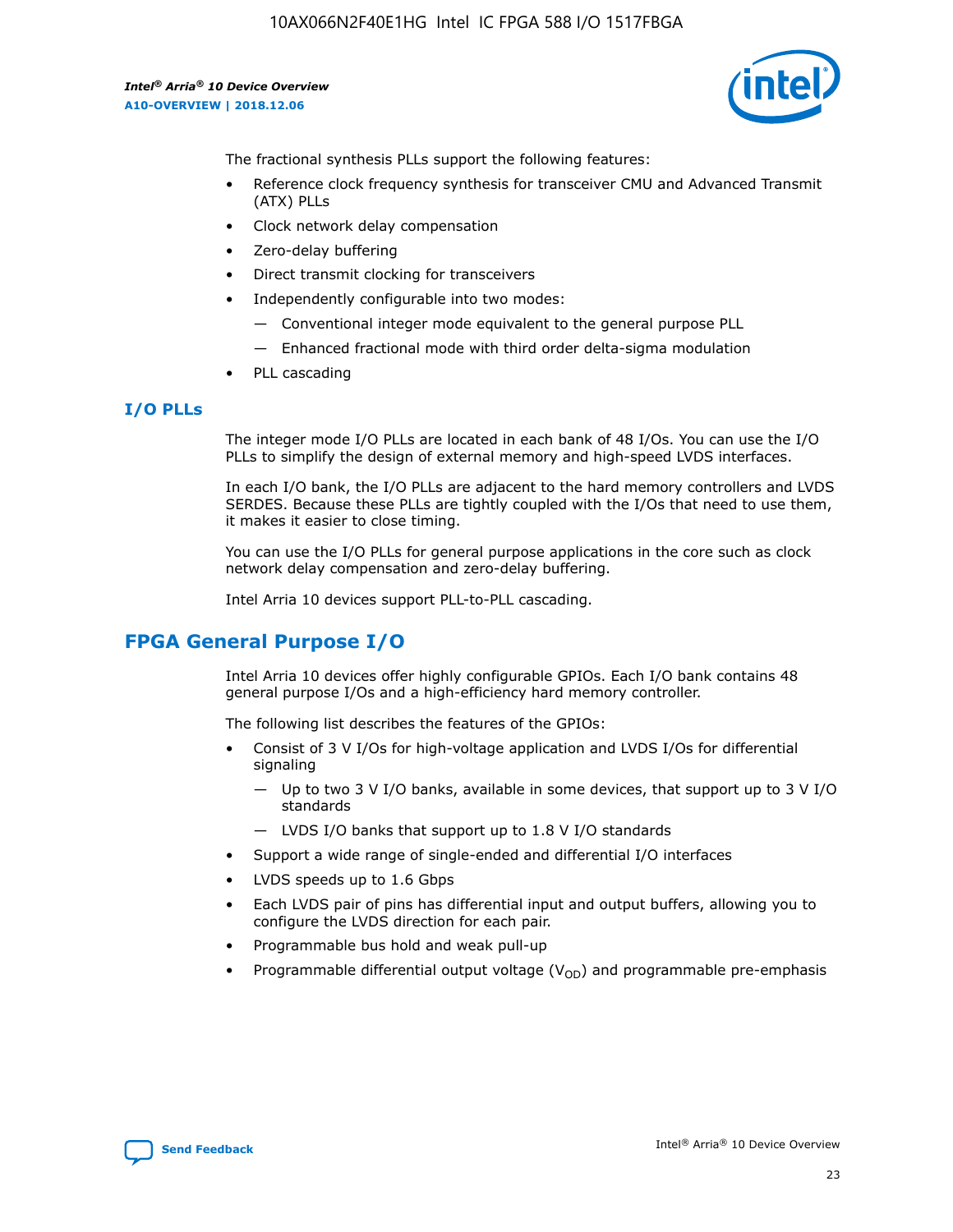

- Series (R<sub>S</sub>) and parallel (R<sub>T</sub>) on-chip termination (OCT) for all I/O banks with OCT calibration to limit the termination impedance variation
- On-chip dynamic termination that has the ability to swap between series and parallel termination, depending on whether there is read or write on a common bus for signal integrity
- Easy timing closure support using the hard read FIFO in the input register path, and delay-locked loop (DLL) delay chain with fine and coarse architecture

# **External Memory Interface**

Intel Arria 10 devices offer massive external memory bandwidth, with up to seven 32 bit DDR4 memory interfaces running at up to 2,400 Mbps. This bandwidth provides additional ease of design, lower power, and resource efficiencies of hardened highperformance memory controllers.

The memory interface within Intel Arria 10 FPGAs and SoCs delivers the highest performance and ease of use. You can configure up to a maximum width of 144 bits when using the hard or soft memory controllers. If required, you can bypass the hard memory controller and use a soft controller implemented in the user logic.

Each I/O contains a hardened DDR read/write path (PHY) capable of performing key memory interface functionality such as read/write leveling, FIFO buffering to lower latency and improve margin, timing calibration, and on-chip termination.

The timing calibration is aided by the inclusion of hard microcontrollers based on Intel's Nios® II technology, specifically tailored to control the calibration of multiple memory interfaces. This calibration allows the Intel Arria 10 device to compensate for any changes in process, voltage, or temperature either within the Intel Arria 10 device itself, or within the external memory device. The advanced calibration algorithms ensure maximum bandwidth and robust timing margin across all operating conditions.

In addition to parallel memory interfaces, Intel Arria 10 devices support serial memory technologies such as the Hybrid Memory Cube (HMC). The HMC is supported by the Intel Arria 10 high-speed serial transceivers which connect up to four HMC links, with each link running at data rates up to 15 Gbps.

#### **Related Information**

#### [External Memory Interface Spec Estimator](http://www.altera.com/technology/memory/estimator/mem-emif-index.html)

Provides a parametric tool that allows you to find and compare the performance of the supported external memory interfaces in IntelFPGAs.

# **Memory Standards Supported by Intel Arria 10 Devices**

The I/Os are designed to provide high performance support for existing and emerging external memory standards.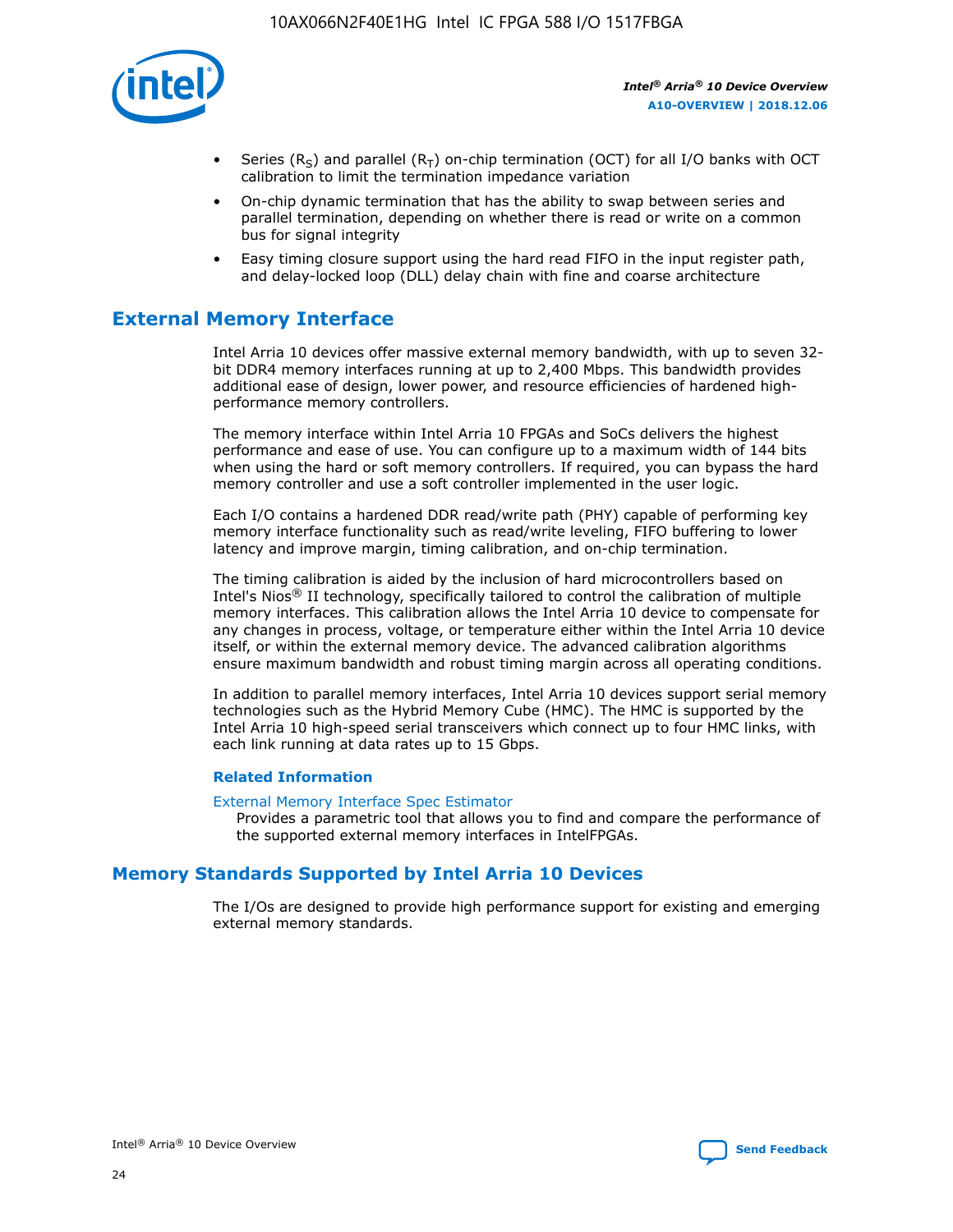

#### **Table 20. Memory Standards Supported by the Hard Memory Controller**

This table lists the overall capability of the hard memory controller. For specific details, refer to the External Memory Interface Spec Estimator and Intel Arria 10 Device Datasheet.

| <b>Memory Standard</b> | <b>Rate Support</b> | <b>Ping Pong PHY Support</b> | <b>Maximum Frequency</b><br>(MHz) |
|------------------------|---------------------|------------------------------|-----------------------------------|
| <b>DDR4 SDRAM</b>      | Quarter rate        | Yes                          | 1,067                             |
|                        |                     |                              | 1,200                             |
| DDR3 SDRAM             | Half rate           | Yes                          | 533                               |
|                        |                     |                              | 667                               |
|                        | Quarter rate        | Yes                          | 1,067                             |
|                        |                     |                              | 1,067                             |
| <b>DDR3L SDRAM</b>     | Half rate           | Yes                          | 533                               |
|                        |                     |                              | 667                               |
|                        | Quarter rate        | Yes                          | 933                               |
|                        |                     |                              | 933                               |
| LPDDR3 SDRAM           | Half rate           |                              | 533                               |
|                        | Quarter rate        |                              | 800                               |

#### **Table 21. Memory Standards Supported by the Soft Memory Controller**

| <b>Memory Standard</b>      | <b>Rate Support</b> | <b>Maximum Frequency</b><br>(MHz) |
|-----------------------------|---------------------|-----------------------------------|
| <b>RLDRAM 3 (11)</b>        | Quarter rate        | 1,200                             |
| ODR IV SRAM <sup>(11)</sup> | Quarter rate        | 1,067                             |
| <b>ODR II SRAM</b>          | Full rate           | 333                               |
|                             | Half rate           | 633                               |
| <b>ODR II+ SRAM</b>         | Full rate           | 333                               |
|                             | Half rate           | 633                               |
| <b>ODR II+ Xtreme SRAM</b>  | Full rate           | 333                               |
|                             | Half rate           | 633                               |

#### **Table 22. Memory Standards Supported by the HPS Hard Memory Controller**

The hard processor system (HPS) is available in Intel Arria 10 SoC devices only.

| <b>Memory Standard</b> | <b>Rate Support</b> | <b>Maximum Frequency</b><br>(MHz) |
|------------------------|---------------------|-----------------------------------|
| <b>DDR4 SDRAM</b>      | Half rate           | 1,200                             |
| <b>DDR3 SDRAM</b>      | Half rate           | 1,067                             |
| <b>DDR3L SDRAM</b>     | Half rate           | 933                               |

<sup>(11)</sup> Intel Arria 10 devices support this external memory interface using hard PHY with soft memory controller.

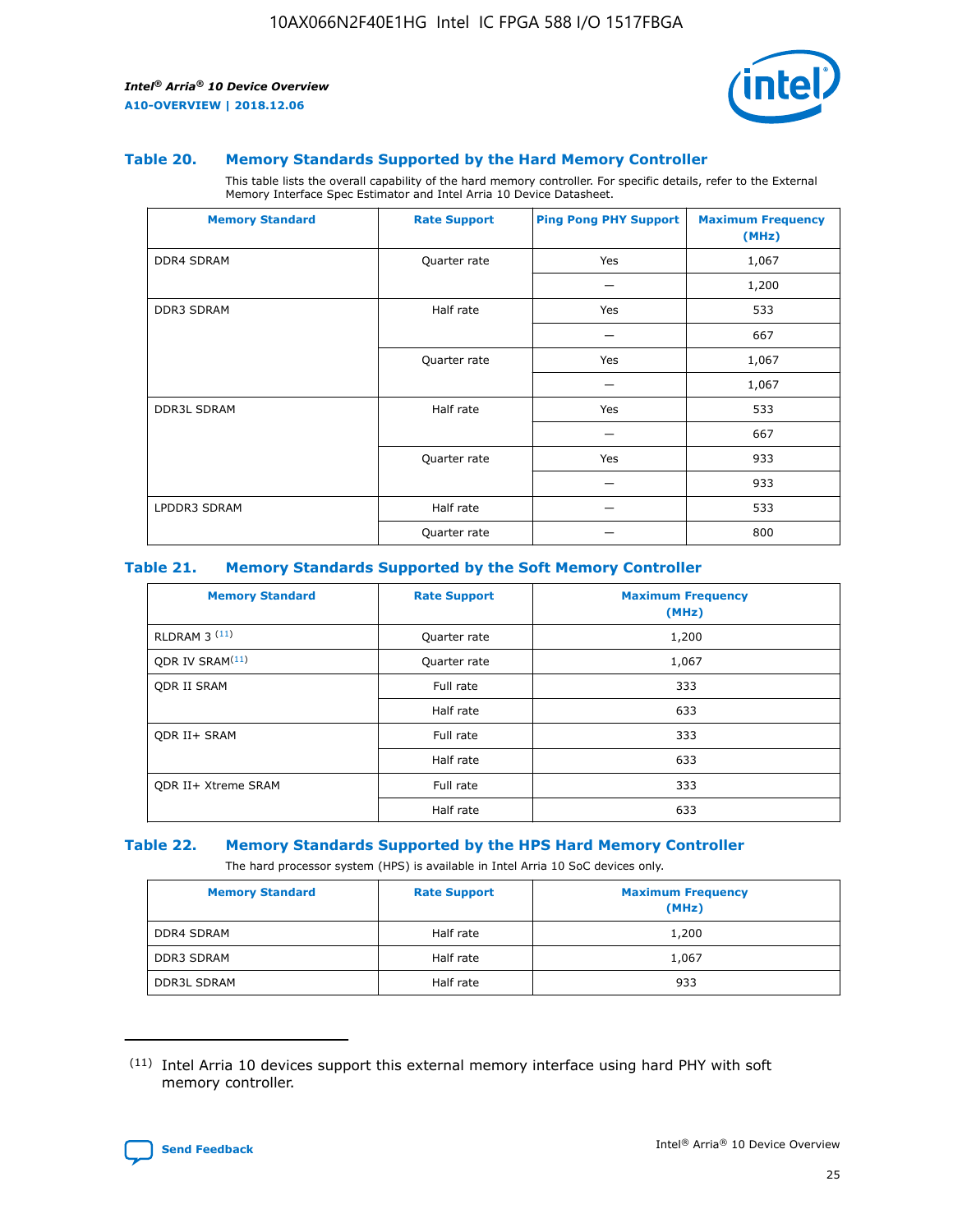

#### **Related Information**

#### [Intel Arria 10 Device Datasheet](https://www.intel.com/content/www/us/en/programmable/documentation/mcn1413182292568.html#mcn1413182153340)

Lists the memory interface performance according to memory interface standards, rank or chip select configurations, and Intel Arria 10 device speed grades.

# **PCIe Gen1, Gen2, and Gen3 Hard IP**

Intel Arria 10 devices contain PCIe hard IP that is designed for performance and ease-of-use:

- Includes all layers of the PCIe stack—transaction, data link and physical layers.
- Supports PCIe Gen3, Gen2, and Gen1 Endpoint and Root Port in x1, x2, x4, or x8 lane configuration.
- Operates independently from the core logic—optional configuration via protocol (CvP) allows the PCIe link to power up and complete link training in less than 100 ms while the Intel Arria 10 device completes loading the programming file for the rest of the FPGA.
- Provides added functionality that makes it easier to support emerging features such as Single Root I/O Virtualization (SR-IOV) and optional protocol extensions.
- Provides improved end-to-end datapath protection using ECC.
- Supports FPGA configuration via protocol (CvP) using PCIe at Gen3, Gen2, or Gen1 speed.

#### **Related Information**

PCS Features on page 30

# **Enhanced PCS Hard IP for Interlaken and 10 Gbps Ethernet**

# **Interlaken Support**

The Intel Arria 10 enhanced PCS hard IP provides integrated Interlaken PCS supporting rates up to 25.8 Gbps per lane.

The Interlaken PCS is based on the proven functionality of the PCS developed for Intel's previous generation FPGAs, which demonstrated interoperability with Interlaken ASSP vendors and third-party IP suppliers. The Interlaken PCS is present in every transceiver channel in Intel Arria 10 devices.

#### **Related Information**

PCS Features on page 30

## **10 Gbps Ethernet Support**

The Intel Arria 10 enhanced PCS hard IP supports 10GBASE-R PCS compliant with IEEE 802.3 10 Gbps Ethernet (10GbE). The integrated hard IP support for 10GbE and the 10 Gbps transceivers save external PHY cost, board space, and system power.

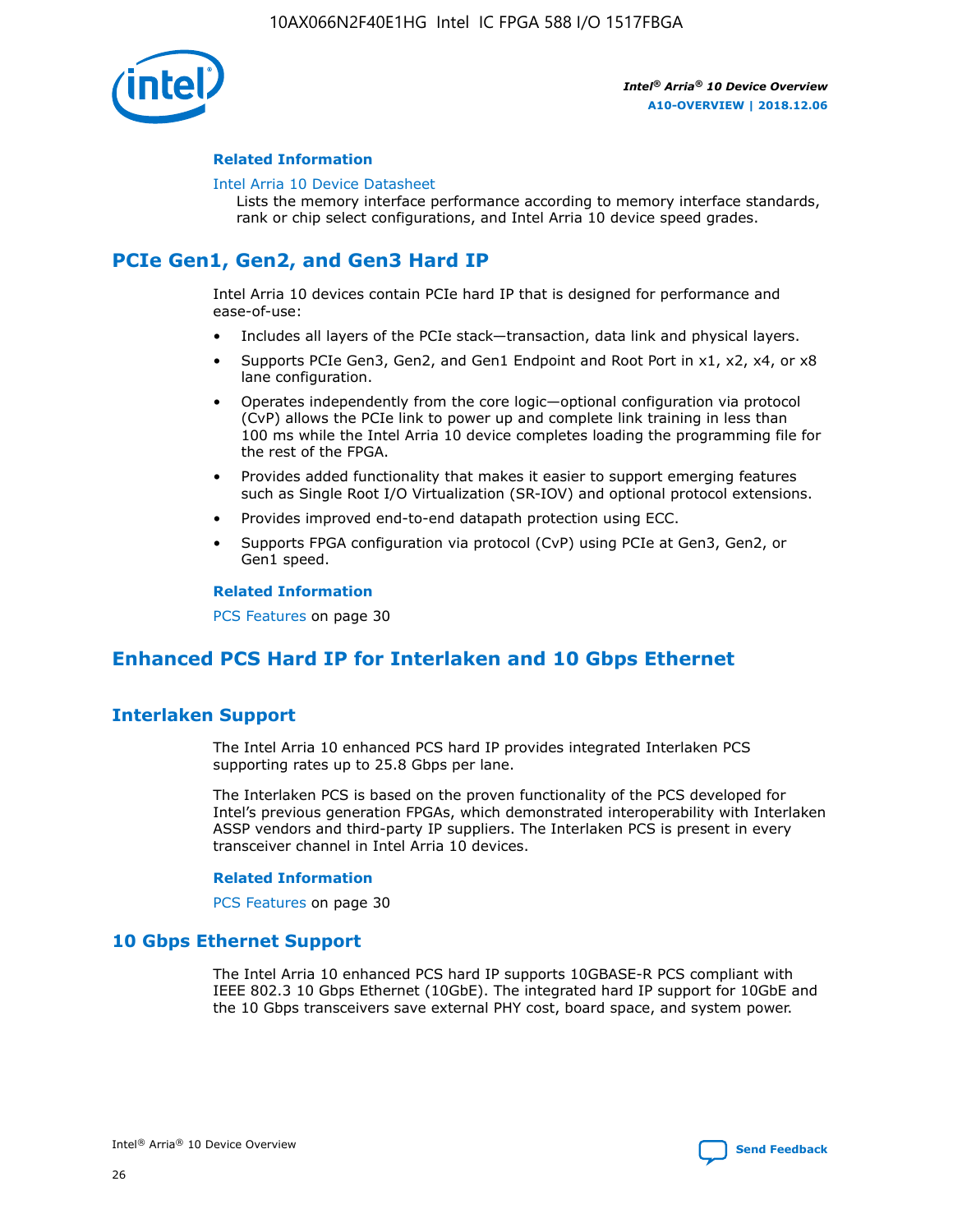

The scalable hard IP supports multiple independent 10GbE ports while using a single PLL for all the 10GBASE-R PCS instantiations, which saves on core logic resources and clock networks:

- Simplifies multiport 10GbE systems compared to XAUI interfaces that require an external XAUI-to-10G PHY.
- Incorporates Electronic Dispersion Compensation (EDC), which enables direct connection to standard 10 Gbps XFP and SFP+ pluggable optical modules.
- Supports backplane Ethernet applications and includes a hard 10GBASE-KR Forward Error Correction (FEC) circuit that you can use for 10 Gbps and 40 Gbps applications.

The 10 Gbps Ethernet PCS hard IP and 10GBASE-KR FEC are present in every transceiver channel.

#### **Related Information**

PCS Features on page 30

# **Low Power Serial Transceivers**

Intel Arria 10 FPGAs and SoCs include lowest power transceivers that deliver high bandwidth, throughput and low latency.

Intel Arria 10 devices deliver the industry's lowest power consumption per transceiver channel:

- 12.5 Gbps transceivers at as low as 242 mW
- 10 Gbps transceivers at as low as 168 mW
- 6 Gbps transceivers at as low as 117 mW

Intel Arria 10 transceivers support various data rates according to application:

- Chip-to-chip and chip-to-module applications—from 1 Gbps up to 25.8 Gbps
- Long reach and backplane applications—from 1 Gbps up to 12.5 with advanced adaptive equalization
- Critical power sensitive applications—from 1 Gbps up to 11.3 Gbps using lower power modes

The combination of 20 nm process technology and architectural advances provide the following benefits:

- Significant reduction in die area and power consumption
- Increase of up to two times in transceiver I/O density compared to previous generation devices while maintaining optimal signal integrity
- Up to 72 total transceiver channels—you can configure up to 6 of these channels to run as fast as 25.8 Gbps
- All channels feature continuous data rate support up to the maximum rated speed

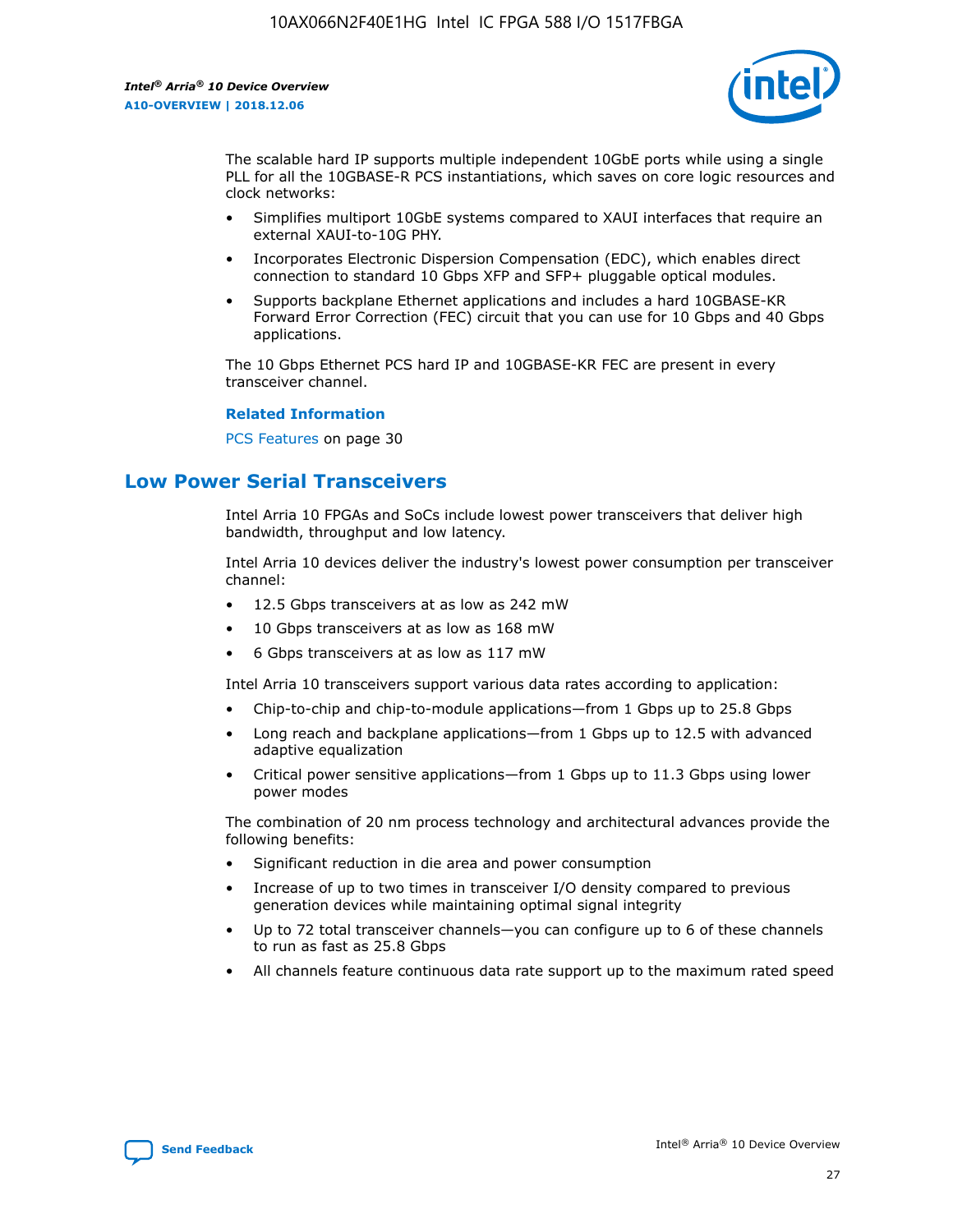

# Transceiver PMA TX/RX PCS ATX PLL Transceiver PMA TX/RX PCS fPLL Network Flexible Clock Distribution Network PCS Transceiver PMA TX/RX FPGA **Clock Distribution** Fabric PCS Transceiver PMA TX/RX ATX Flexible PLL PCS Transceiver PMA TX/RX ▲ fPLL Transceiver PMA TX/RX PCS 4

## **Figure 6. Intel Arria 10 Transceiver Block Architecture**

# **Transceiver Channels**

All transceiver channels feature a dedicated Physical Medium Attachment (PMA) and a hardened Physical Coding Sublayer (PCS).

- The PMA provides primary interfacing capabilities to physical channels.
- The PCS typically handles encoding/decoding, word alignment, and other preprocessing functions before transferring data to the FPGA core fabric.

A transceiver channel consists of a PMA and a PCS block. Most transceiver banks have 6 channels. There are some transceiver banks that contain only 3 channels.

A wide variety of bonded and non-bonded data rate configurations is possible using a highly configurable clock distribution network. Up to 80 independent transceiver data rates can be configured.

The following figures are graphical representations of top views of the silicon die, which correspond to reverse views for flip chip packages. Different Intel Arria 10 devices may have different floorplans than the ones shown in the figures.

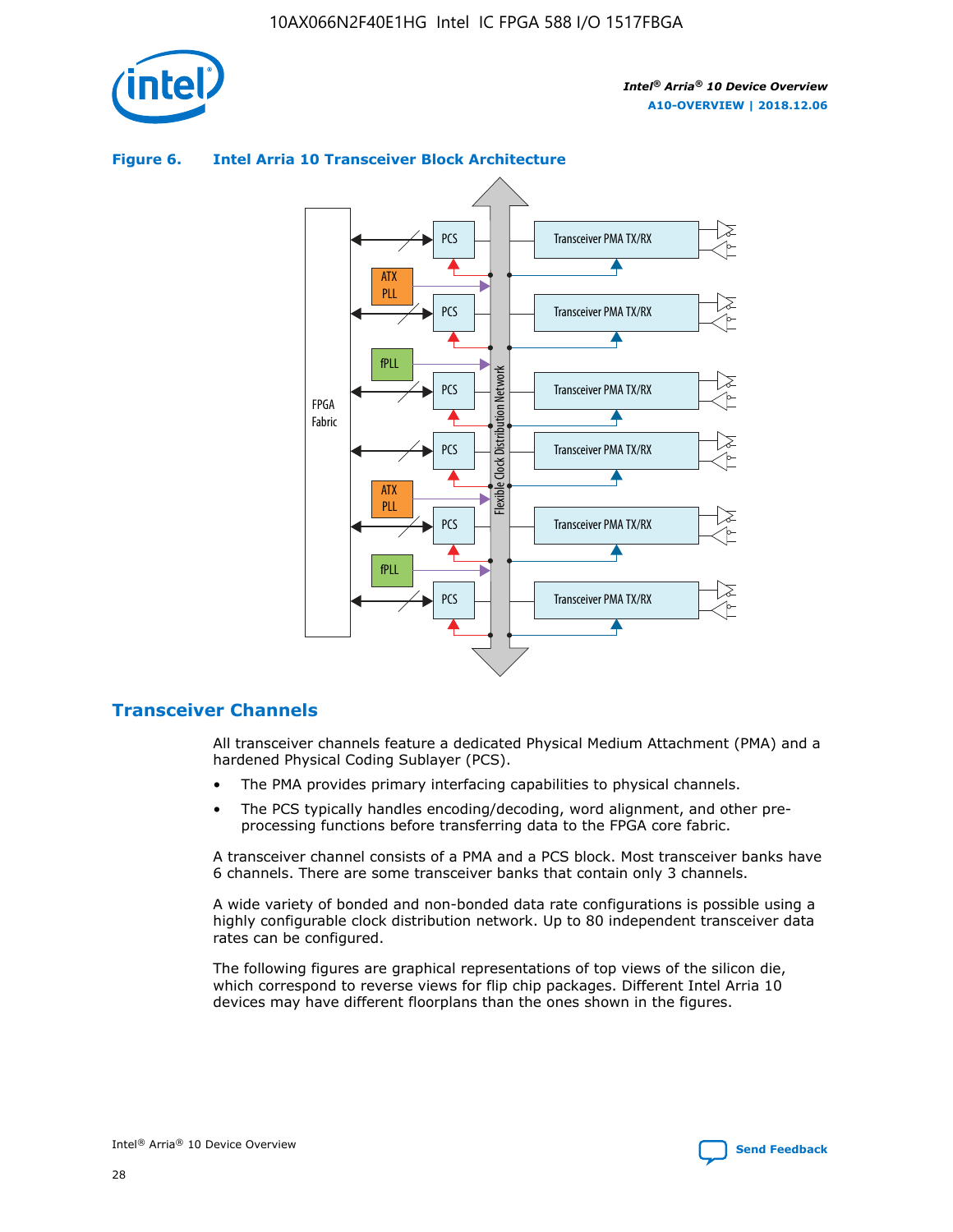

## **Figure 7. Device Chip Overview for Intel Arria 10 GX and GT Devices**





## **PMA Features**

Intel Arria 10 transceivers provide exceptional signal integrity at data rates up to 25.8 Gbps. Clocking options include ultra-low jitter ATX PLLs (LC tank based), clock multiplier unit (CMU) PLLs, and fractional PLLs.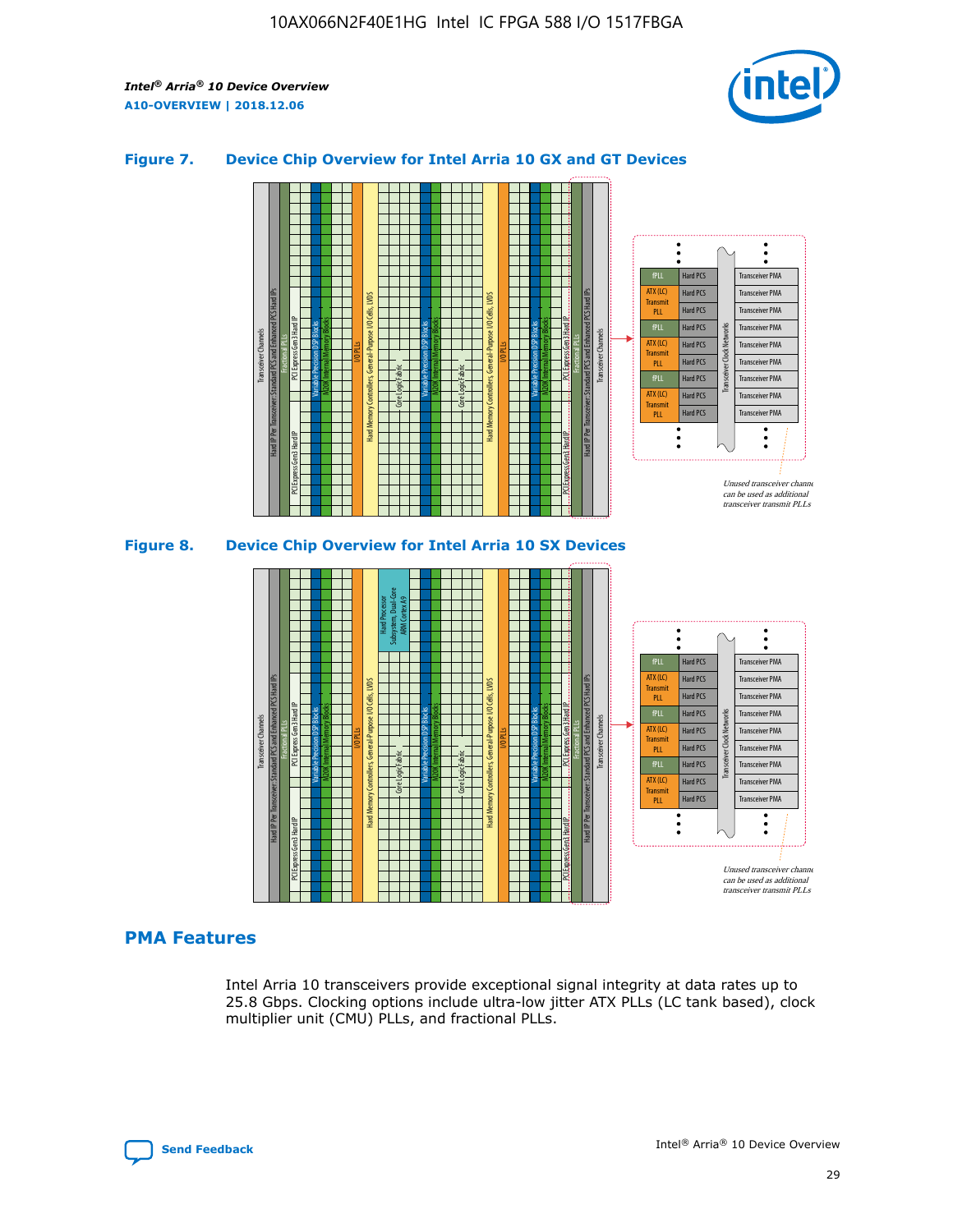

Each transceiver channel contains a channel PLL that can be used as the CMU PLL or clock data recovery (CDR) PLL. In CDR mode, the channel PLL recovers the receiver clock and data in the transceiver channel. Up to 80 independent data rates can be configured on a single Intel Arria 10 device.

## **Table 23. PMA Features of the Transceivers in Intel Arria 10 Devices**

| <b>Feature</b>                                             | <b>Capability</b>                                                                                                                                                                                                             |
|------------------------------------------------------------|-------------------------------------------------------------------------------------------------------------------------------------------------------------------------------------------------------------------------------|
| Chip-to-Chip Data Rates                                    | 1 Gbps to 17.4 Gbps (Intel Arria 10 GX devices)<br>1 Gbps to 25.8 Gbps (Intel Arria 10 GT devices)                                                                                                                            |
| Backplane Support                                          | Drive backplanes at data rates up to 12.5 Gbps                                                                                                                                                                                |
| <b>Optical Module Support</b>                              | SFP+/SFP, XFP, CXP, QSFP/QSFP28, CFP/CFP2/CFP4                                                                                                                                                                                |
| Cable Driving Support                                      | SFP+ Direct Attach, PCI Express over cable, eSATA                                                                                                                                                                             |
| Transmit Pre-Emphasis                                      | 4-tap transmit pre-emphasis and de-emphasis to compensate for system channel loss                                                                                                                                             |
| Continuous Time Linear<br>Equalizer (CTLE)                 | Dual mode, high-gain, and high-data rate, linear receive equalization to compensate for<br>system channel loss                                                                                                                |
| Decision Feedback Equalizer<br>(DFE)                       | 7-fixed and 4-floating tap DFE to equalize backplane channel loss in the presence of<br>crosstalk and noisy environments                                                                                                      |
| Variable Gain Amplifier                                    | Optimizes the signal amplitude prior to the CDR sampling and operates in fixed and<br>adaptive modes                                                                                                                          |
| Altera Digital Adaptive<br>Parametric Tuning (ADAPT)       | Fully digital adaptation engine to automatically adjust all link equalization parameters-<br>including CTLE, DFE, and variable gain amplifier blocks—that provide optimal link margin<br>without intervention from user logic |
| Precision Signal Integrity<br>Calibration Engine (PreSICE) | Hardened calibration controller to quickly calibrate all transceiver control parameters on<br>power-up, which provides the optimal signal integrity and jitter performance                                                    |
| Advanced Transmit (ATX)<br>PLL                             | Low jitter ATX (LC tank based) PLLs with continuous tuning range to cover a wide range of<br>standard and proprietary protocols                                                                                               |
| <b>Fractional PLLs</b>                                     | On-chip fractional frequency synthesizers to replace on-board crystal oscillators and reduce<br>system cost                                                                                                                   |
| Digitally Assisted Analog<br><b>CDR</b>                    | Superior jitter tolerance with fast lock time                                                                                                                                                                                 |
| Dynamic Partial<br>Reconfiguration                         | Allows independent control of the Avalon memory-mapped interface of each transceiver<br>channel for the highest transceiver flexibility                                                                                       |
| Multiple PCS-PMA and PCS-<br>PLD interface widths          | 8-, 10-, 16-, 20-, 32-, 40-, or 64-bit interface widths for flexibility of deserialization width,<br>encoding, and reduced latency                                                                                            |

# **PCS Features**

This table summarizes the Intel Arria 10 transceiver PCS features. You can use the transceiver PCS to support a wide range of protocols ranging from 1 Gbps to 25.8 Gbps.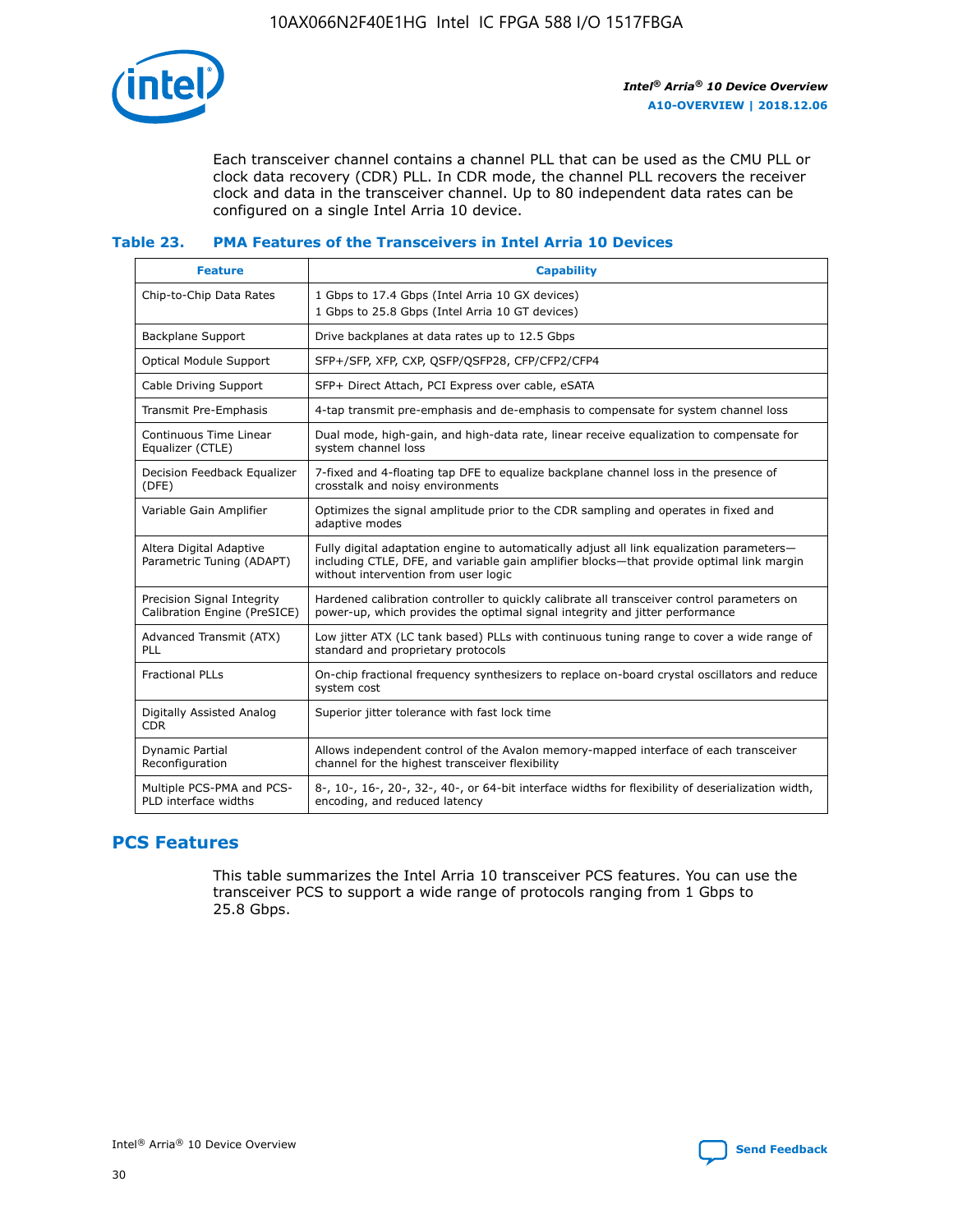

| <b>PCS</b>    | <b>Description</b>                                                                                                                                                                                                                                                                                                                                                                                             |
|---------------|----------------------------------------------------------------------------------------------------------------------------------------------------------------------------------------------------------------------------------------------------------------------------------------------------------------------------------------------------------------------------------------------------------------|
| Standard PCS  | Operates at a data rate up to 12 Gbps<br>Supports protocols such as PCI-Express, CPRI 4.2+, GigE, IEEE 1588 in Hard PCS<br>Implements other protocols using Basic/Custom (Standard PCS) transceiver<br>configuration rules.                                                                                                                                                                                    |
| Enhanced PCS  | Performs functions common to most serial data industry standards, such as word<br>alignment, encoding/decoding, and framing, before data is sent or received off-chip<br>through the PMA<br>• Handles data transfer to and from the FPGA fabric<br>Handles data transfer internally to and from the PMA<br>Provides frequency compensation<br>Performs channel bonding for multi-channel low skew applications |
| PCIe Gen3 PCS | Supports the seamless switching of Data and Clock between the Gen1, Gen2, and Gen3<br>data rates<br>Provides support for PIPE 3.0 features<br>Supports the PIPE interface with the Hard IP enabled, as well as with the Hard IP<br>bypassed                                                                                                                                                                    |

#### **Related Information**

- PCIe Gen1, Gen2, and Gen3 Hard IP on page 26
- Interlaken Support on page 26
- 10 Gbps Ethernet Support on page 26

# **PCS Protocol Support**

This table lists some of the protocols supported by the Intel Arria 10 transceiver PCS. For more information about the blocks in the transmitter and receiver data paths, refer to the related information.

| <b>Protocol</b>                                 | <b>Data Rate</b><br>(Gbps) | <b>Transceiver IP</b>       | <b>PCS Support</b>                      |
|-------------------------------------------------|----------------------------|-----------------------------|-----------------------------------------|
| PCIe Gen3 x1, x2, x4, x8                        | 8.0                        | Native PHY (PIPE)           | Standard PCS and PCIe<br>Gen3 PCS       |
| PCIe Gen2 x1, x2, x4, x8                        | 5.0                        | Native PHY (PIPE)           | <b>Standard PCS</b>                     |
| PCIe Gen1 x1, x2, x4, x8                        | 2.5                        | Native PHY (PIPE)           | Standard PCS                            |
| 1000BASE-X Gigabit Ethernet                     | 1.25                       | Native PHY                  | <b>Standard PCS</b>                     |
| 1000BASE-X Gigabit Ethernet with<br>IEEE 1588v2 | 1.25                       | Native PHY                  | Standard PCS                            |
| 10GBASE-R                                       | 10.3125                    | Native PHY                  | <b>Enhanced PCS</b>                     |
| 10GBASE-R with IEEE 1588v2                      | 10.3125                    | Native PHY                  | <b>Enhanced PCS</b>                     |
| 10GBASE-R with KR FEC                           | 10.3125                    | Native PHY                  | <b>Enhanced PCS</b>                     |
| 10GBASE-KR and 1000BASE-X                       | 10.3125                    | 1G/10GbE and 10GBASE-KR PHY | Standard PCS and<br><b>Enhanced PCS</b> |
| Interlaken (CEI-6G/11G)                         | 3.125 to 17.4              | Native PHY                  | <b>Enhanced PCS</b>                     |
| SFI-S/SFI-5.2                                   | 11.2                       | Native PHY                  | <b>Enhanced PCS</b>                     |
| $10G$ SDI                                       | 10.692                     | Native PHY                  | <b>Enhanced PCS</b>                     |
|                                                 |                            |                             | continued                               |

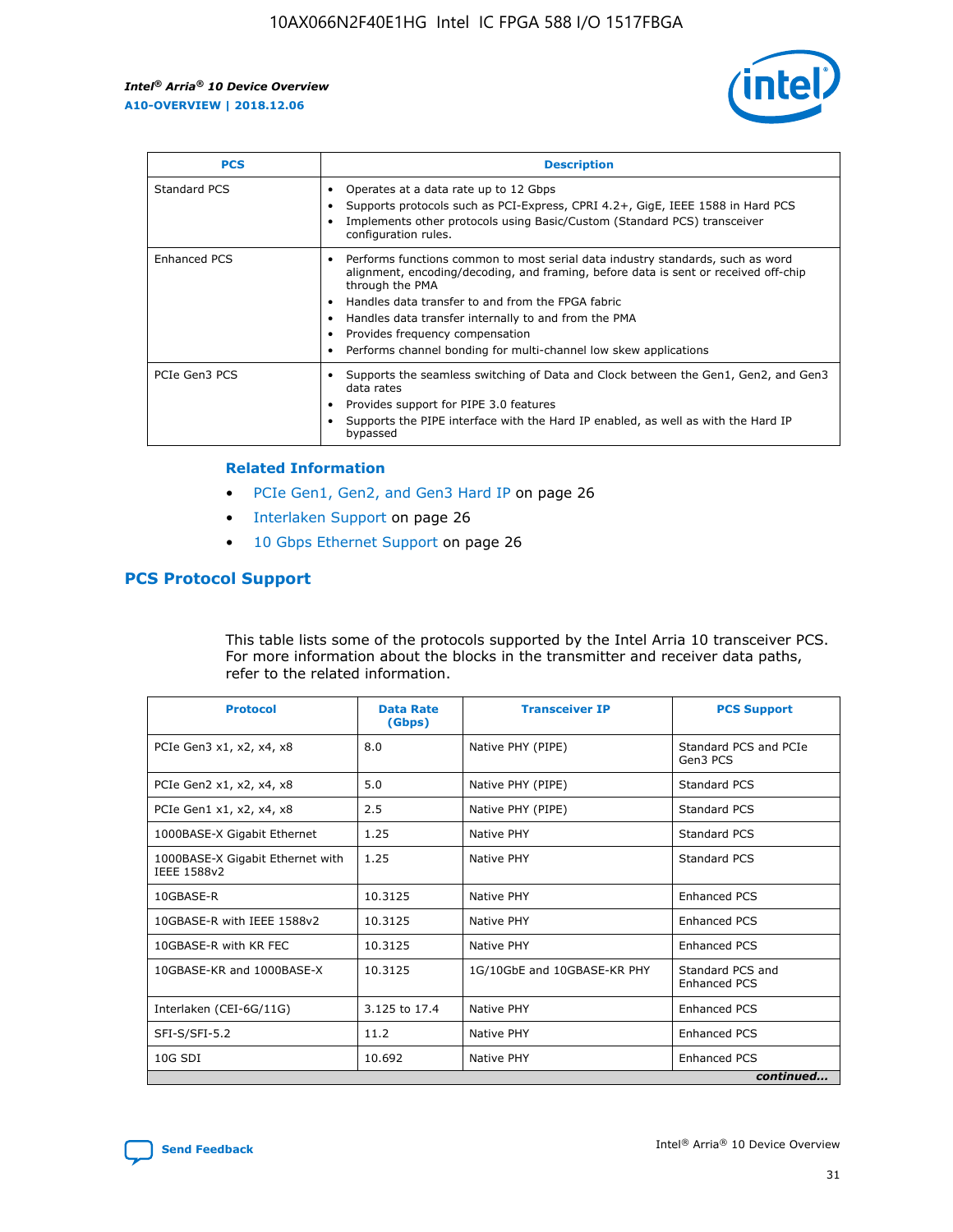

| <b>Protocol</b>      | <b>Data Rate</b><br>(Gbps) | <b>Transceiver IP</b> | <b>PCS Support</b> |
|----------------------|----------------------------|-----------------------|--------------------|
| CPRI 6.0 (64B/66B)   | 0.6144 to<br>10.1376       | Native PHY            | Enhanced PCS       |
| CPRI 4.2 (8B/10B)    | 0.6144 to<br>9.8304        | Native PHY            | Standard PCS       |
| OBSAI RP3 v4.2       | 0.6144 to 6.144            | Native PHY            | Standard PCS       |
| SD-SDI/HD-SDI/3G-SDI | $0.143(12)$ to<br>2.97     | Native PHY            | Standard PCS       |

## **Related Information**

#### [Intel Arria 10 Transceiver PHY User Guide](https://www.intel.com/content/www/us/en/programmable/documentation/nik1398707230472.html#nik1398707091164)

Provides more information about the supported transceiver protocols and PHY IP, the PMA architecture, and the standard, enhanced, and PCIe Gen3 PCS architecture.

# **SoC with Hard Processor System**

Each SoC device combines an FPGA fabric and a hard processor system (HPS) in a single device. This combination delivers the flexibility of programmable logic with the power and cost savings of hard IP in these ways:

- Reduces board space, system power, and bill of materials cost by eliminating a discrete embedded processor
- Allows you to differentiate the end product in both hardware and software, and to support virtually any interface standard
- Extends the product life and revenue through in-field hardware and software updates

 $(12)$  The 0.143 Gbps data rate is supported using oversampling of user logic that you must implement in the FPGA fabric.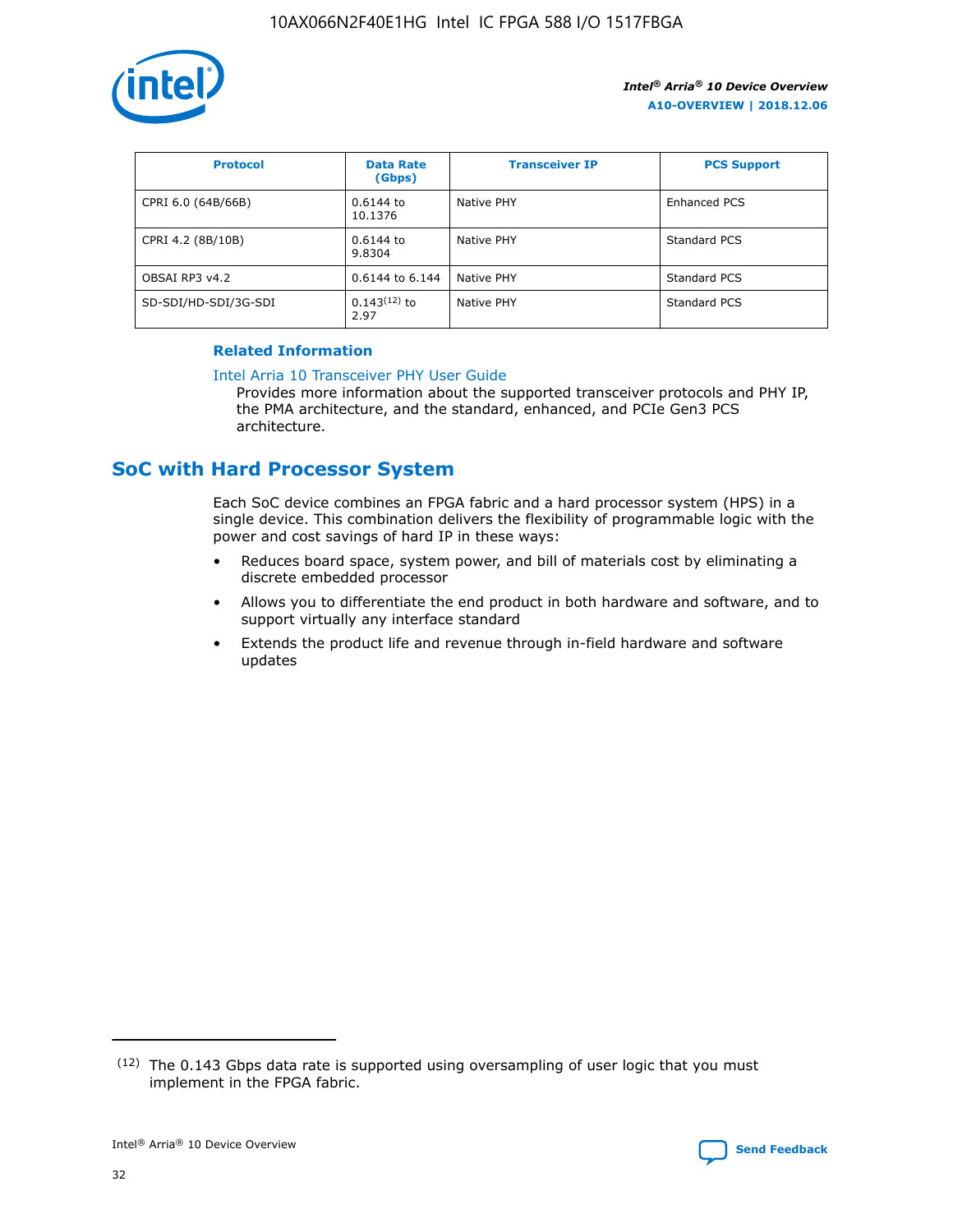

#### **Figure 9. HPS Block Diagram**

This figure shows a block diagram of the HPS with the dual ARM Cortex-A9 MPCore processor.



# **Key Advantages of 20-nm HPS**

The 20-nm HPS strikes a balance between enabling maximum software compatibility with 28-nm SoCs while still improving upon the 28-nm HPS architecture. These improvements address the requirements of the next generation target markets such as wireless and wireline communications, compute and storage equipment, broadcast and military in terms of performance, memory bandwidth, connectivity via backplane and security.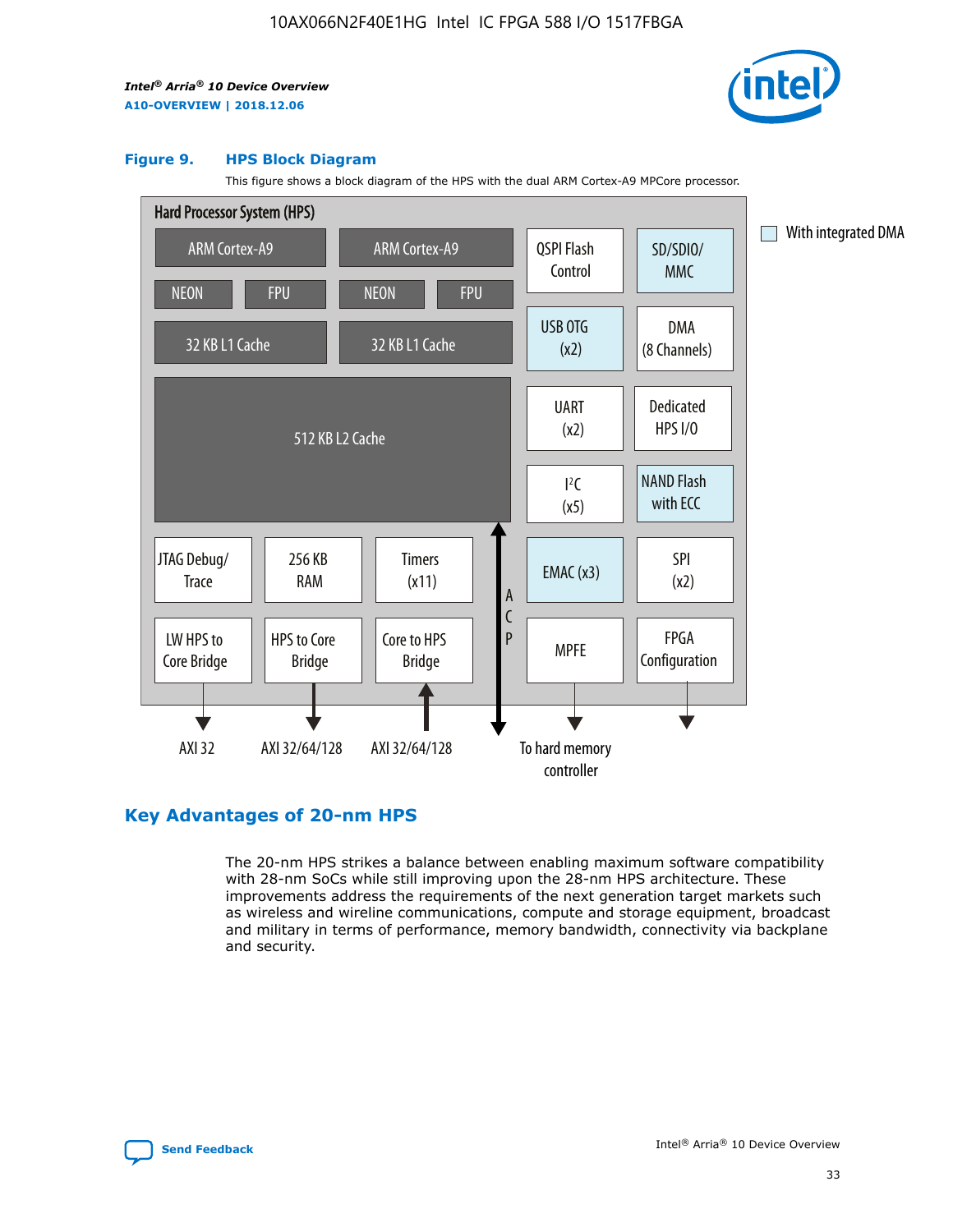

## **Table 24. Improvements in 20 nm HPS**

This table lists the key improvements of the 20 nm HPS compared to the 28 nm HPS.

| Advantages/<br><b>Improvements</b>                          | <b>Description</b>                                                                                                                                                                                                                                                                                                                                                                                                                                                                                                                                                                                                                                                                                                                                                                                                                                                                                                      |
|-------------------------------------------------------------|-------------------------------------------------------------------------------------------------------------------------------------------------------------------------------------------------------------------------------------------------------------------------------------------------------------------------------------------------------------------------------------------------------------------------------------------------------------------------------------------------------------------------------------------------------------------------------------------------------------------------------------------------------------------------------------------------------------------------------------------------------------------------------------------------------------------------------------------------------------------------------------------------------------------------|
| Increased performance and<br>overdrive capability           | While the nominal processor frequency is 1.2 GHz, the 20 nm HPS offers an "overdrive"<br>feature which enables a higher processor operating frequency. This requires a higher supply<br>voltage value that is unique to the HPS and may require a separate regulator.                                                                                                                                                                                                                                                                                                                                                                                                                                                                                                                                                                                                                                                   |
| Increased processor memory<br>bandwidth and DDR4<br>support | Up to 64-bit DDR4 memory at 2,400 Mbps support is available for the processor. The hard<br>memory controller for the HPS comprises a multi-port front end that manages connections<br>to a single port memory controller. The multi-port front end allows logic core and the HPS<br>to share ports and thereby the available bandwidth of the memory controller.                                                                                                                                                                                                                                                                                                                                                                                                                                                                                                                                                        |
| Flexible I/O sharing                                        | An advanced I/O pin muxing scheme allows improved sharing of I/O between the HPS and<br>the core logic. The following types of I/O are available for SoC:<br>17 dedicated I/Os-physically located inside the HPS block and are not accessible to<br>logic within the core. The 17 dedicated I/Os are used for HPS clock, resets, and<br>interfacing with boot devices, QSPI, and SD/MMC.<br>48 direct shared I/O-located closest to the HPS block and are ideal for high speed HPS<br>peripherals such as EMAC, USB, and others. There is one bank of 48 I/Os that supports<br>direct sharing where the 48 I/Os can be shared 12 I/Os at a time.<br>Standard (shared) I/O-all standard I/Os can be shared by the HPS peripherals and any<br>logic within the core. For designs where more than 48 I/Os are reguired to fully use all<br>the peripherals in the HPS, these I/Os can be connected through the core logic. |
| <b>EMAC</b> core                                            | Three EMAC cores are available in the HPS. The EMAC cores enable an application to<br>support two redundant Ethernet connections; for example, backplane, or two EMAC cores<br>for managing IEEE 1588 time stamp information while allowing a third EMAC core for debug<br>and configuration. All three EMACs can potentially share the same time stamps, simplifying<br>the 1588 time stamping implementation. A new serial time stamp interface allows core<br>logic to access and read the time stamp values. The integrated EMAC controllers can be<br>connected to external Ethernet PHY through the provided MDIO or I <sup>2</sup> C interface.                                                                                                                                                                                                                                                                  |
| On-chip memory                                              | The on-chip memory is updated to 256 KB support and can support larger data sets and<br>real time algorithms.                                                                                                                                                                                                                                                                                                                                                                                                                                                                                                                                                                                                                                                                                                                                                                                                           |
| <b>ECC</b> enhancements                                     | Improvements in L2 Cache ECC management allow identification of errors down to the<br>address level. ECC enhancements also enable improved error injection and status reporting<br>via the introduction of new memory mapped access to syndrome and data signals.                                                                                                                                                                                                                                                                                                                                                                                                                                                                                                                                                                                                                                                       |
| HPS to FPGA Interconnect<br>Backbone                        | Although the HPS and the Logic Core can operate independently, they are tightly coupled<br>via a high-bandwidth system interconnect built from high-performance ARM AMBA AXI bus<br>bridges. IP bus masters in the FPGA fabric have access to HPS bus slaves via the FPGA-to-<br>HPS interconnect. Similarly, HPS bus masters have access to bus slaves in the core fabric<br>via the HPS-to-FPGA bridge. Both bridges are AMBA AXI-3 compliant and support<br>simultaneous read and write transactions. Up to three masters within the core fabric can<br>share the HPS SDRAM controller with the processor. Additionally, the processor can be used<br>to configure the core fabric under program control via a dedicated 32-bit configuration port.                                                                                                                                                                  |
| FPGA configuration and HPS<br>booting                       | The FPGA fabric and HPS in the SoCs are powered independently. You can reduce the clock<br>frequencies or gate the clocks to reduce dynamic power.<br>You can configure the FPGA fabric and boot the HPS independently, in any order, providing<br>you with more design flexibility.                                                                                                                                                                                                                                                                                                                                                                                                                                                                                                                                                                                                                                    |
| Security                                                    | New security features have been introduced for anti-tamper management, secure boot,<br>encryption (AES), and authentication (SHA).                                                                                                                                                                                                                                                                                                                                                                                                                                                                                                                                                                                                                                                                                                                                                                                      |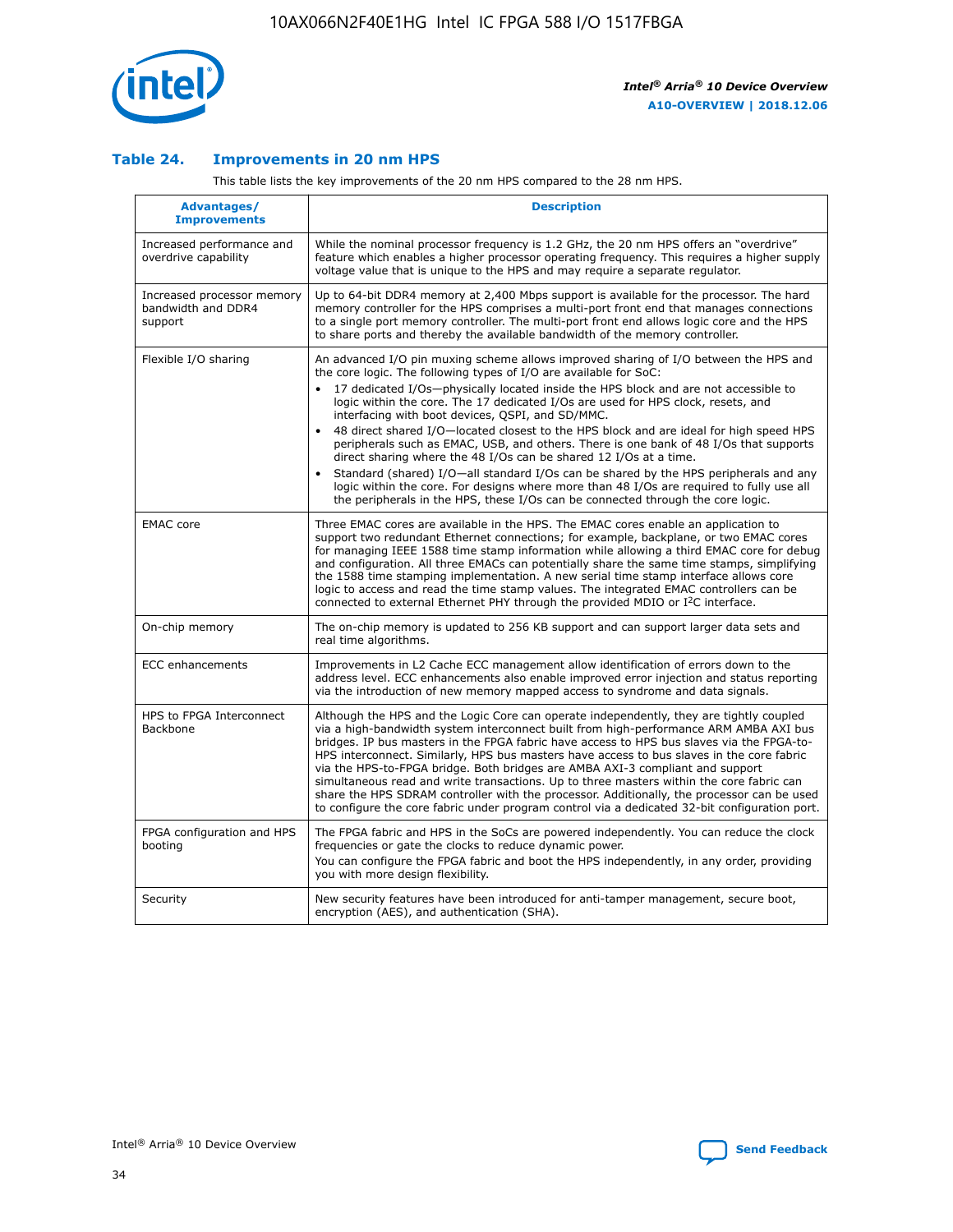

# **Features of the HPS**

The HPS has the following features:

- 1.2-GHz, dual-core ARM Cortex-A9 MPCore processor with up to 1.5-GHz via overdrive
	- ARMv7-A architecture that runs 32-bit ARM instructions, 16-bit and 32-bit Thumb instructions, and 8-bit Java byte codes in Jazelle style
	- Superscalar, variable length, out-of-order pipeline with dynamic branch prediction
	- Instruction Efficiency 2.5 MIPS/MHz, which provides total performance of 7500 MIPS at 1.5 GHz
- Each processor core includes:
	- 32 KB of L1 instruction cache, 32 KB of L1 data cache
	- Single- and double-precision floating-point unit and NEON media engine
	- CoreSight debug and trace technology
	- Snoop Control Unit (SCU) and Acceleration Coherency Port (ACP)
- 512 KB of shared L2 cache
- 256 KB of scratch RAM
- Hard memory controller with support for DDR3, DDR4 and optional error correction code (ECC) support
- Multiport Front End (MPFE) Scheduler interface to the hard memory controller
- 8-channel direct memory access (DMA) controller
- QSPI flash controller with SIO, DIO, QIO SPI Flash support
- NAND flash controller (ONFI 1.0 or later) with DMA and ECC support, updated to support 8 and 16-bit Flash devices and new command DMA to offload CPU for fast power down recovery
- Updated SD/SDIO/MMC controller to eMMC 4.5 with DMA with CE-ATA digital command support
- 3 10/100/1000 Ethernet media access control (MAC) with DMA
- 2 USB On-the-Go (OTG) controllers with DMA
- $\bullet$  5 I<sup>2</sup>C controllers (3 can be used by EMAC for MIO to external PHY)
- 2 UART 16550 Compatible controllers
- 4 serial peripheral interfaces (SPI) (2 Master, 2 Slaves)
- 62 programmable general-purpose I/Os, which includes 48 direct share I/Os that allows the HPS peripherals to connect directly to the FPGA I/Os
- 7 general-purpose timers
- 4 watchdog timers
- Anti-tamper, Secure Boot, Encryption (AES) and Authentication (SHA)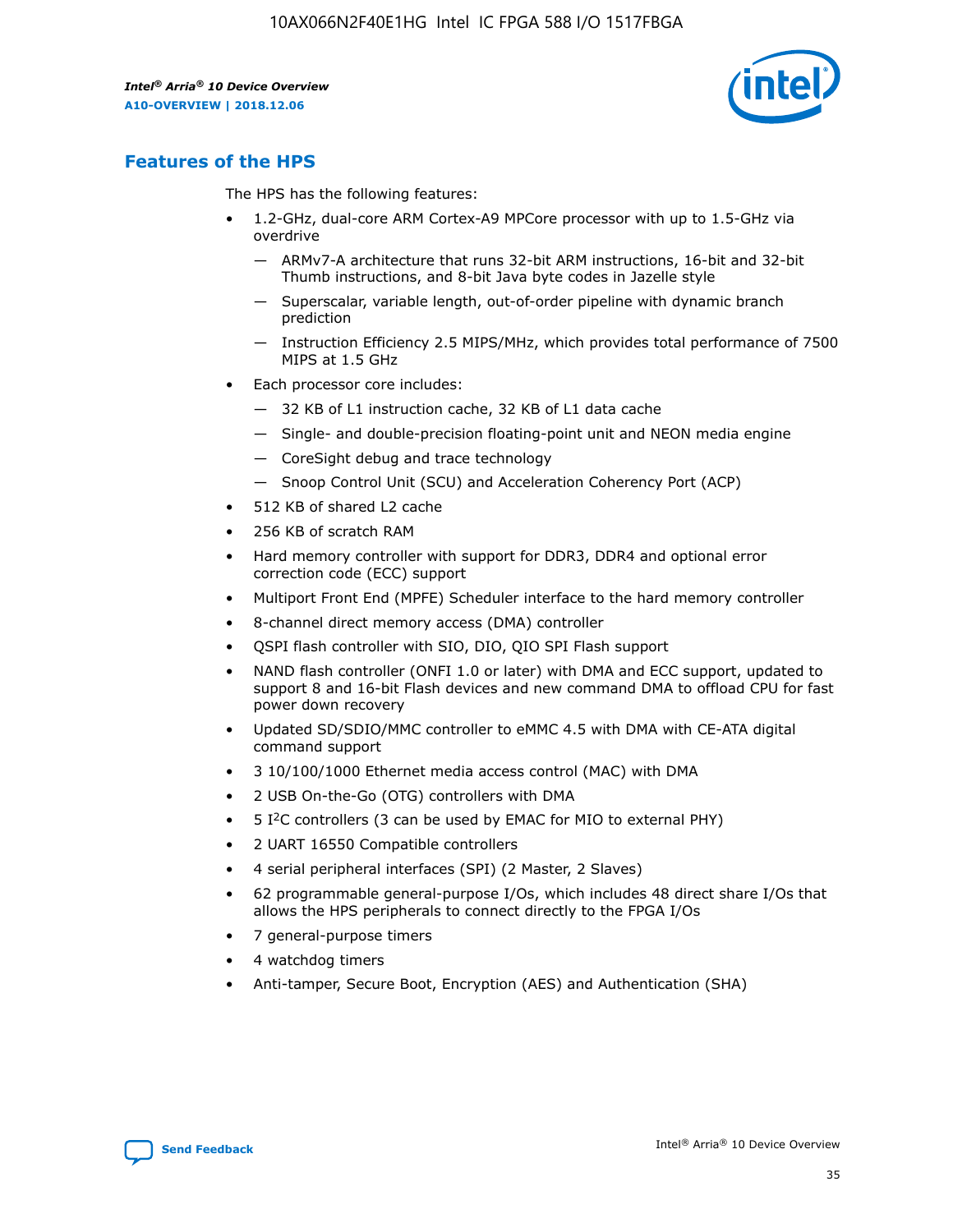

## **System Peripherals and Debug Access Port**

Each Ethernet MAC, USB OTG, NAND flash controller, and SD/MMC controller module has an integrated DMA controller. For modules without an integrated DMA controller, an additional DMA controller module provides up to eight channels of high-bandwidth data transfers. Peripherals that communicate off-chip are multiplexed with other peripherals at the HPS pin level. This allows you to choose which peripherals interface with other devices on your PCB.

The debug access port provides interfaces to industry standard JTAG debug probes and supports ARM CoreSight debug and core traces to facilitate software development.

#### **HPS–FPGA AXI Bridges**

The HPS–FPGA bridges, which support the Advanced Microcontroller Bus Architecture (AMBA) Advanced eXtensible Interface (AXI™) specifications, consist of the following bridges:

- FPGA-to-HPS AMBA AXI bridge—a high-performance bus supporting 32, 64, and 128 bit data widths that allows the FPGA fabric to issue transactions to slaves in the HPS.
- HPS-to-FPGA Avalon/AMBA AXI bridge—a high-performance bus supporting 32, 64, and 128 bit data widths that allows the HPS to issue transactions to slaves in the FPGA fabric.
- Lightweight HPS-to-FPGA AXI bridge—a lower latency 32 bit width bus that allows the HPS to issue transactions to soft peripherals in the FPGA fabric. This bridge is primarily used for control and status register (CSR) accesses to peripherals in the FPGA fabric.

The HPS–FPGA AXI bridges allow masters in the FPGA fabric to communicate with slaves in the HPS logic, and vice versa. For example, the HPS-to-FPGA AXI bridge allows you to share memories instantiated in the FPGA fabric with one or both microprocessors in the HPS, while the FPGA-to-HPS AXI bridge allows logic in the FPGA fabric to access the memory and peripherals in the HPS.

Each HPS–FPGA bridge also provides asynchronous clock crossing for data transferred between the FPGA fabric and the HPS.

#### **HPS SDRAM Controller Subsystem**

The HPS SDRAM controller subsystem contains a multiport SDRAM controller and DDR PHY that are shared between the FPGA fabric (through the FPGA-to-HPS SDRAM interface), the level 2 (L2) cache, and the level 3 (L3) system interconnect. The FPGA-to-HPS SDRAM interface supports AMBA AXI and Avalon® Memory-Mapped (Avalon-MM) interface standards, and provides up to six individual ports for access by masters implemented in the FPGA fabric.

The HPS SDRAM controller supports up to 3 masters (command ports), 3x 64-bit read data ports and 3x 64-bit write data ports.

To maximize memory performance, the SDRAM controller subsystem supports command and data reordering, deficit round-robin arbitration with aging, and high-priority bypass features.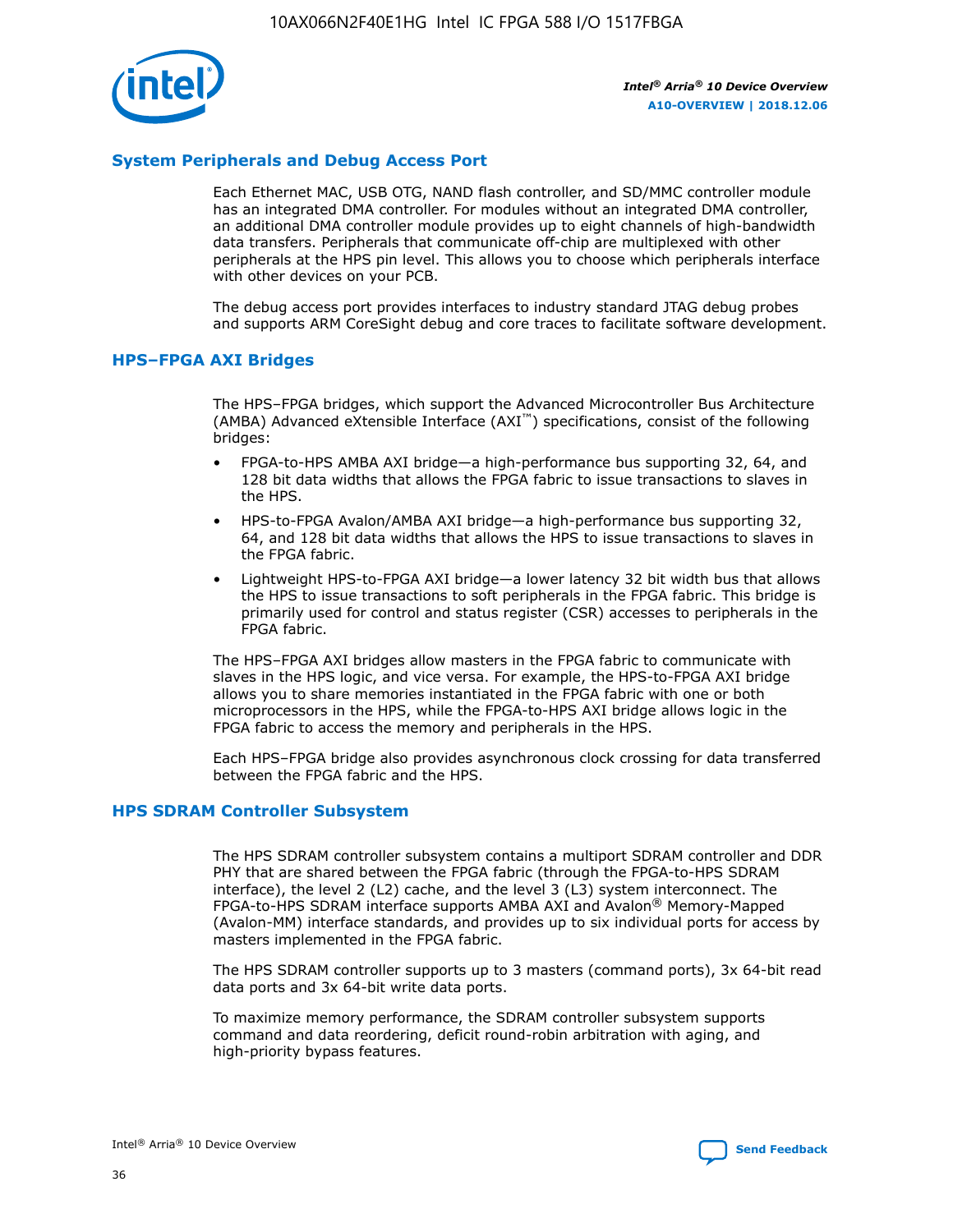

# **FPGA Configuration and HPS Booting**

The FPGA fabric and HPS in the SoC FPGA must be powered at the same time. You can reduce the clock frequencies or gate the clocks to reduce dynamic power.

Once powered, the FPGA fabric and HPS can be configured independently thus providing you with more design flexibility:

- You can boot the HPS independently. After the HPS is running, the HPS can fully or partially reconfigure the FPGA fabric at any time under software control. The HPS can also configure other FPGAs on the board through the FPGA configuration controller.
- Configure the FPGA fabric first, and then boot the HPS from memory accessible to the FPGA fabric.

## **Hardware and Software Development**

For hardware development, you can configure the HPS and connect your soft logic in the FPGA fabric to the HPS interfaces using the Platform Designer system integration tool in the Intel Quartus Prime software.

For software development, the ARM-based SoC FPGA devices inherit the rich software development ecosystem available for the ARM Cortex-A9 MPCore processor. The software development process for Intel SoC FPGAs follows the same steps as those for other SoC devices from other manufacturers. Support for Linux\*, VxWorks\*, and other operating systems are available for the SoC FPGAs. For more information on the operating systems support availability, contact the Intel FPGA sales team.

You can begin device-specific firmware and software development on the Intel SoC FPGA Virtual Target. The Virtual Target is a fast PC-based functional simulation of a target development system—a model of a complete development board. The Virtual Target enables the development of device-specific production software that can run unmodified on actual hardware.

# **Dynamic and Partial Reconfiguration**

The Intel Arria 10 devices support dynamic and partial reconfiguration. You can use dynamic and partial reconfiguration simultaneously to enable seamless reconfiguration of both the device core and transceivers.

# **Dynamic Reconfiguration**

You can reconfigure the PMA and PCS blocks while the device continues to operate. This feature allows you to change the data rates, protocol, and analog settings of a channel in a transceiver bank without affecting on-going data transfer in other transceiver banks. This feature is ideal for applications that require dynamic multiprotocol or multirate support.

# **Partial Reconfiguration**

Using partial reconfiguration, you can reconfigure some parts of the device while keeping the device in operation.

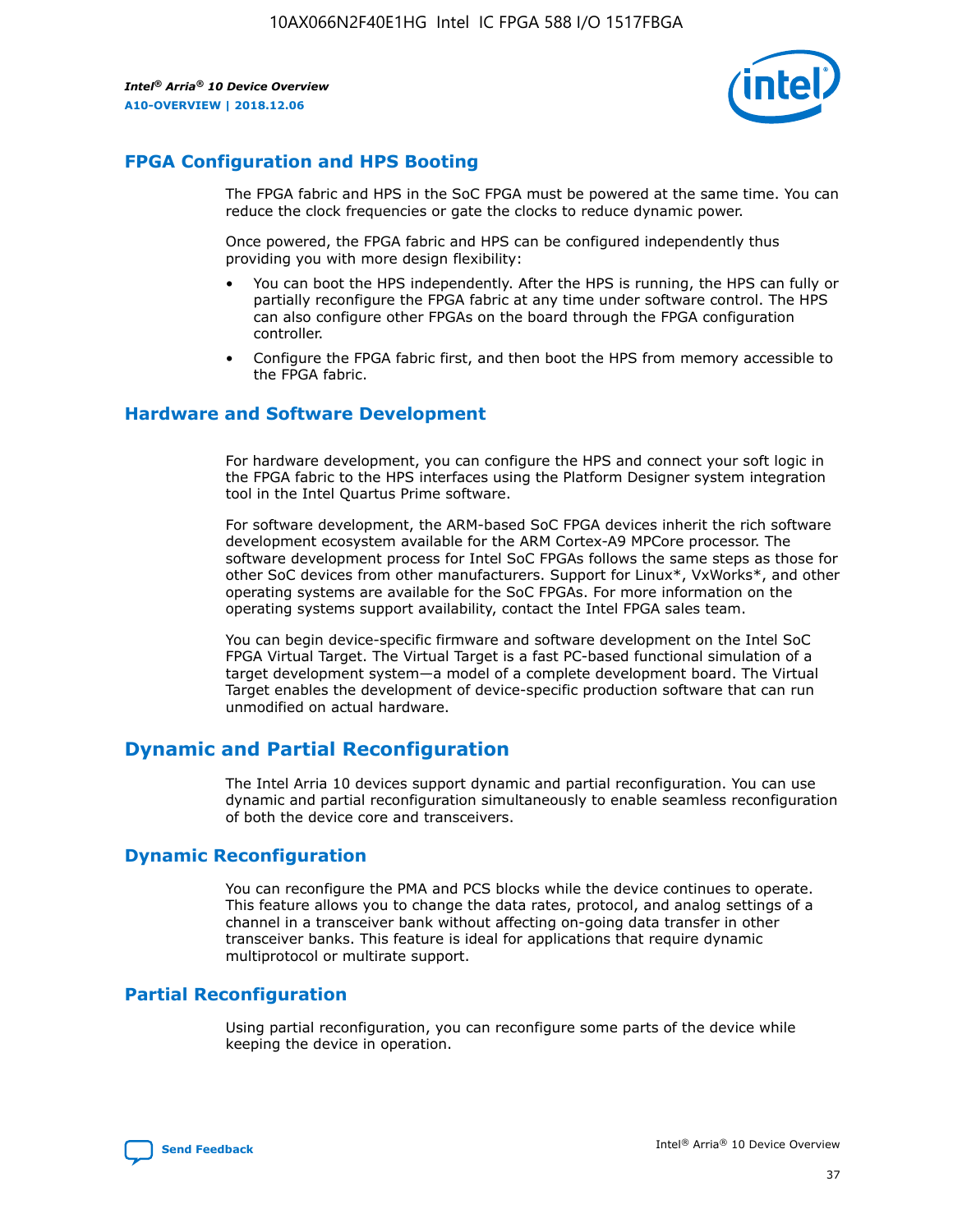

Instead of placing all device functions in the FPGA fabric, you can store some functions that do not run simultaneously in external memory and load them only when required. This capability increases the effective logic density of the device, and lowers cost and power consumption.

In the Intel solution, you do not have to worry about intricate device architecture to perform a partial reconfiguration. The partial reconfiguration capability is built into the Intel Quartus Prime design software, making such time-intensive task simple.

Intel Arria 10 devices support partial reconfiguration in the following configuration options:

- Using an internal host:
	- All supported configuration modes where the FPGA has access to external memory devices such as serial and parallel flash memory.
	- Configuration via Protocol [CvP (PCIe)]
- Using an external host—passive serial (PS), fast passive parallel (FPP) x8, FPP x16, and FPP x32 I/O interface.

# **Enhanced Configuration and Configuration via Protocol**

## **Table 25. Configuration Schemes and Features of Intel Arria 10 Devices**

Intel Arria 10 devices support 1.8 V programming voltage and several configuration schemes.

| <b>Scheme</b>                                                          | <b>Data</b><br><b>Width</b> | <b>Max Clock</b><br>Rate<br>(MHz) | <b>Max Data</b><br>Rate<br>(Mbps)<br>(13) | <b>Decompression</b> | <b>Design</b><br>Security <sup>(1</sup><br>4) | <b>Partial</b><br><b>Reconfiguration</b><br>(15) | <b>Remote</b><br><b>System</b><br><b>Update</b> |
|------------------------------------------------------------------------|-----------------------------|-----------------------------------|-------------------------------------------|----------------------|-----------------------------------------------|--------------------------------------------------|-------------------------------------------------|
| <b>JTAG</b>                                                            | 1 bit                       | 33                                | 33                                        |                      |                                               | Yes(16)                                          |                                                 |
| Active Serial (AS)<br>through the<br>EPCO-L<br>configuration<br>device | 1 bit,<br>4 bits            | 100                               | 400                                       | Yes                  | Yes                                           | $Y_{PS}(16)$                                     | Yes                                             |
| Passive serial (PS)<br>through CPLD or<br>external<br>microcontroller  | 1 bit                       | 100                               | 100                                       | Yes                  | Yes                                           | Yes(16)                                          | Parallel<br>Flash<br>Loader<br>(PFL) IP<br>core |
|                                                                        |                             |                                   |                                           |                      |                                               |                                                  | continued                                       |

<sup>(13)</sup> Enabling either compression or design security features affects the maximum data rate. Refer to the Intel Arria 10 Device Datasheet for more information.

<sup>(14)</sup> Encryption and compression cannot be used simultaneously.

 $(15)$  Partial reconfiguration is an advanced feature of the device family. If you are interested in using partial reconfiguration, contact Intel for support.

 $(16)$  Partial configuration can be performed only when it is configured as internal host.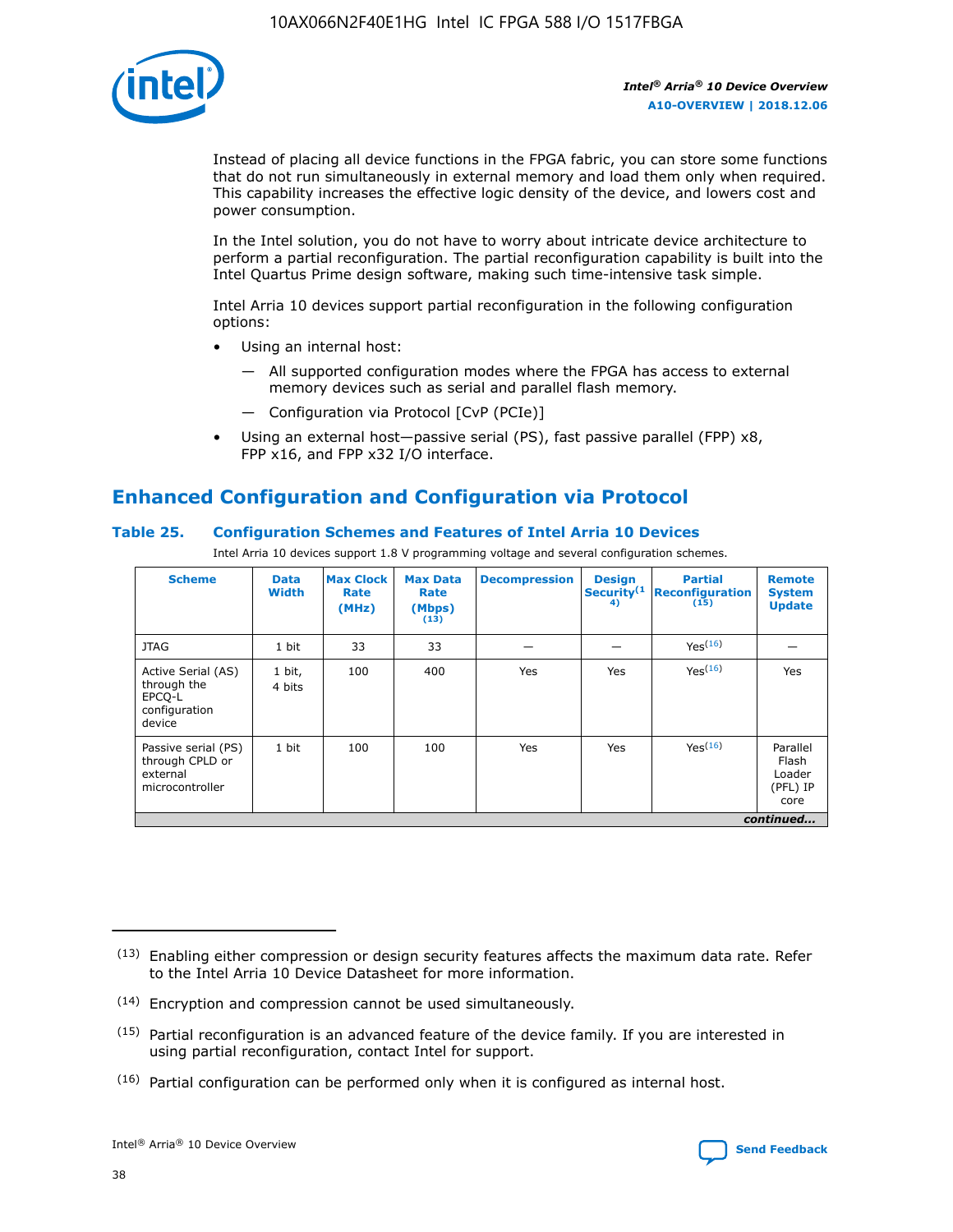

| <b>Scheme</b>                                    | <b>Data</b><br><b>Width</b> | <b>Max Clock</b><br>Rate<br>(MHz) | <b>Max Data</b><br>Rate<br>(Mbps)<br>(13) | <b>Decompression</b> | <b>Design</b><br>Security <sup>(1</sup><br>4) | <b>Partial</b><br><b>Reconfiguration</b><br>(15) | <b>Remote</b><br><b>System</b><br><b>Update</b> |
|--------------------------------------------------|-----------------------------|-----------------------------------|-------------------------------------------|----------------------|-----------------------------------------------|--------------------------------------------------|-------------------------------------------------|
| Fast passive                                     | 8 bits                      | 100                               | 3200                                      | Yes                  | Yes                                           | Yes(17)                                          | PFL IP                                          |
| parallel (FPP)<br>through CPLD or                | 16 bits                     |                                   |                                           | Yes                  | Yes                                           |                                                  | core                                            |
| external<br>microcontroller                      | 32 bits                     |                                   |                                           | Yes                  | Yes                                           |                                                  |                                                 |
| Configuration via                                | 16 bits                     | 100                               | 3200                                      | Yes                  | Yes                                           | Yes <sup>(17)</sup>                              |                                                 |
| <b>HPS</b>                                       | 32 bits                     |                                   |                                           | Yes                  | Yes                                           |                                                  |                                                 |
| Configuration via<br>Protocol [CvP<br>$(PCIe^*)$ | x1, x2,<br>x4, x8<br>lanes  |                                   | 8000                                      | Yes                  | Yes                                           | Yes(16)                                          |                                                 |

You can configure Intel Arria 10 devices through PCIe using Configuration via Protocol (CvP). The Intel Arria 10 CvP implementation conforms to the PCIe 100 ms power-up-to-active time requirement.

#### **Related Information**

[Configuration via Protocol \(CvP\) Implementation in Intel FPGAs User Guide](https://www.intel.com/content/www/us/en/programmable/documentation/dsu1441819344145.html#dsu1442269728522) Provides more information about the CvP configuration scheme.

# **SEU Error Detection and Correction**

Intel Arria 10 devices offer robust and easy-to-use single-event upset (SEU) error detection and correction circuitry.

The detection and correction circuitry includes protection for Configuration RAM (CRAM) programming bits and user memories. The CRAM is protected by a continuously running CRC error detection circuit with integrated ECC that automatically corrects one or two errors and detects higher order multi-bit errors. When more than two errors occur, correction is available through reloading of the core programming file, providing a complete design refresh while the FPGA continues to operate.

The physical layout of the Intel Arria 10 CRAM array is optimized to make the majority of multi-bit upsets appear as independent single-bit or double-bit errors which are automatically corrected by the integrated CRAM ECC circuitry. In addition to the CRAM protection, the M20K memory blocks also include integrated ECC circuitry and are layout-optimized for error detection and correction. The MLAB does not have ECC.

<sup>(17)</sup> Supported at a maximum clock rate of 100 MHz.



 $(13)$  Enabling either compression or design security features affects the maximum data rate. Refer to the Intel Arria 10 Device Datasheet for more information.

<sup>(14)</sup> Encryption and compression cannot be used simultaneously.

 $(15)$  Partial reconfiguration is an advanced feature of the device family. If you are interested in using partial reconfiguration, contact Intel for support.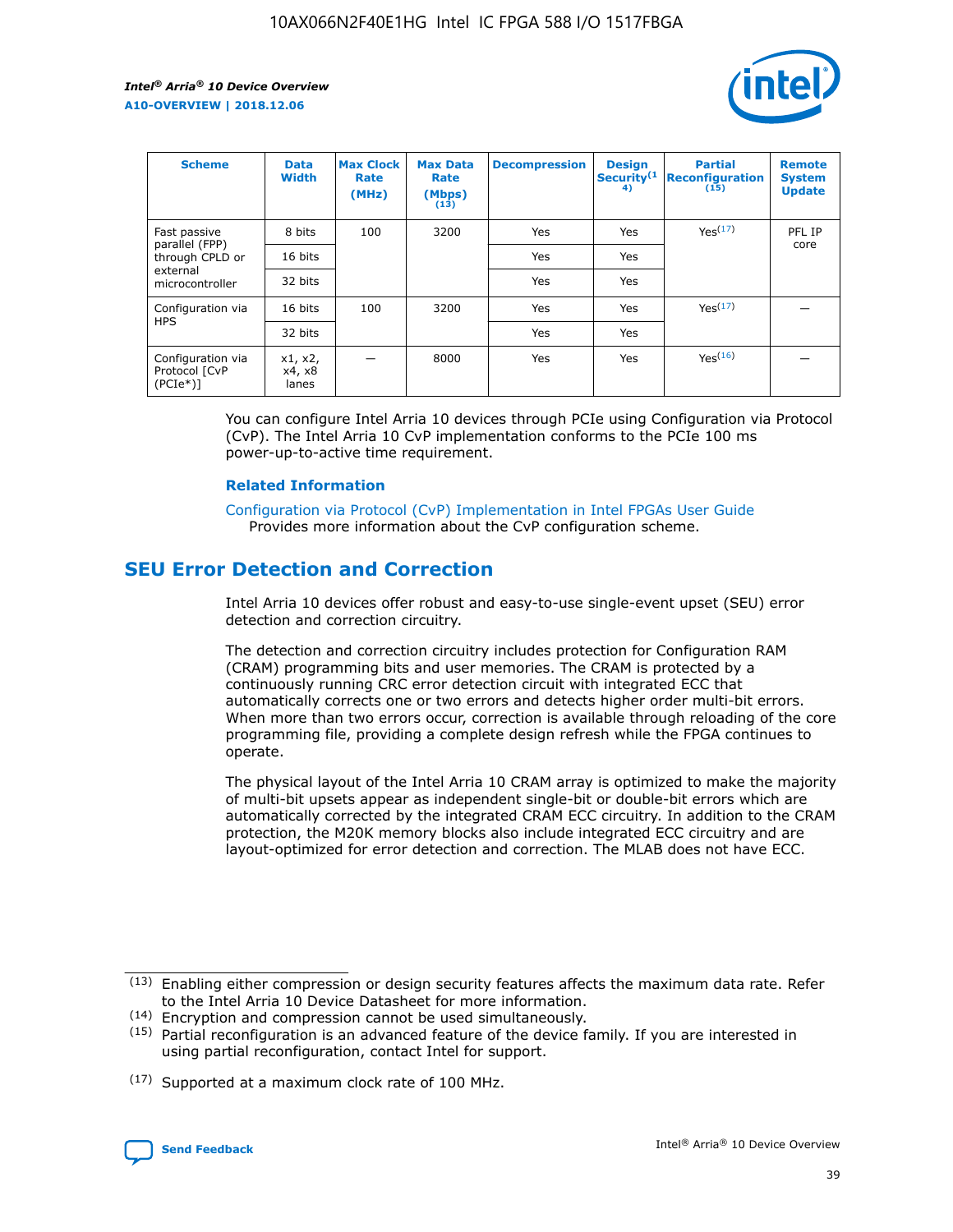

# **Power Management**

Intel Arria 10 devices leverage the advanced 20 nm process technology, a low 0.9 V core power supply, an enhanced core architecture, and several optional power reduction techniques to reduce total power consumption by as much as 40% compared to Arria V devices and as much as 60% compared to Stratix V devices.

The optional power reduction techniques in Intel Arria 10 devices include:

- **SmartVID**—a code is programmed into each device during manufacturing that allows a smart regulator to operate the device at lower core  $V_{CC}$  while maintaining performance
- **Programmable Power Technology**—non-critical timing paths are identified by the Intel Quartus Prime software and the logic in these paths is biased for low power instead of high performance
- **Low Static Power Options**—devices are available with either standard static power or low static power while maintaining performance

Furthermore, Intel Arria 10 devices feature Intel's industry-leading low power transceivers and include a number of hard IP blocks that not only reduce logic resources but also deliver substantial power savings compared to soft implementations. In general, hard IP blocks consume up to 90% less power than the equivalent soft logic implementations.

# **Incremental Compilation**

The Intel Quartus Prime software incremental compilation feature reduces compilation time and helps preserve performance to ease timing closure. The incremental compilation feature enables the partial reconfiguration flow for Intel Arria 10 devices.

Incremental compilation supports top-down, bottom-up, and team-based design flows. This feature facilitates modular, hierarchical, and team-based design flows where different designers compile their respective design sections in parallel. Furthermore, different designers or IP providers can develop and optimize different blocks of the design independently. These blocks can then be imported into the top level project.

# **Document Revision History for Intel Arria 10 Device Overview**

| <b>Document</b><br><b>Version</b> | <b>Changes</b>                                                                                                                                                                                                                                                              |
|-----------------------------------|-----------------------------------------------------------------------------------------------------------------------------------------------------------------------------------------------------------------------------------------------------------------------------|
| 2018.12.06                        | Added links to Intel Arria 10 device errata documents.<br>Removed automotive temperature option from the Intel Arria 10 GX devices.<br>Removed -3 fabric speed grade from the Intel Arria 10 GT devices.<br>Updated power options for the Intel Arria 10 GX and GT devices. |
| 2018.04.09                        | Updated the lowest $V_{CC}$ from 0.83 V to 0.82 V in the topic listing a summary of the device features.                                                                                                                                                                    |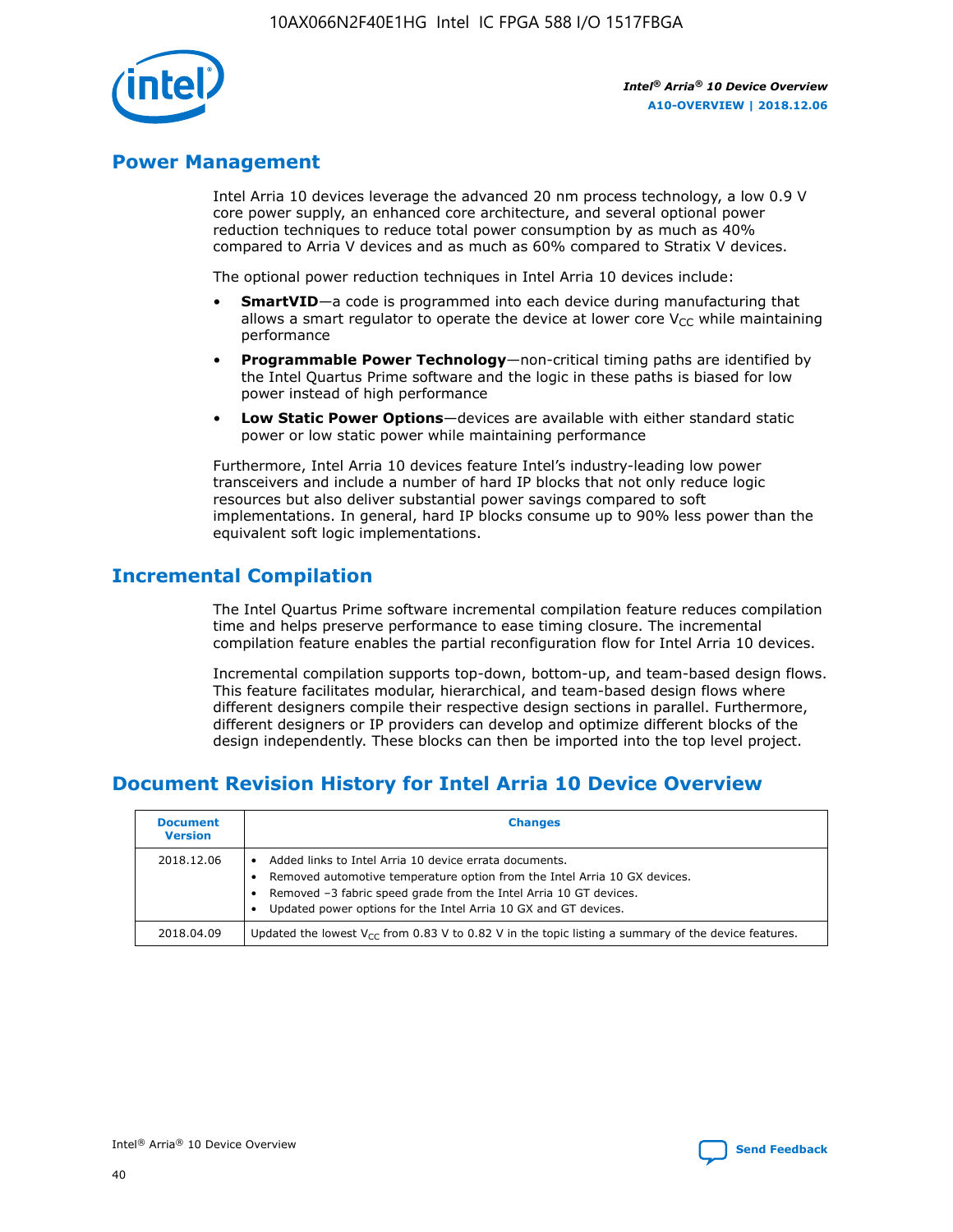

| <b>Date</b>    | <b>Version</b> | <b>Changes</b>                                                                                                                                                                                                                                                                                                                                                                                                                                                                                                                                                                                                                                                                                                                                                                                                                                                                                                                                               |
|----------------|----------------|--------------------------------------------------------------------------------------------------------------------------------------------------------------------------------------------------------------------------------------------------------------------------------------------------------------------------------------------------------------------------------------------------------------------------------------------------------------------------------------------------------------------------------------------------------------------------------------------------------------------------------------------------------------------------------------------------------------------------------------------------------------------------------------------------------------------------------------------------------------------------------------------------------------------------------------------------------------|
| January 2018   | 2018.01.17     | Updated the maximum data rate for HPS (Intel Arria 10 SX devices<br>external memory interface DDR3 controller from 2,166 Mbps to 2,133<br>Mbps.<br>Updated maximum frequency supported for half rate QDRII and QDRII<br>+ SRAM to 633 MHz in Memory Standards Supported by the Soft<br>Memory Controller table.<br>Updated transceiver backplane capability to 12.5 Gbps.<br>Removed transceiver speed grade 5 in Sample Ordering Core and<br>Available Options for Intel Arria 10 GX Devices figure.<br>Removed package code 40, low static power, SmartVID, industrial, and<br>military operating temperature support from Sample Ordering Core and<br>Available Options for Intel Arria 10 GT Devices figure.<br>Updated short reach transceiver rate for Intel Arria 10 GT devices to<br>25.8 Gbps.<br>Removed On-Die Instrumentation - EyeQ and Jitter Margin Tool<br>support from PMA Features of the Transceivers in Intel Arria 10 Devices<br>table. |
| September 2017 | 2017.09.20     | Updated the maximum speed of the DDR4 external memory interface from<br>1,333 MHz/2,666 Mbps to 1,200 MHz/2,400 Mbps.                                                                                                                                                                                                                                                                                                                                                                                                                                                                                                                                                                                                                                                                                                                                                                                                                                        |
| July 2017      | 2017.07.13     | Corrected the automotive temperature range in the figure showing the<br>available options for the Intel Arria 10 GX devices from "-40°C to 100°C"<br>to "-40°C to 125°C".                                                                                                                                                                                                                                                                                                                                                                                                                                                                                                                                                                                                                                                                                                                                                                                    |
| July 2017      | 2017.07.06     | Added automotive temperature option to Intel Arria 10 GX device family.                                                                                                                                                                                                                                                                                                                                                                                                                                                                                                                                                                                                                                                                                                                                                                                                                                                                                      |
| May 2017       | 2017.05.08     | Corrected protocol names with "1588" to "IEEE 1588v2".<br>Updated the vertical migration table to remove vertical migration<br>$\bullet$<br>between Intel Arria 10 GX and Intel Arria 10 SX device variants.<br>Removed all "Preliminary" marks.                                                                                                                                                                                                                                                                                                                                                                                                                                                                                                                                                                                                                                                                                                             |
| March 2017     | 2017.03.15     | Removed the topic about migration from Intel Arria 10 to Intel Stratix<br>10 devices.<br>Rebranded as Intel.<br>$\bullet$                                                                                                                                                                                                                                                                                                                                                                                                                                                                                                                                                                                                                                                                                                                                                                                                                                    |
| October 2016   | 2016.10.31     | Removed package F36 from Intel Arria 10 GX devices.<br>Updated Intel Arria 10 GT sample ordering code and maximum GX<br>$\bullet$<br>transceiver count. Intel Arria 10 GT devices are available only in the<br>SF45 package option with a maximum of 72 transceivers.                                                                                                                                                                                                                                                                                                                                                                                                                                                                                                                                                                                                                                                                                        |
| May 2016       | 2016.05.02     | Updated the FPGA Configuration and HPS Booting topic.<br>$\bullet$<br>Remove V <sub>CC</sub> PowerManager from the Summary of Features, Power<br>Management and Arria 10 Device Variants and packages topics. This<br>feature is no longer supported in Arria 10 devices.<br>Removed LPDDR3 from the Memory Standards Supported by the HPS<br>Hard Memory Controller table in the Memory Standards Supported by<br>Intel Arria 10 Devices topic. This standard is only supported by the<br>FPGA.<br>Removed transceiver speed grade 5 from the Device Variants and<br>Packages topic for Arria 10 GX and SX devices.                                                                                                                                                                                                                                                                                                                                         |
| February 2016  | 2016.02.11     | Changed the maximum Arria 10 GT datarate to 25.8 Gbps and the<br>minimum datarate to 1 Gbps globally.<br>Revised the state for Core clock networks in the Summary of Features<br>topic.<br>Changed the transceiver parameters in the "Summary of Features for<br>Arria 10 Devices" table.<br>Changed the transceiver parameters in the "Maximum Resource Counts"<br>for Arria 10 GT Devices" table.<br>Changed the package availability for GT devices in the "Package Plan<br>for Arria 10 GT Devices" table.<br>Changed the package configurations for GT devices in the "Migration"<br>Capability Across Arria 10 Product Lines" figure.<br>continued                                                                                                                                                                                                                                                                                                     |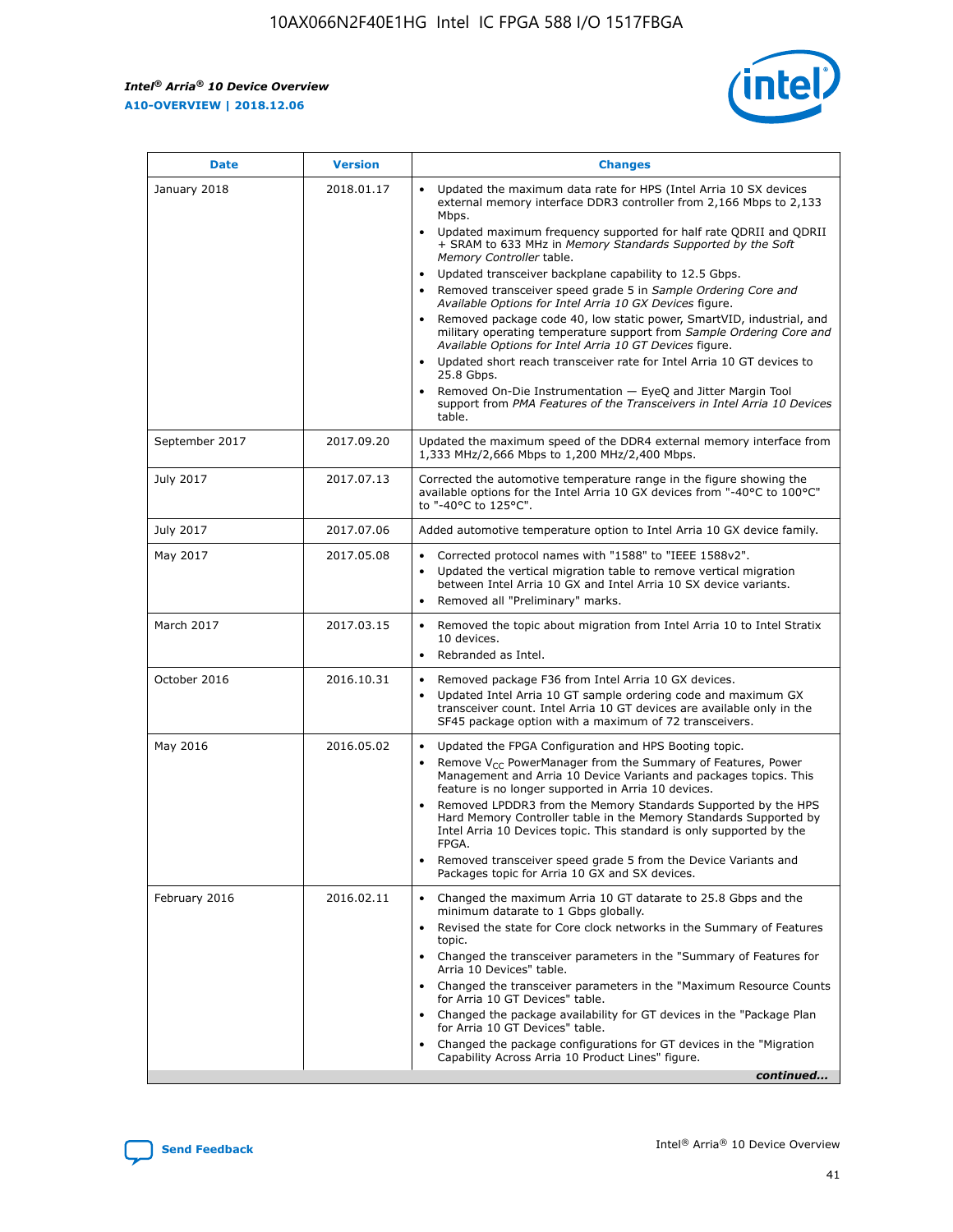

| <b>Date</b>   | <b>Version</b> | <b>Changes</b>                                                                                                                                                               |
|---------------|----------------|------------------------------------------------------------------------------------------------------------------------------------------------------------------------------|
|               |                | • Changed transceiver parameters in the "Low Power Serial Transceivers"<br>section.                                                                                          |
|               |                | • Changed the transceiver descriptions in the "Device Variants for the<br>Arria 10 Device Family" table.                                                                     |
|               |                | Changed the "Sample Ordering Code and Available Options for Arria 10<br>$\bullet$<br>GT Devices" figure.                                                                     |
|               |                | Changed the datarates for GT devices in the "PMA Features" section.                                                                                                          |
|               |                | Changed the datarates for GT devices in the "PCS Features" section.<br>$\bullet$                                                                                             |
| December 2015 | 2015.12.14     | Updated the number of M20K memory blocks for Arria 10 GX 660 from<br>2133 to 2131 and corrected the total RAM bit from 48,448 Kb to<br>48,408 Kb.                            |
|               |                | Corrected the number of DSP blocks for Arria 10 GX 660 from 1688 to<br>1687 in the table listing floating-point arithmetic resources.                                        |
| November 2015 | 2015.11.02     | Updated the maximum resources for Arria 10 GX 220, GX 320, GX 480,<br>$\bullet$<br>GX 660, SX 220, SX 320, SX 480, and SX 660.                                               |
|               |                | • Updated resource count for Arria 10 GX 320, GX 480, GX 660, SX 320,<br>SX 480, a SX 660 devices in Number of Multipliers in Intel Arria 10<br><b>Devices</b> table.        |
|               |                | Updated the available options for Arria 10 GX, GT, and SX.                                                                                                                   |
|               |                | Changed instances of Quartus II to Quartus Prime.<br>$\bullet$                                                                                                               |
| June 2015     | 2015.06.15     | Corrected label for Intel Arria 10 GT product lines in the vertical migration<br>figure.                                                                                     |
| May 2015      | 2015.05.15     | Corrected the DDR3 half rate and quarter rate maximum frequencies in the<br>table that lists the memory standards supported by the Intel Arria 10 hard<br>memory controller. |
| May 2015      | 2015.05.04     | • Added support for 13.5G JESD204b in the Summary of Features table.                                                                                                         |
|               |                | • Added a link to Arria 10 GT Channel Usage in the Arria 10 GT Package<br>Plan topic.                                                                                        |
|               |                | • Added a note to the table, Maximum Resource Counts for Arria 10 GT<br>devices.                                                                                             |
|               |                | • Updated the power requirements of the transceivers in the Low Power<br>Serial Transceivers topic.                                                                          |
| January 2015  | 2015.01.23     | • Added floating point arithmetic features in the Summary of Features<br>table.                                                                                              |
|               |                | • Updated the total embedded memory from 38.38 megabits (Mb) to<br>65.6 Mb.                                                                                                  |
|               |                | • Updated the table that lists the memory standards supported by Intel<br>Arria 10 devices.                                                                                  |
|               |                | Removed support for DDR3U, LPDDR3 SDRAM, RLDRAM 2, and DDR2.                                                                                                                 |
|               |                | Moved RLDRAM 3 support from hard memory controller to soft memory<br>controller. RLDRAM 3 support uses hard PHY with soft memory<br>controller.                              |
|               |                | Added soft memory controller support for QDR IV.<br>٠                                                                                                                        |
|               |                | Updated the maximum resource count table to include the number of<br>hard memory controllers available in each device variant.                                               |
|               |                | Updated the transceiver PCS data rate from 12.5 Gbps to 12 Gbps.<br>$\bullet$                                                                                                |
|               |                | Updated the max clock rate of PS, FPP x8, FPP x16, and Configuration<br>via HPS from 125 MHz to 100 MHz.                                                                     |
|               |                | Added a feature for fractional synthesis PLLs: PLL cascading.                                                                                                                |
|               |                | Updated the HPS programmable general-purpose I/Os from 54 to 62.<br>$\bullet$                                                                                                |
|               |                | continued                                                                                                                                                                    |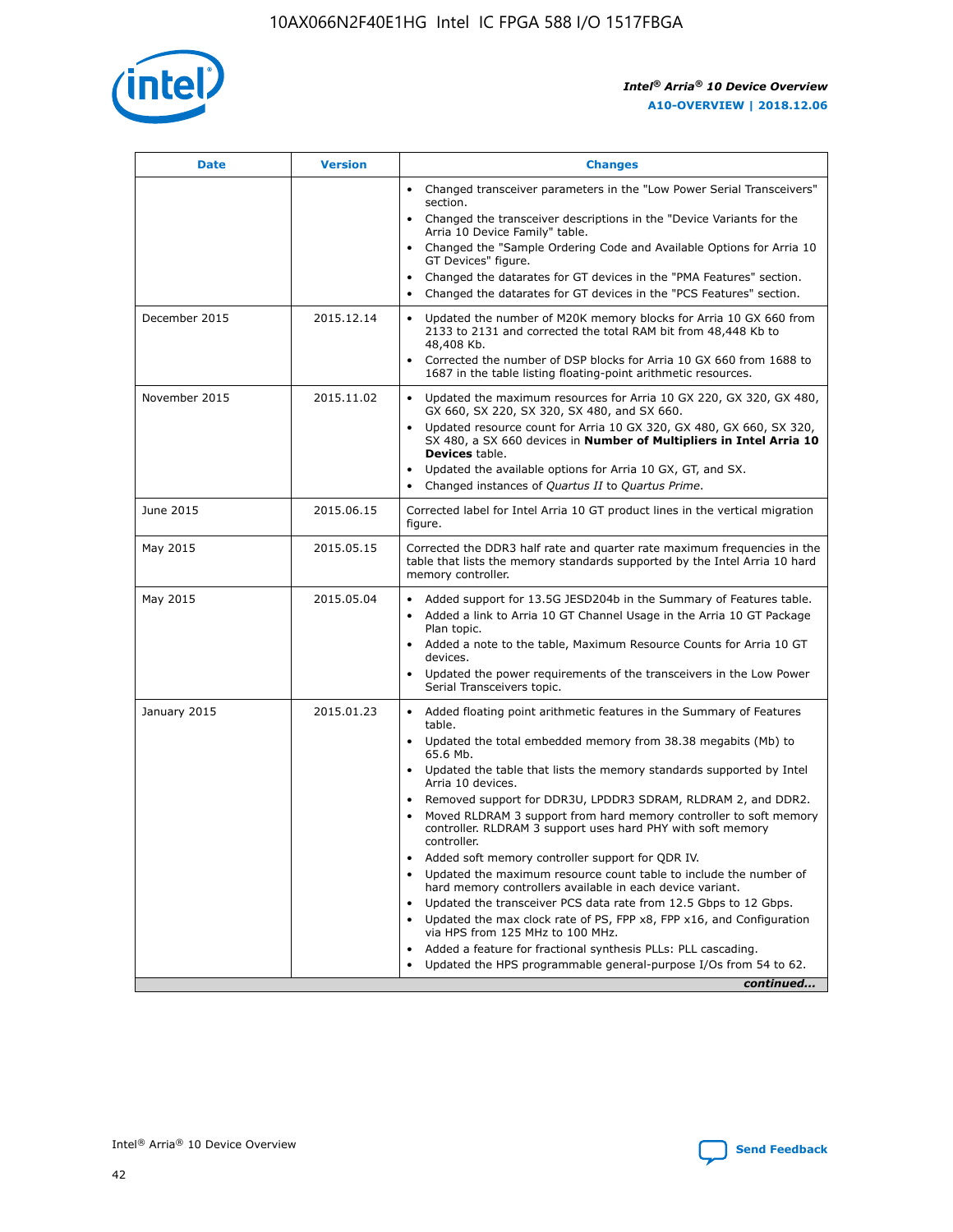r



| <b>Date</b>    | <b>Version</b> | <b>Changes</b>                                                                                                                                                                                                                                                                                                                                                                                                                                                                                                                                      |
|----------------|----------------|-----------------------------------------------------------------------------------------------------------------------------------------------------------------------------------------------------------------------------------------------------------------------------------------------------------------------------------------------------------------------------------------------------------------------------------------------------------------------------------------------------------------------------------------------------|
| September 2014 | 2014.09.30     | Corrected the 3 V I/O and LVDS I/O counts for F35 and F36 packages<br>$\bullet$<br>of Arria 10 GX.<br>Corrected the 3 V I/O, LVDS I/O, and transceiver counts for the NF40<br>$\bullet$<br>package of the Arria GX 570 and 660.<br>Removed 3 V I/O, LVDS I/O, and transceiver counts for the NF40<br>package of the Arria GX 900 and 1150. The NF40 package is not<br>available for Arria 10 GX 900 and 1150.                                                                                                                                       |
| August 2014    | 2014.08.18     | Updated Memory (Kb) M20K maximum resources for Arria 10 GX 660<br>devices from 42,660 to 42,620.<br>Added GPIO columns consisting of LVDS I/O Bank and 3V I/O Bank in<br>$\bullet$<br>the Package Plan table.<br>Added how to use memory interface clock frequency higher than 533<br>$\bullet$<br>MHz in the I/O vertical migration.<br>Added information to clarify that RLDRAM3 support uses hard PHY with<br>$\bullet$<br>soft memory controller.<br>Added variable precision DSP blocks support for floating-point<br>$\bullet$<br>arithmetic. |
| June 2014      | 2014.06.19     | Updated number of dedicated I/Os in the HPS block to 17.                                                                                                                                                                                                                                                                                                                                                                                                                                                                                            |
| February 2014  | 2014.02.21     | Updated transceiver speed grade options for GT devices in Figure 2.                                                                                                                                                                                                                                                                                                                                                                                                                                                                                 |
| February 2014  | 2014.02.06     | Updated data rate for Arria 10 GT devices from 28.1 Gbps to 28.3 Gbps.                                                                                                                                                                                                                                                                                                                                                                                                                                                                              |
| December 2013  | 2013.12.10     | Updated the HPS memory standards support from LPDDR2 to LPDDR3.<br>Updated HPS block diagram to include dedicated HPS I/O and FPGA<br>$\bullet$<br>Configuration blocks as well as repositioned SD/SDIO/MMC, DMA, SPI<br>and NAND Flash with ECC blocks.                                                                                                                                                                                                                                                                                            |
| December 2013  | 2013.12.02     | Initial release.                                                                                                                                                                                                                                                                                                                                                                                                                                                                                                                                    |